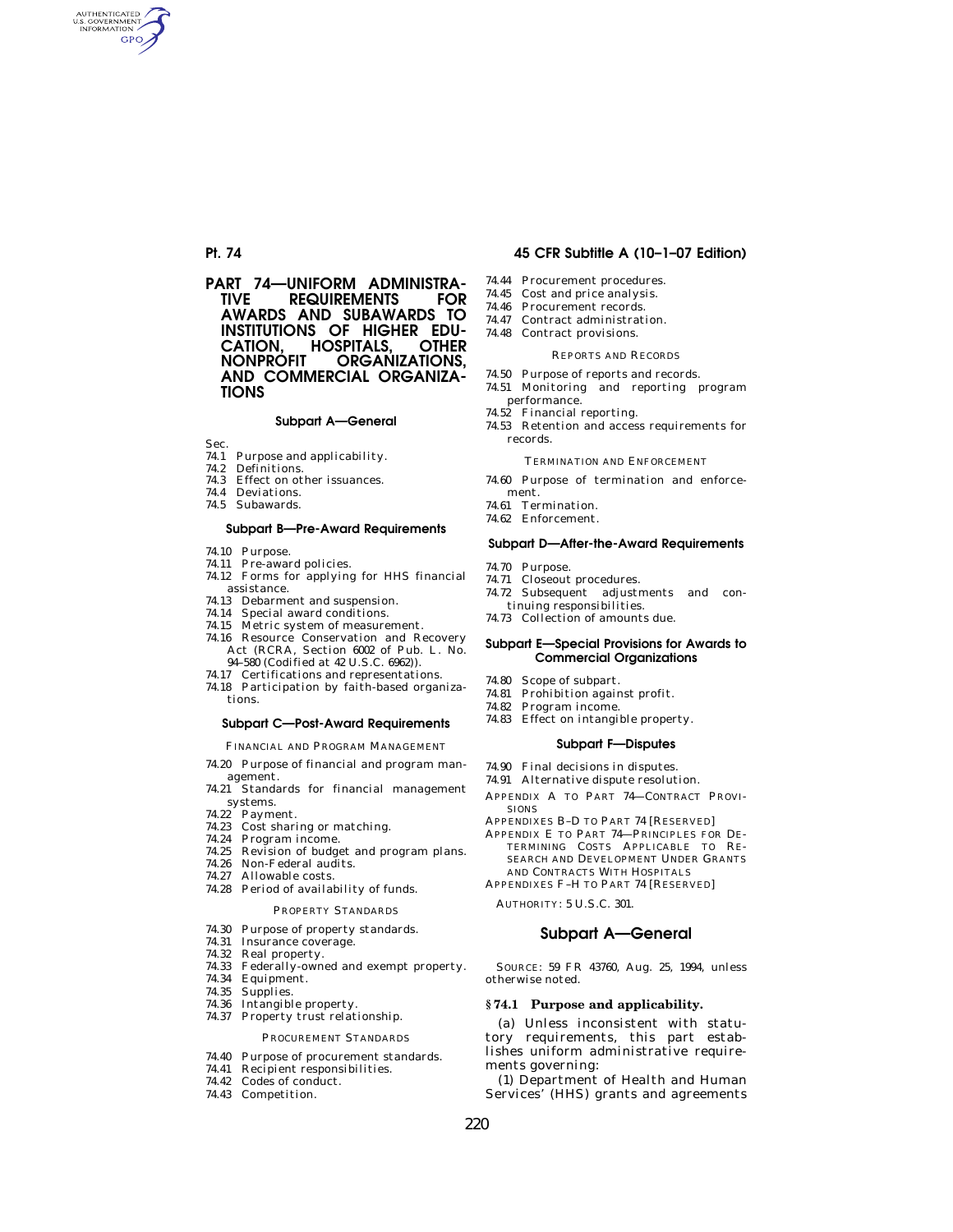awarded to institutions of higher education, hospitals, other nonprofit organizations and only to commercial organizations in instances other than those involving procedures to make data available under the Freedom of Information Act provision set forth in  $§74.36(d)(1)$ .

(2) Subgrants or other subawards awarded by recipients of HHS grants and agreements to institutions of higher education, hospitals, other nonprofit organizations and commercial organizations, including subgrants or other subawards awarded under HHS grants and agreements administered by State, local and Indian Tribal governments; and

(b) Nonprofit organizations that implement HHS programs for the States are also subject to state requirements.

(c) HHS shall not impose additional or inconsistent requirements except as provided in §§74.4 and 74.14, or unless specifically required by Federal statute or executive order.

[59 FR 43760, Aug. 25, 1994, as amended at 61 FR 11746, 11747, Mar. 22, 1996; 65 FR 14418, Mar. 16, 2000; 68 FR 52844, Sept. 8, 2003]

#### **§ 74.2 Definitions.**

*Accrued expenditures* mean the charges incurred by the recipient during a given period requiring the provision of funds for: (1) Goods and other tangible property received; (2) services performed by employees, contractors, subrecipients, and other payees; and, (3) other amounts becoming owed under programs for which no current services or performance is required.

*Accrued income* means the sum of: (1) Earnings during a given period from (i) services performed by the recipient, and (ii) goods and other tangible property delivered to purchasers; and (2) amounts becoming owed to the recipient for which no current services or performance is required by the recipient.

*Acquisition cost of equipment* means the net invoice price of the equipment, including the cost of modifications, attachments, accessories, or auxiliary apparatus necessary to make the property usable for the purpose for which it was acquired. Other charges, such as the cost of installation, transportation, taxes, duty or protective in-transit insurance, shall be included or excluded from the unit acquisition cost in accordance with the recipient's regular accounting practices.

*Advance* means a payment made by Treasury check or other appropriate payment mechanism to a recipient upon its request either before outlaysare made by the recipient or through the use of predetermined payment schedules.

*Award* means financial assistance that provides support or stimulation to accomplish a public purpose. Awards include grants and other agreements in the form of money or property in lieu of money, by the Federal Government to an eligible recipient. The term does not include: technical assistance, which provides services instead of money; other assistance in the form of loans, loan guarantees, interest subsidies, or insurance; direct payments of any kind to individuals; and, contracts which are required to be entered into and administered under Federal procurement laws and regulations.

*Cash contributions* mean the recipient's cash outlay, including the outlay of money contributed to the recipient by third parties.

*Closeout* means the process by which the HHS awarding agency determines that all applicable administrative actions and all required work of the award have been completed by the recipient and HHS.

*Contract* means a procurement contract under an award or subaward, and a procurement subcontract under a recipient's or subrecipient's contract.

*Cost sharing or matching* means that portion of project or program costs not borne by the Federal Government.

*Current accounting period* means, with respect to §74.27(b), the period of time the recipient chooses for purposes of financial statements and audits.

*Date of completion* means the date on which all work under an award is completed or the date on the award document, or any supplement or amendment thereto, on which HHS awarding agency sponsorship ends.

*Departmental Appeals Board* means the independent office established in the Office of the Secretary with delegated authority from the Secretary to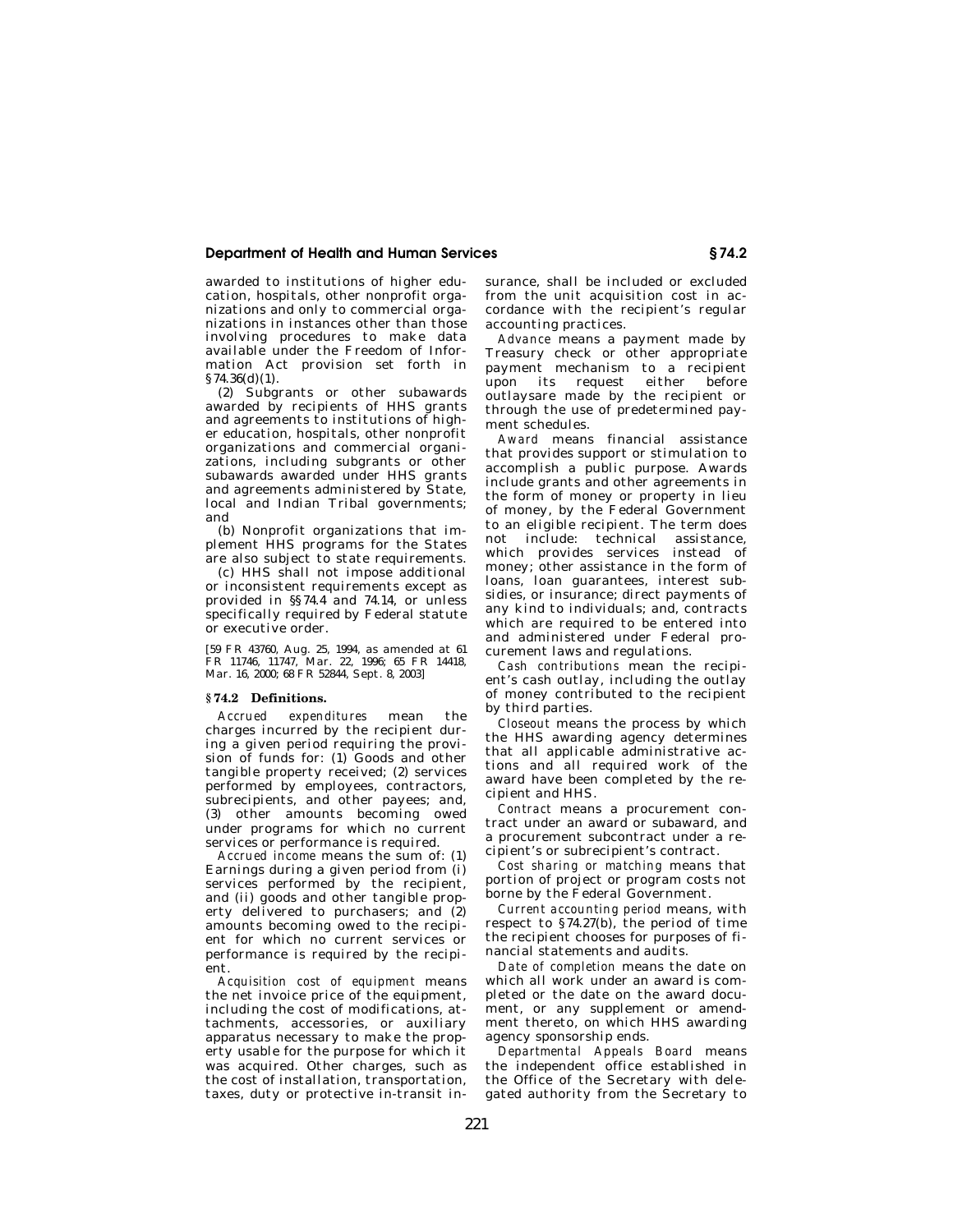review and decide certain disputes between recipients of HHS funds and HHS awarding agencies under 45 CFR part 16 and to perform other review, adjudication and mediation services as assigned.

*Disallowed costs* mean those charges to an award that the HHS awarding agency determines to be unallowable, in accordance with the applicable Federal cost principles or other terms and conditions contained in the award.

*Discretionary award* means an award made by an HHS awarding agency in keeping with specific statutory authority which enables the agency to exercise judgment (''discretion'') in selecting the applicant/recipient organization through a competitive award process.

*Equipment* means tangible nonexpendable personal property, including exempt property, charged directly to the award having a useful life of more than one year and an acquisition cost of \$5000 or more per unit. However, consistent with recipient policy, lower limits may be established.

*Excess property* means property under the control of any HHS awarding agency that, as determined by the head of the awarding agency or his/her delegate, is no longer required for the agency's needs or the discharge of its responsibilities.

*Exempt property* means tangible personal property acquired in whole or in part with Federal funds, where the HHS awarding agency has statutory authority to vest title in the recipient without further obligation to the Federal Government. An example of exempt property authority is contained in the Federal Grant and Cooperative Agreement Act, 31 U.S.C. 6306, for property acquired under an award to conduct basic or applied research by a nonprofit institution of higher education or nonprofit organization whose principal purpose is conducting scientific research.

*Federal funds authorized* mean the total amount of Federal funds obligated by the HHS awarding agency for use by the recipient. This amount may include any authorized carryover of unobligated funds from prior funding periods when permitted by the HHS awarding agency's implementing instructions or authorized by the terms and conditions of the award.

*Federal share* of real property, equipment, or supplies means that percentage of the property's or supplies' acquisition costs and any improvement expenditures paid with Federal funds. This will be the same percentage as the Federal share of the total costs under the award for the funding period in which the property was acquired (excluding the value of third party in-kind contributions).

*Federally recognized Indian Tribal government* means the governing body of any Indian tribe, band, nation, or other organized group or community (including any Native village as defined in section 3 of the Alaska Native Claims Settlement Act certified by the Secretary of the Interior as eligible for the special programs and services provided by him through the Bureau of Indian Affairs.

*Funding period* means the period of time when Federal funding is available for obligation by the recipient.

*Government* means a State or local government or a federally recognized Indian tribal government.

*HHS* means the U.S. Department of Health and Human Services.

*HHS awarding agency* means any organization component of HHS that is authorized to make and administer awards.

*Intangible property and debt instruments* mean, but are not limited to, trademarks, copyrights, patents and patent applications and such property as loans, notes and other debt instruments, lease agreements, stock and other instruments of property ownership, whether considered tangible or intangible.

*Local government* means a local unit of government, including specifically a county, municipality, city, town, township, local public authority, school district, special district, intra-state district, council of governments (whether or not incorporated as a nonprofit corporation under State law), any other regional or interstate entity, or any agency or instrumentality of local government.

*Obligations* mean the amounts of orders placed, contracts and grants awarded, services received and similar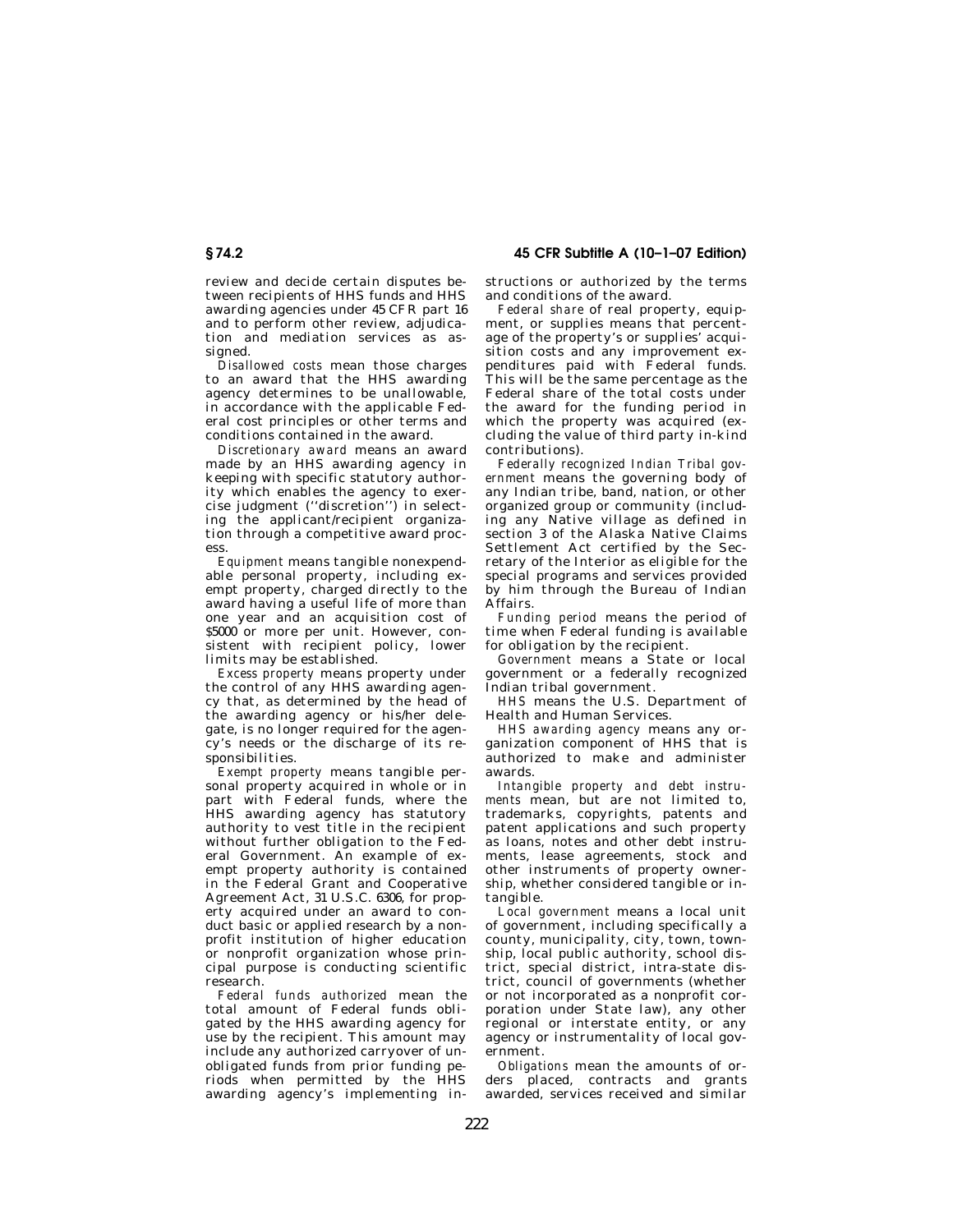transactions during a given period that require payment by the recipient during the same or a future period.

*OGAM* means the Office of Grants and Acquisition Management, which is an organizational component within the Office of the Secretary, HHS, and reports to the Assistant Secretary for Management and Budget.

*OMB* means the U.S. Office of Management and Budget.

*Outlays or expenditures* mean charges made to the project or program. They may be reported on a cash or accrual basis. For reports prepared on a cash basis, outlays are the sum of cash disbursements for direct charges for goods and services, the amount of indirect expense charged, the value of third party in-kind contributions applied and the amount of cash advances and payments made to subrecipients. For reports prepared on an accrual basis, outlays are the sum of cash disbursements for direct charges for goods and services, the amount of indirect expense incurred, the value of in-kind contributions applied, and the net increase (or decrease) in the amounts owed by the recipient for goods and other property received, for services performed by employees, contractors, subrecipients and other payees and other amounts becoming owed under programs for which no current services or performance are required.

*Personal property* means property of any kind except real property. It may be tangible, having physical existence, or intangible, having no physical existence, such as copyrights, patents, or securities.

*Prior approval* means written approval by an authorized HHS official evidencing prior consent.

*Program income* means gross income earned by the recipient that is directly generated by a supported activity or earned as a result of the award (see exclusions in §74.24 (e) and (h)). Program income includes, but is not limited to, income from fees for services performed, the use or rental of real or personal property acquired under federally-funded projects, the sale of commodities or items fabricated under an award, license fees and royalties on patents and copyrights, and interest on loans made with award funds. Interest

earned on advances of Federal funds is not program income. Except as otherwise provided in the terms and conditions of the award, program income does not include the receipt of principal on loans, rebates, credits, discounts, etc., or interest earned on any of them. Furthermore, program income does not include taxes, special assessments, levies, and fines raised by governmental recipients.

*Project costs* means all allowable costs, as set forth in the applicable Federal cost principles (see  $\S$ 74.27), incurred by a recipient and the value of the contributions made by third parties in accomplishing the objectives of the award during the project period.

*Project period* means the period established in the award document during which HHS awarding agency sponsorship begins and ends.

*Property* means, unless otherwise stated, real property, equipment, intangible property and debt instruments.

*Real property* means land, including land improvements, structures and appurtenances thereto, but excludes movable machinery and equipment.

*Recipient* means an organization receiving financial assistance directly from an HHS awarding agency to carry out a project or program. The term includes public and private institutions of higher education, public and private hospitals, commercial organizations, and other quasi-public and private nonprofit organizations such as, but not limited to, community action agencies, research institutes, educational associations, and health centers. The term may include foreign or international organizations (such as agencies of the United Nations) which are recipients, subrecipients, or contractors or subcontractors of recipients or subrecipients at the discretion of the HHS awarding agency. The term does not include government-owned contractoroperated facilities or research centers providing continued support for mission-oriented, large-scale programs that are government-owned or controlled, or are designated as federallyfunded research and development centers. For entitlement programs listed at 45 CFR 92.4(a)(3),  $(a)(7)$ , and  $(a)(8)$ ''recipient'' means the government to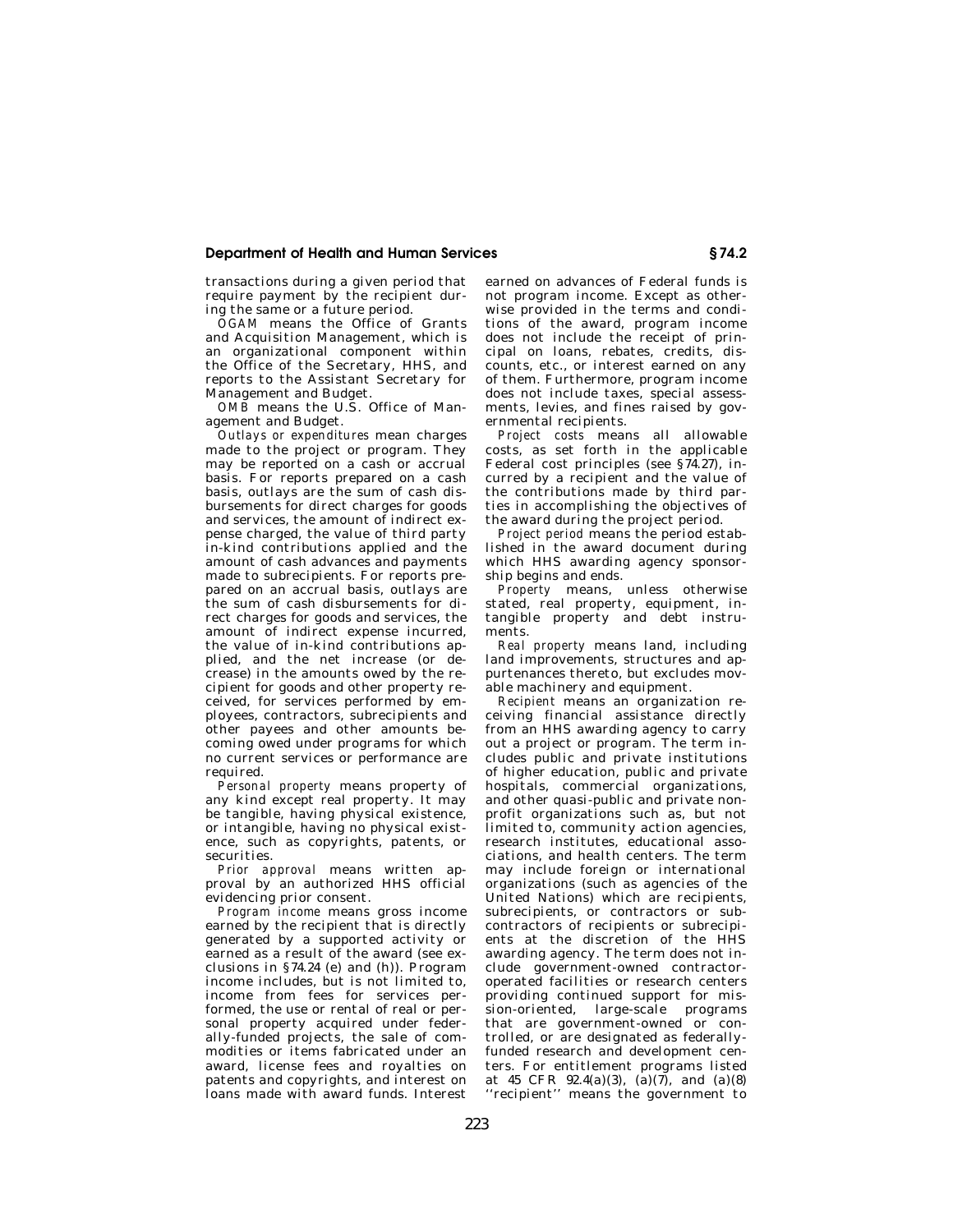which an HHS awarding agency awards funds and which is accountable for the use of the funds provided. The recipient in this case is the entire legal entity even if only a particular component of the entity is designated in the award document.

*Research and development* means all research activities, both basic and applied, and all development activities that are supported at universities, colleges, hospitals, other nonprofit institutions, and commercial organizations. "Research" is defined as a systematic study directed toward fuller scientific knowledge or understanding of the subject studied. ''Development'' is the systematic use of knowledge and understanding gained from research directed toward the production of useful materials, devices, systems, or methods, including design and development of prototypes and processes. The term research also includes activities involving the training of individuals in research techniques where such activities utilize the same facilities as other research and development activities and where such activities are not included in the instruction function.

*Small awards* means a grant or cooperative agreement not exceeding the simplified acquisition threshold fixed at 41 U.S.C. 403(11) (currently \$100,000).

*State* means any of the several States of the United States, the District of Columbia, the Commonwealth of Puerto Rico, any territory or possession of the United States, or any agency or instrumentality of a State exclusive of local governments.

*Subaward* means an award of financial assistance in the form of money, or property in lieu of money, made under an award by a recipient to an eligible subrecipient or by a subrecipient to a lower tier subrecipient. The term includes financial assistance when provided by any legal agreement, even if the agreement is called a contract, but does not include procurement of goods and services nor does it include any form of assistance which is excluded from the definition of ''award'' in this section.

*Subrecipient* means the legal entity to which a subaward is made and which is accountable to the recipient for the use of the funds provided. The term may

**§ 74.2 45 CFR Subtitle A (10–1–07 Edition)** 

include foreign or international organizations (such as agencies of the United Nations) at the discretion of the HHS awarding agency.

*Supplies* means all personal property excluding equipment, intangible property, and debt instruments as defined in this section, and inventions of a contractor conceived or first actually reduced to practice in the performance of work under a funding agreement (''subject inventions''), as defined in 37 CFR part 401, ''Rights to Inventions Made by Nonprofit Organizations and Business Firms Under Government Grants, Contracts, and Cooperative Agreements.''

*Suspension* means an action by the HHS awarding agency that temporarily withdraws the agency's financial assistance sponsorship under an award, pending corrective action by the recipient or pending a decision to terminate the award.

Suspension of an award is a separate action from suspension under HHS regulations (45 CFR part 76) implementing E.O.s 12549 and 12689, ''Debarment and Suspension.''

*Termination* means the cancellation of HHS awarding agency sponsorship, in whole or in part, under an agreement at any time prior to the date of completion. For the entitlement programs listed at 45 CFR 92.4 (a)(3), (a)(7), and (a)(8), ''termination'' shall have that meaning assigned at 45 CFR 92.3.

*Third party in-kind contributions*  means the value of non-cash contributions provided by non-Federal third parties. Third party in-kind contributions may be in the form of real property, equipment, supplies and other expendable property, and the value of goods and services directly benefiting and specifically identifiable to the project or program.

*Unliquidated obligations,* for financial reports prepared on a cash basis, mean the amount of obligations incurred by the recipient that has not been paid. For reports prepared on an accrued expenditure basis, they represent the amount of obligations incurred by the recipient for which an outlay has not been recorded.

*Unobligated balance* means the portion of the funds authorized by the HHS awarding agency that has not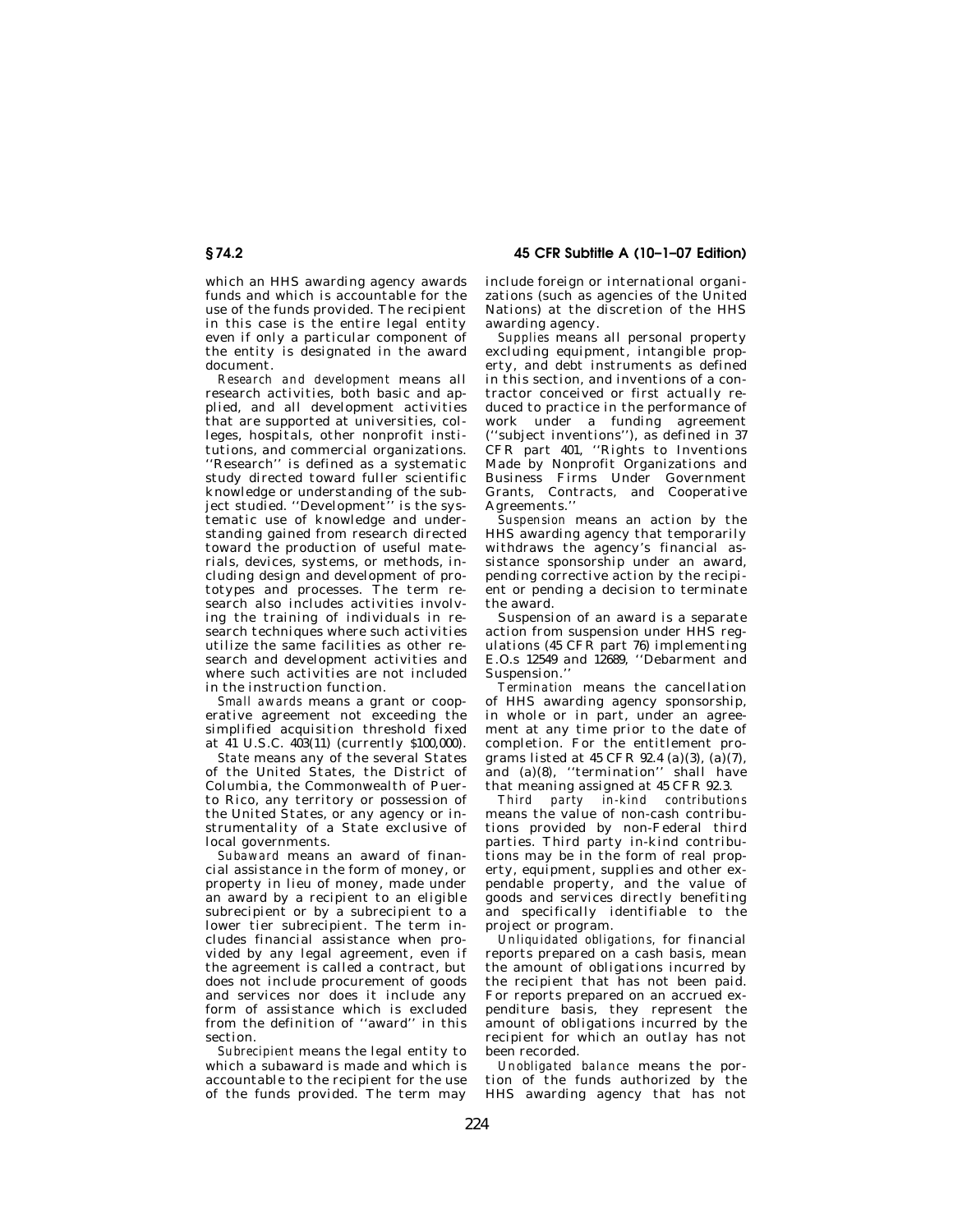been obligated by the recipient and is determined by deducting the cumulative obligations from the cumulative funds authorized.

*Unrecovered indirect cost* means the difference between the amount awarded and the amount which could have been awarded under the recipient's approved negotiated indirect cost rate.

*Working capital advance* means a procedure whereby funds are advanced to the recipient to cover its estimated disbursement needs for a given initial period.

[59 FR 43760, Aug. 25, 1994, as amended at 61 FR 11746, Mar. 22, 1996; 62 FR 41878, Aug. 4, 1997]

### **§ 74.3 Effect on other issuances.**

This part supersedes all administrative requirements of codified program regulations, program manuals, handbooks and other nonregulatory materials which are inconsistent with the requirements of this part, except to the extent they are required by Federal statute, or authorized in accordance with the deviations provision in §74.4.

[59 FR 43760, Aug. 25, 1994, as amended at 61 FR 11746, Mar. 22, 1996]

### **§ 74.4 Deviations.**

(a) After consultation with OMB, the HHS OGAM may grant exceptions to HHS awarding agencies for classes of awards or recipients subject to the requirements of this part when exceptions are not prohibited by statute. However, in the interest of maximum uniformity, exceptions from the requirements of this part shall be permitted only in unusual circumstances. HHS awarding agencies may apply more restrictive requirements to a class of awards or recipients when approved by the OGAM, after consultation with the OMB. HHS awarding agencies may apply less restrictive requirements without approval by the OGAM when making small awards except for those requirements which are statutory. Exceptions on a case-by-case basis may also be made by HHS awarding agencies without seeking prior approval from the OGAM. OGAM will maintain a record of all requests for exceptions from the provisions of this

part that have been approved for classes of awards or recipients.

(b) As a matter of Departmental policy, requests for individual case deviations will be considered favorably by HHS and its awarding agencies whenever the deviation will facilitate comprehensive or integrated service delivery, or multiple-source consolidated awards, unless the deviation would impair the integrity of the program.

[59 FR 43760, Aug. 25, 1994, as amended at 61 FR 11746, Mar. 22, 1996]

## **§ 74.5 Subawards.**

(a) Unless inconsistent with statutory requirements, this part (except for §74.12 and the forms prescribed in §74.22) shall apply to—

(1) Except for subawards under block grants (45 CFR part 96), all subawards received by institutions of higher education, hospitals, other nonprofit organizations, and commercial organizations from any recipient of an HHS award, including any subawards received from States, local governments, and Indian tribal governments covered by 45 CFR part 92; and

(2) All subawards received from States by any entity, including a government entity, under the entitlement programs identified at 45 CFR part 92,  $§92.4$  (a), (a)(7), and (a)(8), except that §§74.12 and 74.25 of this part shall not apply.

(b) Except as provided in paragraph (a)(2) of this section, when State, local, and Indian Tribal government recipients of HHS awards make subawards to a government entity, they shall apply the regulations at 45 CFR part 92, ''Uniform Administrative Requirements for Grants and Cooperative Agreements to State and Local Governments,'' or State rules, whichever apply, to such awards.

[59 FR 43760, Aug. 25, 1994, as amended at 61 FR 11746, Mar. 22, 1996]

## **Subpart B—Pre-Award Requirements**

SOURCE: 59 FR 43760, Aug. 25, 1994, unless otherwise noted.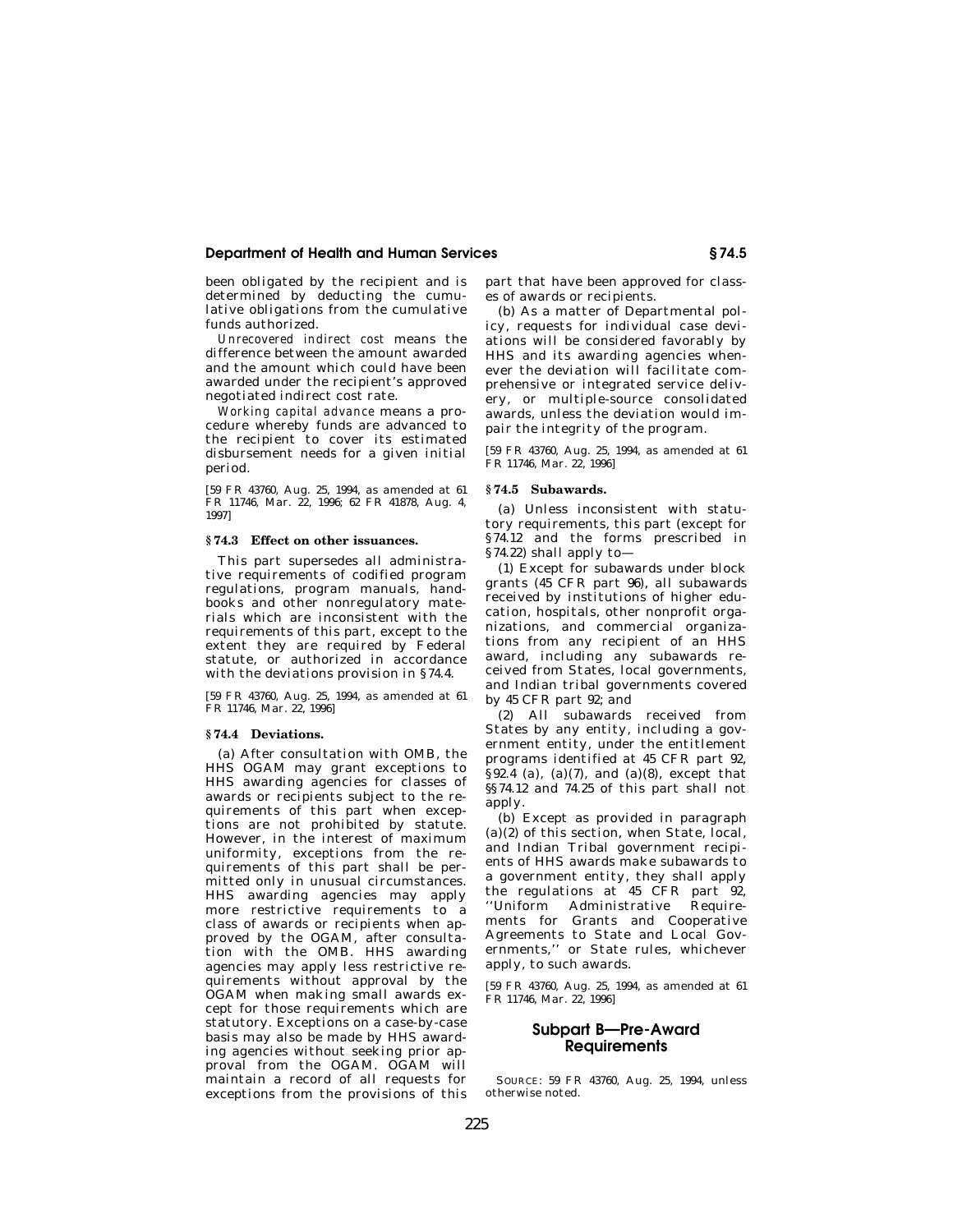## **§ 74.10 Purpose.**

Sections 74.11 through 74.17 prescribe forms and instructions and other preaward matters to be used in applying for HHS awards.

#### **§ 74.11 Pre-award policies.**

(a) Use of Grants and Cooperative Agreements, and Contracts. The Federal Grant and Cooperative Agreement Act, 31 U.S.C. 6301–08, governs the use of grants, cooperative agreements and contracts. A grant or cooperative agreement shall be used only when the principal purpose of a transaction is to accomplish a public purpose of support or stimulation authorized by Federal statute. The statutory criterion for choosing between grants and cooperative agreements is that for the latter, ''substantial involvement is expected between the executive agency and the State, local government, or other recipient when carrying out the activity contemplated in the agreement.'' Contracts shall be used when the principal purpose is acquisition of property or services for the direct benefit or use of the HHS awarding agency.

(b) HHS awarding agencies shall notify the public of funding priorities for discretionary grant programs, unless funding priorities are established by Federal statute.

#### **§ 74.12 Forms for applying for HHS financial assistance.**

(a) HHS awarding agencies shall comply with the applicable report clearance requirements of 5 CFR part 1320, ''Controlling Paperwork Burdens on the Public,'' with regard to all forms used in place of or as a supplement to the Standard Form 424 (SF–424) series. However, HHS awarding agencies should use the SF–424 series and its program narrative whenever possible.

(b) Applicants shall use the SF–424 series or those forms and instructions prescribed by the HHS awarding agency. Applicants shall submit the original and two copies of any applications unless additional copies are required pursuant to 5 CFR part 1320.

(c) For Federal programs covered by E.O. 12372, as amended by E.O. 12416, ''Intergovernmental Review of Federal Programs,'' the applicant shall complete the appropriate sections of the

**§ 74.10 45 CFR Subtitle A (10–1–07 Edition)** 

SF–424 (Application for Federal Assistance) indicating whether the application was subject to review by the State Single Point of Contact (SPOC). The name and address of the SPOC for a particular State can be obtained from the HHS awarding agency or the Catalog of Federal Domestic Assistance. The SPOC shall advise the applicant whether the program for which application is made has been selected by that State for review. (See also 45 CFR part 100.)

(d) HHS awarding agencies that do not use the SF–424 form will indicate on the application form they prescribe whether the application is subject to review by the State under E.O. 12372.

(e) This section does not apply to applications for subawards.

[59 FR 43760, Aug. 25, 1994, as amended at 61 FR 11746, Mar. 22, 1996]

#### **§ 74.13 Debarment and suspension.**

Recipients are subject to the nonprocurement debarment and suspension common rule implementing E.O.s 12549 and 12689, ''Debarment and Suspension,''2 CFR part 376. This common rule restricts subawards and contracts with certain parties that are debarred, suspended or otherwise excluded from or ineligible for participation in Federal assistance programs or activities.

[59 FR 43760, Aug. 25, 1994, as amended at 72 FR 9235, Mar. 1, 2007]

#### **§ 74.14 Special award conditions.**

(a) The HHS awarding agency may impose additional requirements as needed, without regard to §74.4, above, if an applicant or recipient:

(1) Has a history of poor performance; (2) Is not financially stable;

(3) Has a management system that does not meet the standards prescribed in this part;

(4) Has not conformed to the terms and conditions of a previous award; or (5) Is not otherwise responsible.

(b) When it imposes any additional requirements, the HHS awarding agency must notify the recipient in writing as to the following:

(1) The nature of the additional requirements;

(2) The reason why the additional requirements are being imposed;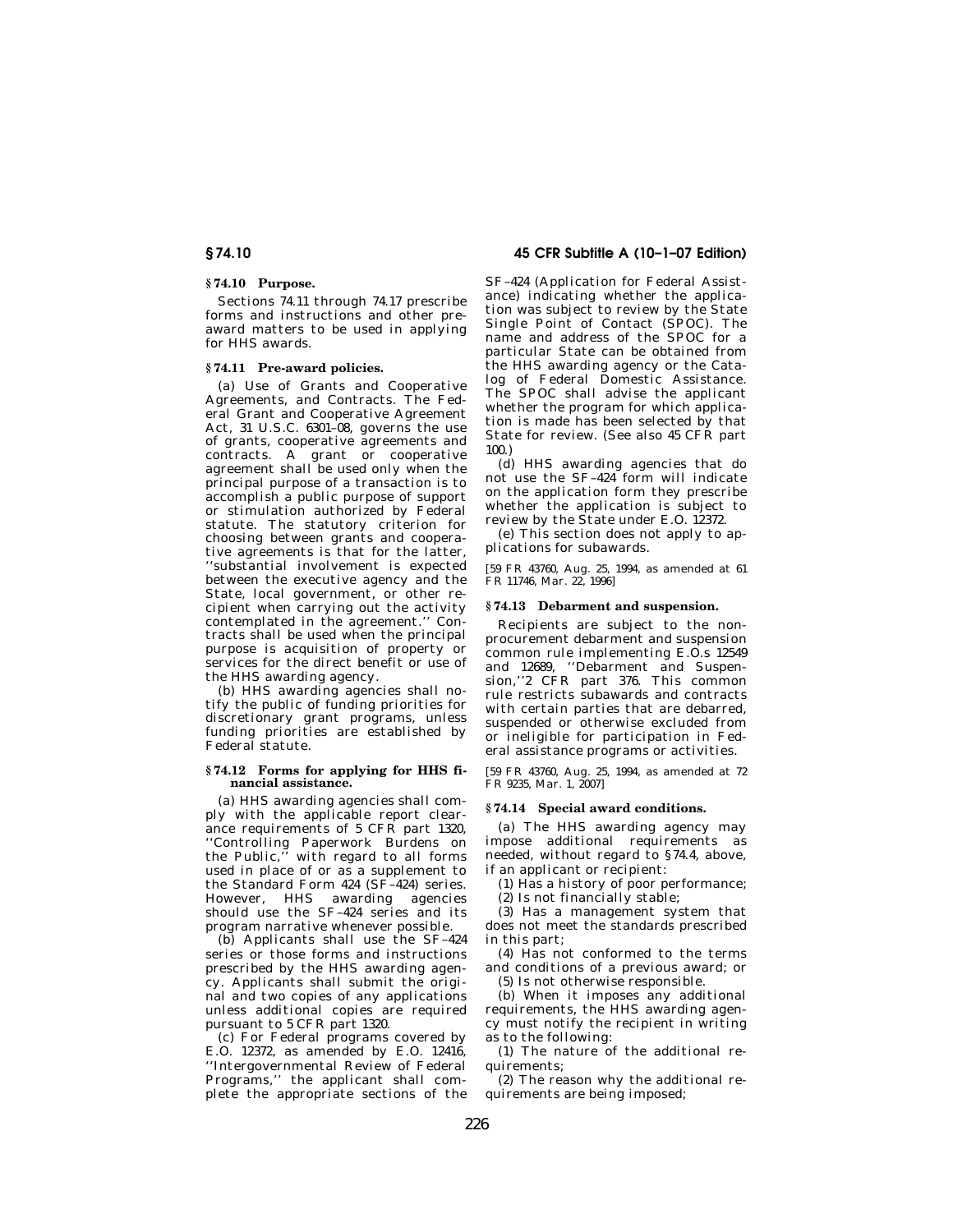(3) The nature of the corrective actions needed;

(4) The time allowed for completing the corrective actions; and

(5) The method for requesting reconsideration of the additional requirements imposed.

(c) The HHS awarding agency will promptly remove any additional requirements once the conditions that prompted them have been corrected.

#### **§ 74.15 Metric system of measurement.**

The Metric Conversion Act, as amended by the Omnibus Trade and Competitiveness Act, 15 U.S.C. 205, declares that the metric system is the preferred measurement system for U.S. trade and commerce. The Act requires each Federal agency to establish a date or dates in consultation with the Secretary of Commerce, when the metric system of measurement will be used in the agency's procurements, grants, and other business-related activities. Metric implementation may take longer where the use of the system is initially impractical or likely to cause significant inefficiencies in the accomplishment of federally-funded activities. HHS awarding agencies will follow the provisions of E.O. 12770, ''Metric Usage in Federal Government Programs.''

#### **§ 74.16 Resource Conservation and Recovery Act (RCRA, Section 6002 of Pub. L. No. 94–580 (Codified at 42 U.S.C. 6962)).**

Under the Act, any State agency or agency of a political subdivision of a State which is using appropriated Federal funds must comply with section 6002 of the RCRA. This section requires that preference be given in procurement programs to the purchase of specific products containing recycled materials identified in guidelines developed by the Environmental Protection Agency (EPA) (40 CFR parts 247–254). Accordingly, State and local institutions of higher education, hospitals, and other nonprofit organizations that receive direct HHS awards or other Federal funds shall give preference in their procurement programs funded with Federal funds to the purchase of recycled products pursuant to the EPA guidelines.

### **§ 74.17 Certifications and representations.**

Unless prohibited by statute or codified regulation, each HHS awarding agency is authorized and encouraged to allow recipients to submit certifications and representations required by statute, executive order, or regulation on an annual basis, if the recipients have ongoing and continuing relationships with the HHS awarding agency. Annual certifications and representations shall be signed by the responsible official(s) with the authority to ensure recipients' compliance with the pertinent requirements.

(a) The funds provided under this part shall be administered in compliance with the standards set forth in part 87 (Equal Treatment for Faithbased Organizations) of this chapter.

(b) [Reserved]

[59 FR 43760, Aug. 25, 1994, as amended at 61 FR 11746, Mar. 22, 1996; 69 FR 42592, July 16, 2004]

### **§ 74.18 Participation by faith-based organizations.**

The funds provided under this part shall be administered in compliance with the standards set forth in part 87 (Equal Treatment for Faith-based Organizations) of this chapter.

[69 FR 42592, July 16, 2004]

# **Subpart C—Post-Award Requirements**

SOURCE: 59 FR 43760, Aug. 25, 1994, unless otherwise noted.

FINANCIAL AND PROGRAM MANAGEMENT

## **§ 74.20 Purpose of financial and program management.**

Sections 74.21 through 74.28 prescribe standards for financial management systems, methods for making payments, and rules for satisfying cost sharing and matching requirements, accounting for program income, budget revision approvals, making audits, determining allowability of cost, and establishing fund availability.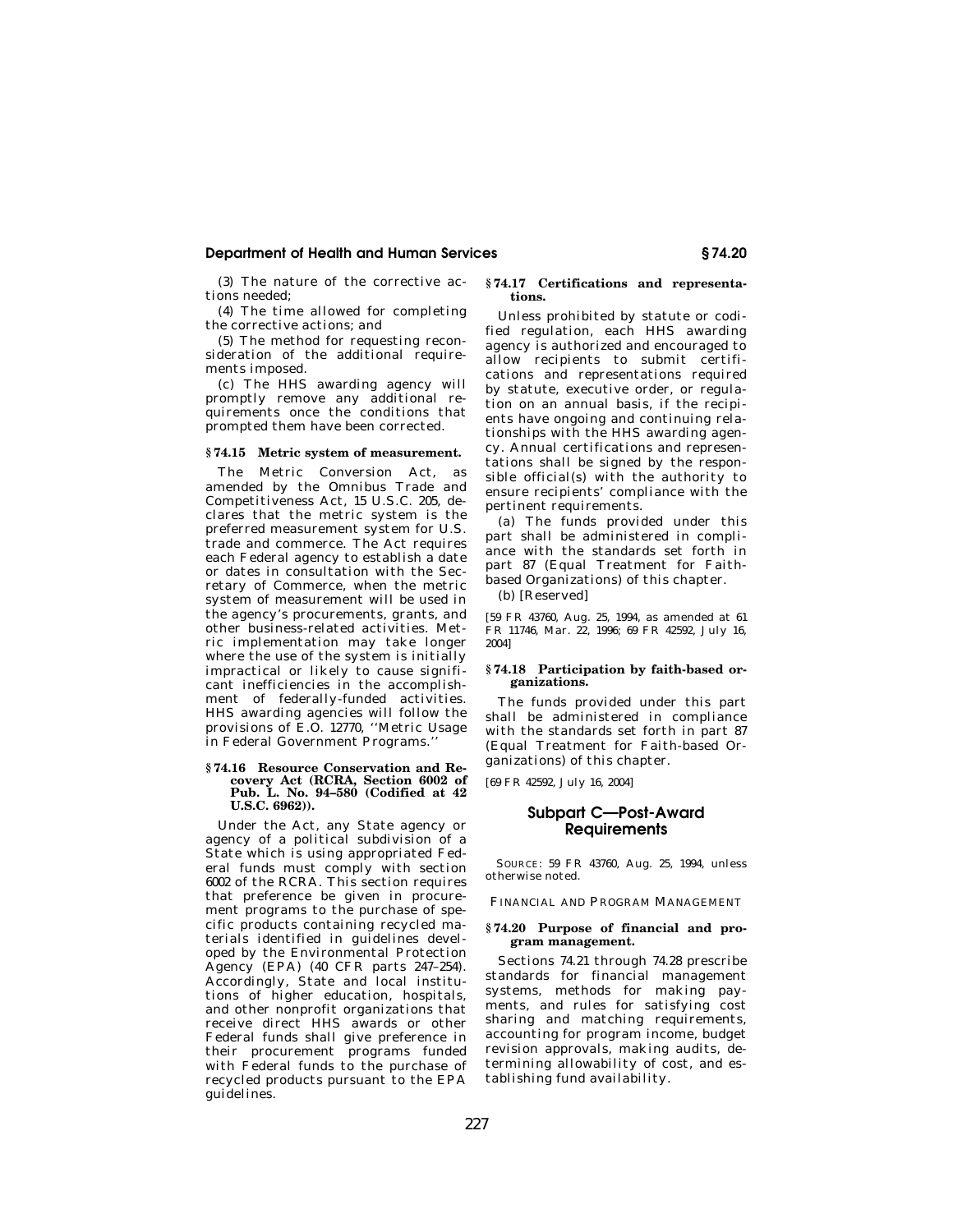## **§ 74.21 45 CFR Subtitle A (10–1–07 Edition)**

#### **§ 74.21 Standards for financial management systems.**

(a) Recipients shall relate financial data to performance data and develop unit cost information whenever practical. For awards that support research, unit cost information is usually not appropriate.

(b) Recipients' financial management systems shall provide for the following:

(1) Accurate, current and complete disclosure of the financial results of each HHS-sponsored project or program in accordance with the reporting requirements set forth in §74.52. If the HHS awarding agency requires reporting on an accrual basis from a recipient that maintains its records on other than an accrual basis, the recipient shall not be required to establish an accrual accounting system. These recipients may develop such accrual data for their reports on the basis of an analysis of the documentation on hand.

(2) Records that identify adequately the source and application of funds for HHS-sponsored activities. These records shall contain information pertaining to Federal awards, authorizations, obligations, unobligated balances, assets, outlays, income and interest.

(3) Effective control over and accountability for all funds, property and other assets. Recipients shall adequately safeguard all such assets and assure they are used solely for authorized purposes.

(4) Comparison of outlays with budget amounts for each award. Whenever appropriate, financial information should be related to performance and unit cost data. (Unit cost data are usually not appropriate for awards that support research.)

(5) Written procedures to minimize the time elapsing between the transfer of funds to the recipient from the U.S. Treasury and the issuance or redemption of checks, warrants or payments by other means for program purposes by the recipient. To the extent that the provisions of the Cash Management Improvement Act (CMIA) (Pub. L. 101–453) and its implementing regulations, ''Rules and Procedures for Funds Transfers,'' (31 CFR part 205) apply, payment methods of State agencies, instrumentalities, and fiscal agents shall

be consistent with CMIA Treasury-State Agreements, or the CMIA default procedures codified at 31 CFR 205.9(f).

(6) Written procedures for determining the reasonableness, allocability and allowability of costs in accordance with the provisions of the applicable Federal cost principles and the terms and conditions of the award.

(7) Accounting records, including cost accounting records, that are supported by source documentation.

(c) Where the Federal Government guarantees or insures the repayment of money borrowed by the recipient, the HHS awarding agency, at its discretion, may require adequate bonding and insurance if the bonding and insurance requirements of the recipient are not deemed adequate to protect the interest of the Federal Government.

(d) The HHS awarding agency may require adequate fidelity bond coverage where the recipient lacks sufficient coverage to protect the Federal Government's interest.

(e) Where bonds are required in the situations described in §74.21 (c) and (d), the bonds shall be obtained from companies holding certificates of authority as acceptable sureties, as prescribed in 31 CFR part 223, ''Surety Companies Doing Business with the United States.''

# **§ 74.22 Payment.**

(a) Unless inconsistent with statutory program purposes, payment methods shall minimize the time elapsing between the transfer of funds from the U.S. Treasury and the issuance or redemption of checks, warrants, or payment by other means by the recipients. Payment methods of State agencies or instrumentalities shall be consistent with Treasury-State CMIA agreements, or the CMIA default procedures codified at 31 CFR 205.9, to the extent that either applies.

(b)(1) Recipients will be paid in advance, provided they maintain or demonstrate the willingness to maintain:

(i) Written procedures that minimize the time elapsing between the transfer of funds and disbursement by the recipient; and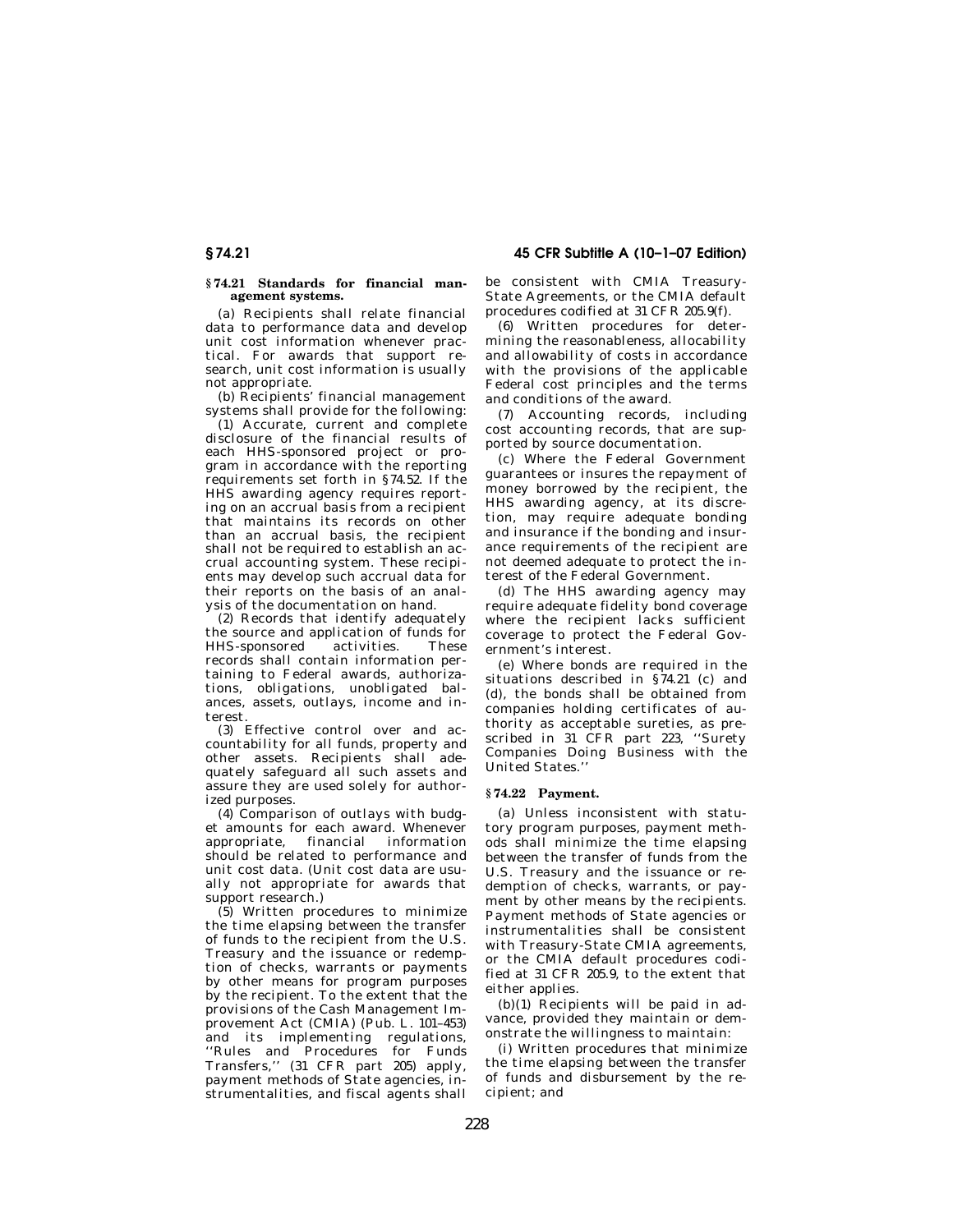(ii) Financial management systems that meet the standards for fund control and accountability as established in §74.21.

(2) Unless inconsistent with statutory program purposes, cash advances to a recipient organization shall be limited to the minimum amounts needed and be timed to be in accordance with the actual, immediate cash requirements of the recipient organization in carrying out the purpose of the approved program or project. The timing and amount of cash advances shall be as close as is administratively feasible to the actual disbursements by the recipient organization for direct program or project costs and the proportionate share of any allowable indirect costs.

(c) Whenever possible, advances will be consolidated to cover anticipated cash needs for all awards made by all HHS awarding agencies to the recipient.

(1) Advance payment mechanisms include electronic funds transfer, with Treasury checks available on an exception basis.

(2) Advance payment mechanisms are subject to 31 CFR part 205.

(3) Recipients may submit requests for advances and reimbursements at least monthly when electronic fund transfers are not used.

(d) Requests for Treasury check advance payment shall be submitted on PMS–270, ''Request for Advance or Reimbursement,'' or other forms as may be authorized by HHS. This form is not to be used when Treasury check advance payments are made to the recipient automatically through the use of a predetermined payment schedule or if precluded by special HHS-wide instructions for electronic funds transfer.

(e) Reimbursement is the preferred method when the requirements in paragraph (b) of this section cannot be met. The HHS awarding agency may also use this method on any construction agreement, or if the major portion of the construction project is accomplished through private market financing or Federal loans, and the HHS assistance constitutes a minor portion of the project.

(1) When the reimbursement method is used, HHS will make payment within 30 days after receipt of the billing, unless the billing is improper.

(2) Recipients may submit a request for reimbursement at least monthly when electronic funds transfers are not used.

(f) If a recipient cannot meet the criteria for advance payments and the HHS awarding agency has determined that reimbursement is not feasible because the recipient lacks sufficient working capital, HHS may provide cash on a working capital advance basis. Under this procedure, HHS advances cash to the recipient to cover its estimated disbursement needs for an initial period generally geared to the recipient's disbursing cycle. Thereafter, HHS reimburses the recipient for its actual cash disbursements. The working capital advance method of payment will not be used for recipients unwilling or unable to provide timely advances to their subrecipient to meet the subrecipient's actual cash disbursements.

(g) Unless inconsistent with statutory program purposes, to the extent available, recipients shall disburse funds available from repayments to and interest earned on a revolving fund, program income, rebates, refunds, contract settlements, audit recoveries and interest earned on such funds before requesting additional cash payments.

(h) Unless otherwise required by statute, the HHS awarding agency will not withhold payments for proper charges made by recipients at any time during the project period unless paragraph (h) (1) or (2) of this section applies:

(1) A recipient has failed to comply with the project objectives, the terms and conditions of the award, or HHS awarding agency reporting requirements.

(2) The recipient or subrecipient is delinquent in a debt to the United States. Under such conditions, the HHS awarding agency may, upon reasonable notice, inform the recipient that payments shall not be made for obligations incurred after a specified date until the conditions are corrected or the indebtedness to the Federal Government is liquidated. (See 45 CFR part 30).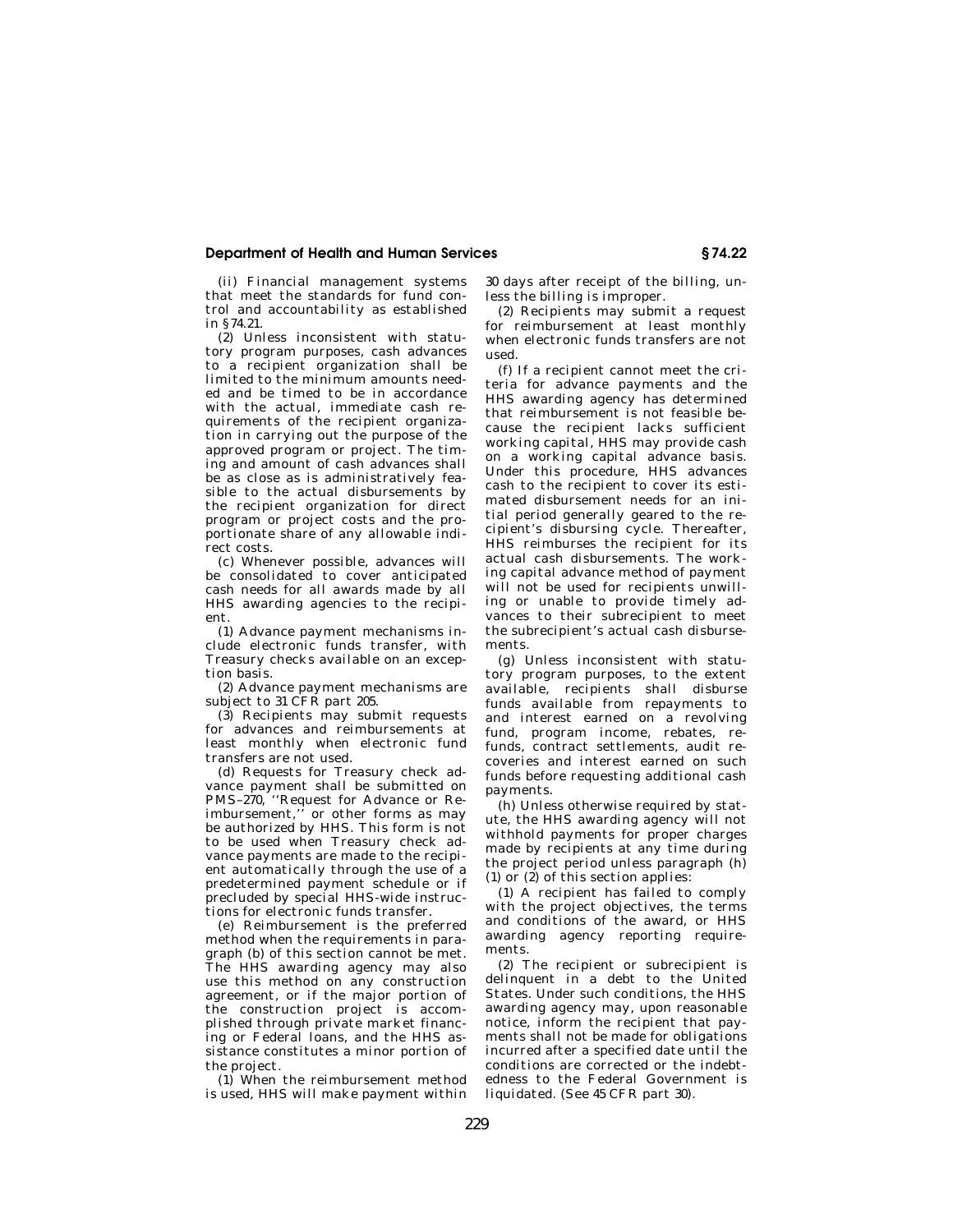**§ 74.23 45 CFR Subtitle A (10–1–07 Edition)** 

(i) Standards governing the use of banks and other institutions as depositories of funds advanced under awards are as follows.

(1) Except for situations described in paragraph (i)(2) of this section, HHS will not require separate depository accounts for funds provided to a recipient or establish any eligibility requirements for depositories for funds provided to a recipient. However, recipients must be able to account for the receipt, obligation and expenditure of funds.

(2) Advances of Federal funds shall be deposited and maintained in insured accounts whenever possible.

(j) Consistent with the national goal of expanding the opportunities for women-owned and minority-owned business enterprises, recipients are encouraged to use women-owned and minority-owned banks (a bank which is owned at least 50 percent by women or minority group members).

(k) Recipients shall maintain advances of Federal funds in interest bearing accounts, unless one of the following conditions apply:

(1) The recipient receives less than \$120,000 in Federal awards per year.

(2) The best reasonably available interest bearing account would not be expected to earn interest in excess of \$250 per year on Federal cash balances.

(3) The depository would require an average or minimum balance so high that it would not be feasible within the expected Federal and non-Federal cash resources.

(l) For those entities where CMIA and its implementing regulations do not apply (*see* 31 CFR part 205), interest earned on Federal advances deposited in interest bearing accounts shall be remitted annually to the Department of Health and Human Services, Payment Management System, P.O. Box 6021, Rockville, MD 20852. Recipients with Electronic Funds Transfer capability should use an electronic medium such as the FEDWIRE Deposit System. Interest amounts up to \$250 per year may be retained by the recipient for administrative expense. State universities and hospitals shall comply with CMIA, as it pertains to interest. If an entity subject to CMIA uses its own funds to pay pre-award costs for discretionary awards without prior written approval from the HHS awarding agency, it waives its right to recover the interest under CMIA. (See §74.25(d)).

(m) *PMS–270, Request for Advance or Reimbursement.* Recipients shall use the PMS–270 to request advances or reimbursement for all programs when electronic funds transfer or predetermined advance methods are not used. HHS shall not require recipients to submit more than an original and two copies.

(n) Recipients and subrecipients are not required to use forms PMS–270 and 272 in connection with subaward payments.

[59 FR 43760, Aug. 25, 1994, as amended at 61 FR 11746, Mar. 22, 1996]

### **§ 74.23 Cost sharing or matching.**

(a) To be accepted, all cost sharing or matching contributions, including cash and third party in-kind, shall meet all of the following criteria:

(1) Are verifiable from the recipient's records;

(2) Are not included as contributions for any other federally-assisted project or program;

(3) Are necessary and reasonable for proper and efficient accomplishment of project or program objectives;

(4) Are allowable under the applicable cost principles;

(5) Are not paid by the Federal Government under another award, except where authorized by Federal statute to be used for cost sharing or matching;

(6) Are provided for in the approved budget; and

(7) Conform to other provisions of this part, as applicable.

(b) Unrecovered indirect costs may be included as part of cost sharing or matching.

(c) Values for recipient contributions of services and property shall be established in accordance with the applicable cost principles. If the HHS awarding agency authorizes recipients to donate buildings or land for construction/ facilities acquisition projects or longterm use, the value of the donated property for cost sharing or matching shall be the lesser of:

(1) The certified value of the remaining life of the property recorded in the recipient's accounting records at the time of donation; or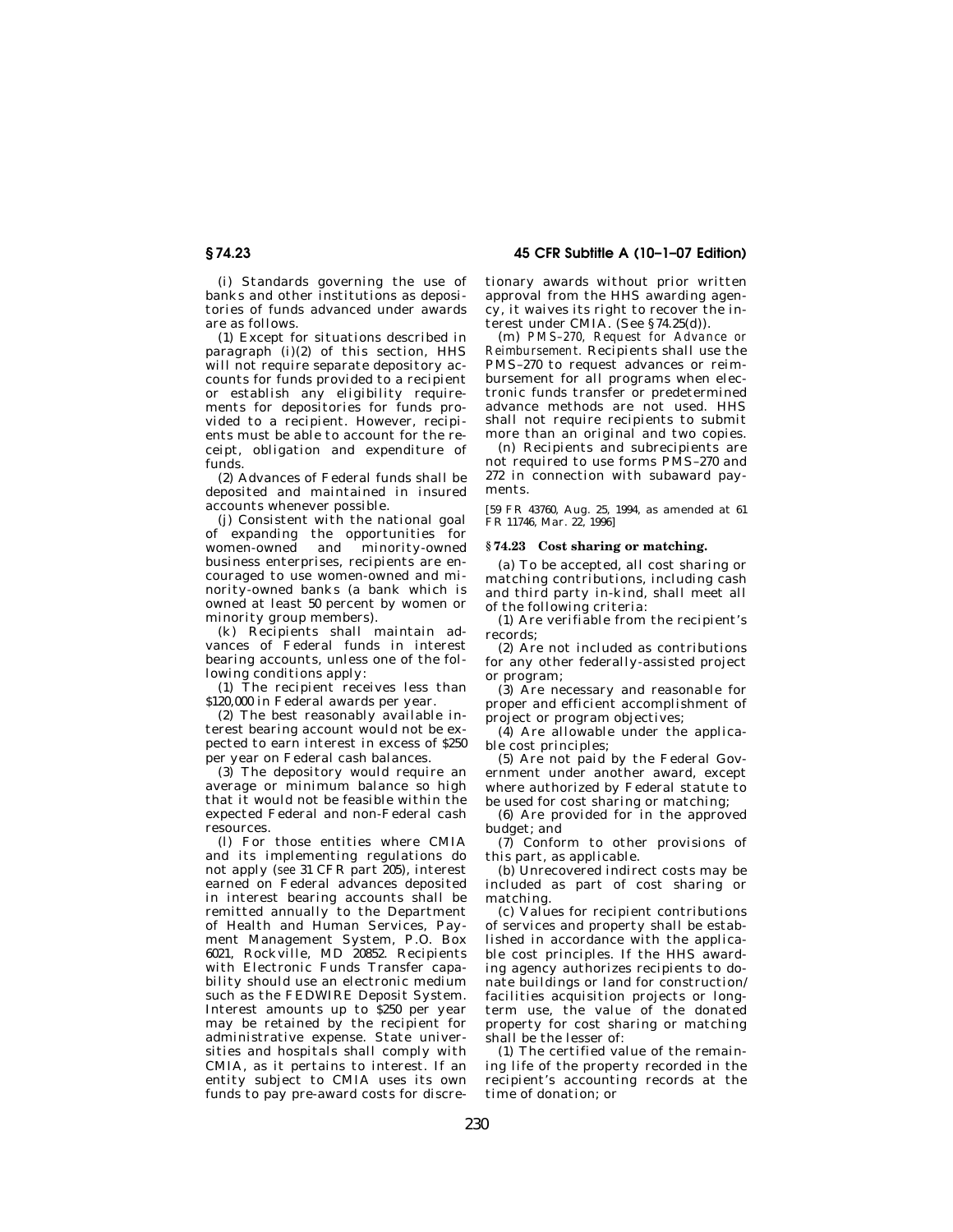(2) The current fair market value. However, when there is sufficient justification, the HHS awarding agency may approve the use of the current fair market value of the donated property. even if it exceeds the certified value at the time of donation to the project.

(d) Volunteer services furnished by professional and technical personnel, consultants, and other skilled and unskilled labor may be counted as cost sharing or matching if the service is an integral and necessary part of an approved project or program. Rates for volunteer services shall be consistent with those paid for similar work in the recipient's organization. In those instances in which the required skills are not found in the recipient's organization, rates shall be consistent with those paid for similar work in the labor market in which the recipient competes for the kind of services involved. .<br>In either case, fringe benefits consistent with those paid that are reasonable, allowable, and allocable may be included in the valuation.

(e) When an employer other than the recipient furnishes the services of an employee, these services shall be valued at the employee's regular rate of pay (plus an amount of fringe benefits that are reasonable, allowable, and allocable, but exclusive of overhead costs), provided these services are in the same skill for which the employee is normally paid.

(f) Donated supplies may include such items as expendable property, office supplies, laboratory supplies or workshop and classroom supplies. Value assessed to donated supplies included in the cost sharing or matching share shall be reasonable and shall not exceed the fair market value of the property at the time of the donation.

(g) The method used for determining cost sharing or matching for donated equipment, buildings and land for which title passes to the recipient may differ according to the purpose of the award, if paragraph  $(g)(1)$  or  $(2)$  of this section applies:

(1) If the purpose of the award is to assist the recipient in the acquisition of equipment, buildings or land, the total value of the donated property may be claimed as cost sharing or matching.

(2) If the purpose of the award is to support activities that require the use of equipment, buildings or land, normally only depreciation or use charges for equipment and buildings may be made. However, the full value of equipment or other capital assets and fair rental charges for land may be allowed, provided that the HHS awarding agency has approved the charges.

(h) The value of donated property shall be determined in accordance with the usual accounting policies of the recipient, with the following qualifications.

(1) The value of donated land and buildings shall not exceed its fair market value at the time of donation to the recipient as established by an independent appraiser (e.g., certified real property appraiser or General Services Administration representative) and certified by a responsible official of the recipient.

(2) The value of donated equipment shall not exceed the fair market value of equipment of the same age and condition at the time of donation.

(3) The value of donated space shall not exceed the fair rental value of comparable space as established by an independent appraisal of comparable space and facilities in a privately-owned building in the same locality.

(4) The value of loaned equipment shall not exceed its fair rental value.

(i) The following requirements pertain to the recipient's supporting records for in-kind contributions from third parties.

(1) Volunteer services shall be documented and, to the extent feasible, supported by the same methods used by the recipient for its own employees, including time records.

(2) The basis for determining the valuation for personal service, material, equipment, buildings and land shall be documented.

[59 FR 43760, Aug. 25, 1994, as amended at 61 FR 11746, Mar. 22, 1996]

## **§ 74.24 Program income.**

(a) The standards set forth in this section shall be used to account for program income related to projects financed in whole or in part with Federal funds.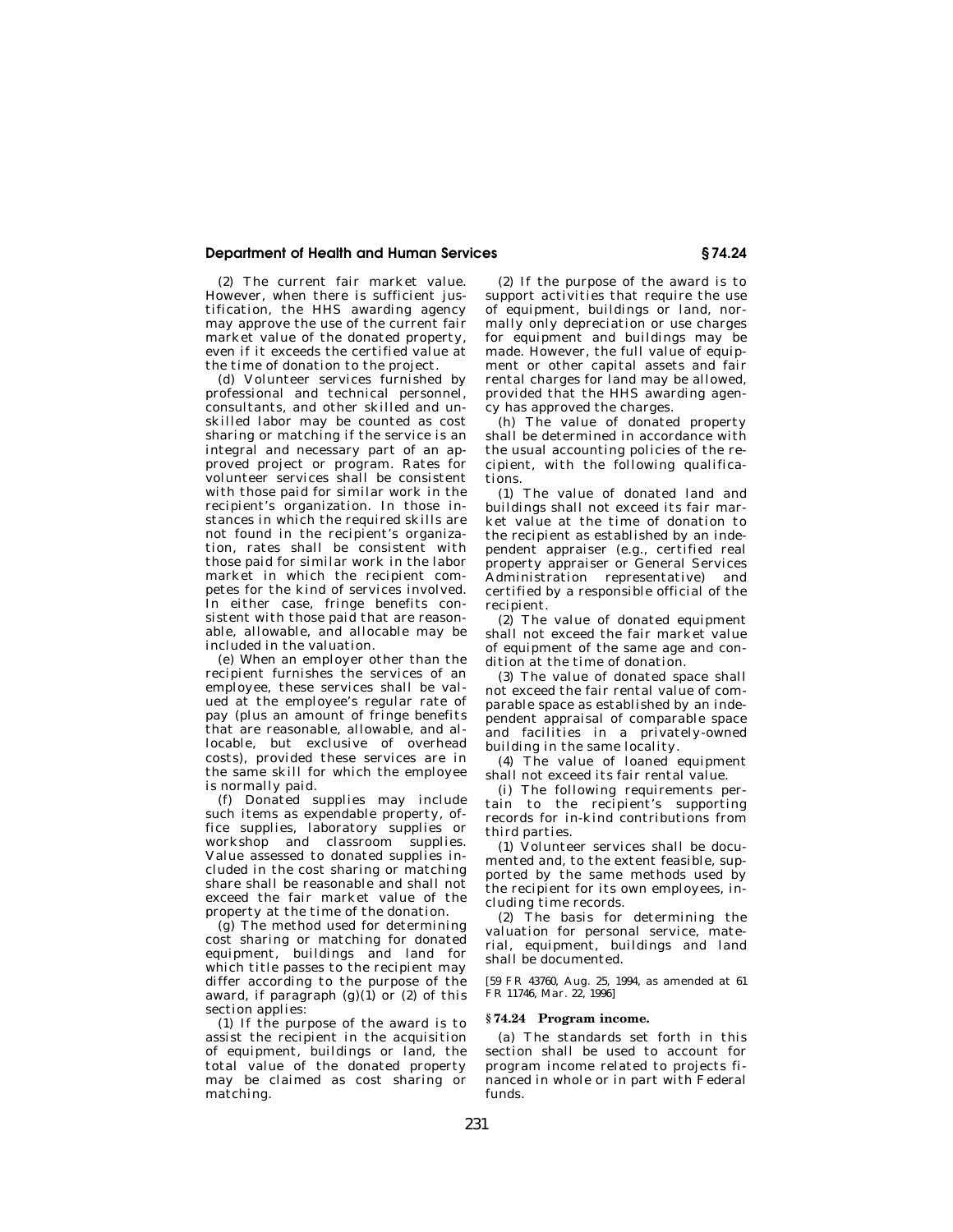(b) Except as provided below in paragraph (h) of this section, program income earned during the project period shall be retained by the recipient and, in accordance with the terms and conditions of the award, shall be used in one or more of the following ways:

(1) Added to funds committed to the project or program, and used to further eligible project or program objectives;

(2) Used to finance the non-Federal share of the project or program; or

(3) Deducted from the total project or program allowable cost in determining the net allowable costs on which the Federal share of costs is based.

(c) When the HHS awarding agency authorizes the disposition of program income as described in paragraph (b)(1) or (b)(2) of this section, program income in excess of any limits stipulated shall be used in accordance with paragraph (b)(3) of this section.

(d) In the event that the HHS awarding agency does not specify in the terms and conditions of the award how program income is to be used, paragraph (b)(3) of this section shall apply automatically to all projects or programs except research. For awards that support performance of research work, paragraph (b)(1) of this section shall apply automatically unless:

 $(1)$  The HHS awarding agency indicates in the terms and conditions of the award another alternative; or

(2) The recipient is subject to special award conditions under §74.14; or

(3) The recipient is a commercial organization (*see* §74.82).

(e) Unless the terms and conditions of the award provide otherwise, recipients shall have no obligation to the Federal Government regarding program income earned after the end of the project period.

(f) Costs incident to the generation of program income may be deducted from gross income to determine program income, provided these costs have not been charged to the award.

(g) Proceeds from the sale of property shall be handled in accordance with the requirements of the Property Standards. (See §§74.30 through 74.37, below).

(h) The Patent and Trademark Laws Amendments, 35 U.S.C. section 200–212, apply to inventions made under an award for performance of experimental,

**§ 74.25 45 CFR Subtitle A (10–1–07 Edition)** 

developmental, or research work. Unless the terms and conditions for the award provide otherwise, recipients shall have no obligation to HHS with respect to program income earned from license fees and royalties for copyrighted material, patents, patent applications, trademarks, and inventions made under an award. However, no scholarship, fellowship, training grant, or other funding agreement made primarily to a recipient for educational purposes will contain any provision giving the Federal agency rights to inventions made by the recipient.

## **§ 74.25 Revision of budget and program plans.**

(a) The budget plan is the financial expression of the project or program as approved during the award process. It may include either the sum of the Federal and non-Federal shares, or only the Federal share, depending upon HHS awarding agency requirements. It shall be related to performance for program evaluation purposes whenever appropriate.

(b) Recipients are required to report deviations from budget and program plans, and request prior approvals for budget and program plan revisions, in accordance with this section. Except as provided at  $\S$ §74.4, 74.14, and this section, HHS awarding agencies may not impose other prior approval requirements for specific items.

(c) For nonconstruction awards, recipients shall obtain prior approvals from the HHS awarding agency for one or more of the following program or budget related reasons.

(1) Change in the scope or the objective of the project or program (even if there is no associated budget revision requiring prior written approval).

(2) Change in the project director or principal investigator or other key persons specified in the application or award document.

(3) The absence for more than three months, or a 25 percent reduction in time devoted to the project, by the approved project director or principal investigator.

(4) The need for additional Federal funding.

(5) The inclusion, unless waived by the HHS awarding agency, of costs that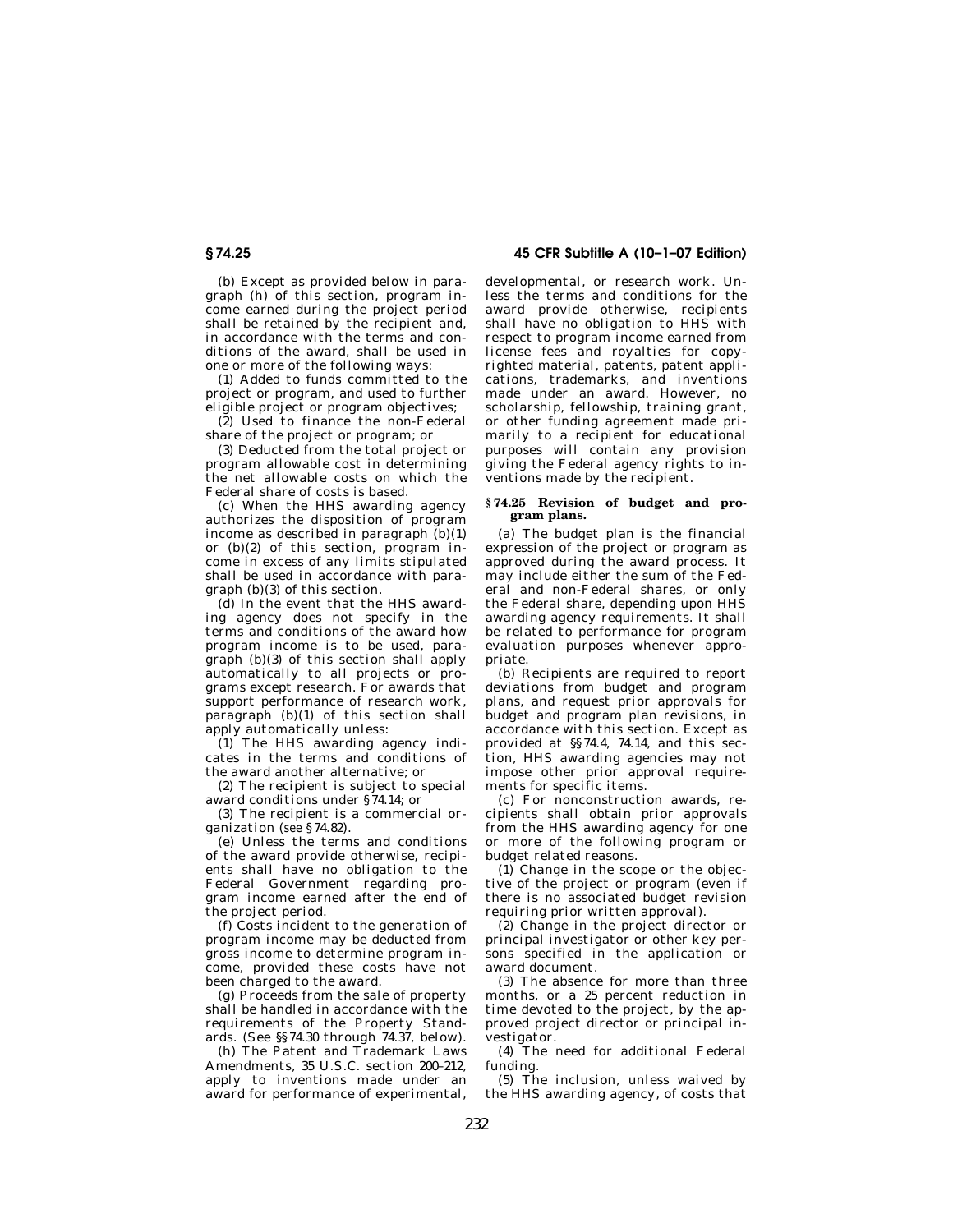require prior approval in accordance with OMB Circular A–21, ''Cost Principles for Educational Institutions;'' OMB Circular A–122, ''Cost Principles for Nonprofit Organizations;'' or appendix E of this part, ''Principles for Determining Costs Applicable to Research and Development under Grants and Contracts with Hospitals,'' or 48 CFR part 31, ''Contract Cost Principles and Procedures,'' as applicable.

(6) The transfer of funds allotted for training allowances (direct payment to trainees) to other categories of expense.

(7) Unless described in the application and funded in the approved award, the subaward, transfer or contracting out of any work under an award. This provision does not apply to the purchase of supplies, material, equipment or general support services.

(8) The inclusion of research patient care costs in research awards made for the performance of research work.

(d) Except for requirements listed in paragraphs  $(c)(1)$  and  $(c)(4)$  of this section, the HHS awarding agency is authorized, at its option, to waive costrelated and administrative prior written approvals required by this part and its appendixes. Additional waivers may be granted authorizing recipients to do any one or more of the following:

(1) Incur pre-award costs up to 90 calendar days prior to award, or more than 90 calendar days with the prior approval of the HHS awarding agency. However, all pre-award costs are incurred at the recipient's risk: the HHS awarding agency is under no obligation to reimburse such costs if for any reason the applicant does not receive an award or if the award to the recipient is less than anticipated and inadequate to cover such costs.

(2) Initiate a one-time extension of the expiration date of the award of up to 12 months unless one or more of the conditions identified at paragraphs  $(d)(2)(i)$ , (ii), and (iii) of this section apply. For one-time extensions, the recipient must notify the HHS awarding agency in writing, with the supporting reasons and revised expiration date, at least 10 days before the date specified in the award. This one-time extension may not be exercised either by recipients or HHS awarding agencies merely

for the purpose of using unobligated balances. Such extensions are not permitted where:

(i) The terms and conditions of award prohibit the extension; or

(ii) The extension requires additional Federal funds; or

(iii) The extension involves any change in the approved objectives or scope of the project.

(3) Carry forward unobligated balances to subsequent funding periods.

(4) For awards that support performance of research work, unless the HHS awarding agency provides otherwise in the award, or the award is subject to §74.14 or subpart E of this Part, the prior approval requirements described in paragraphs (d)  $(1)$ – $(3)$  of this section are automatically waived (i.e., recipients need not obtain such prior approvals). However, extension of award expiration dates must be approved by the HHS awarding agency if one of the conditions in paragraph  $(d)(2)$  of this section applies.

(e) The HHS awarding agencies may not permit any budget changes in a recipient's award that would cause any Federal appropriation to be used for purposes other then those consistent with the original purpose of the authorization and appropriation under which the award was funded.

(f) For construction awards, recipients shall obtain prior written approval promptly from the HHS awarding agency for budget revisions whenever:

(1) The revision results from changes in the scope or the objective of the project or program;

(2) The need arises for additional Federal funds to complete the project; or

(3) A revision is desired which involves specific costs for which prior written approval requirements apply in keeping with the applicable cost principles listed in §74.27.

(g) When an HHS awarding agency makes an award that provides support for both construction and nonconstruction work, it may require the recipient to obtain prior approval before making any fund or budget transfers between the two types of work supported.

(h) For both construction and nonconstruction awards, recipients shall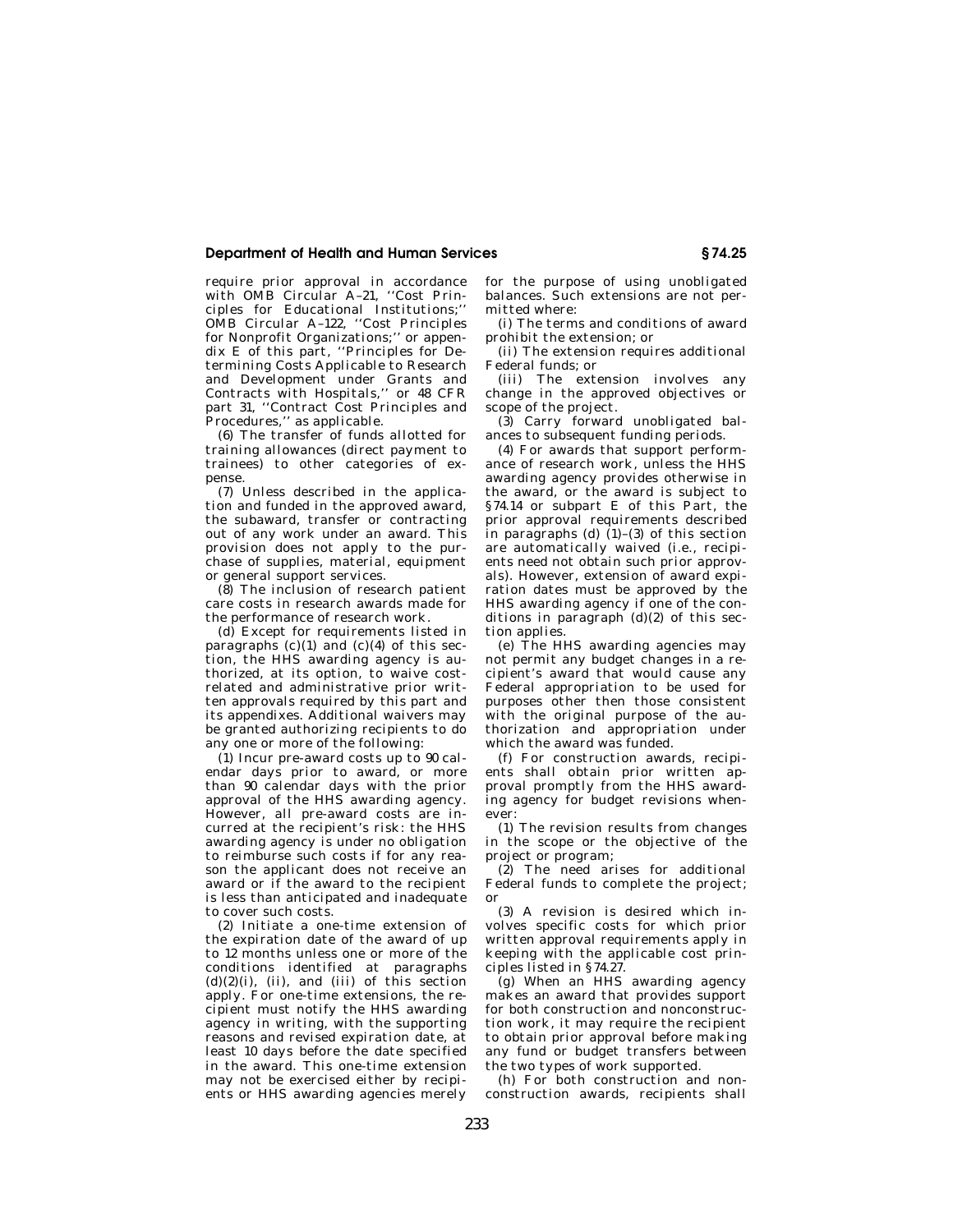**§ 74.26 45 CFR Subtitle A (10–1–07 Edition)** 

notify the HHS awarding agency in writing promptly whenever the amount of Federal authorized funds is expected to exceed the needs of the recipient for the project period by more than \$5000 or five percent of the Federal award, whichever is greater. This notification shall not be required if an application for additional funding is submitted for a continuation award.

(i) Within 30 calendar days from the date of receipt of the request for budget revisions, HHS awarding agencies shall notify the recipient whether its requested budget revisions have been approved. If the requested revision is still under consideration at the end of 30 calendar days, the HHS awarding agency must inform the recipient in writing of the date when the recipient may expect a decision.

(j) When requesting approval for budget changes, recipients shall make their requests in writing.

(k) All approvals granted in keeping with the provisions of this section shall not be valid unless they are in writing, and signed by at least one of the following HHS officials:

(1) The Head of the HHS Operating or Staff Division that made the award or subordinate official with proper delegated authority from the Head, including the Head of the Regional Office of the HHS Operating or Staff Division that made the award; or

(2) The responsible Grants Officer of the HHS Operating or Staff Division that made the award or an individual duly authorized by the Grants Officer.

(l) No other prior approval requirements for specific items may be imposed unless a class deviation has been approved by OMB.

[59 FR 43760, Aug. 25, 1994, as amended at 61 FR 11746, Mar. 22, 1996]

## **§ 74.26 Non-Federal audits.**

(a) Recipients and subrecipients that are institutions of higher education or other non-profit organizations (including hospitals) shall be subject to the audit requirements contained in the Single Audit Act Amendments of 1996 (31 U.S.C. 7501–7507) and revised OMB Circular A–133, ''Audits of States, Local Governments, and Non-Profit Organizations.''

(b) State and local governments shall be subject to the audit requirements contained in the Single Audit Act Amendments of 1996 (31 U.S.C. 7501– 7507) and revised OMB Circular A–133, ''Audits of States, Local Governments, and Non-Profit Organizations.''

(c) For-profit hospitals not covered by the audit provisions of revised OMB Circular A–133 shall be subject to the audit requirements of the Federal awarding agencies.

(d)(1) Recipients and subrecipients that are commercial organizations (including for-profit hospitals) have two options regarding audits:

(i) A financial related audit (as defined in the Government Auditing Standards, GPO Stock #020–000–00–265– 4) of a particular award in accordance with Government Auditing Standards, in those cases where the recipient receives awards under only one HHS program; or, if awards are received under multiple HHS programs, a financial related audit of all HHS awards in accordance with Government Auditing Standards; or

(ii) An audit that meets the requirements contained in OMB Circular A– 133.

(2) Commercial organizations that receive annual HHS awards totaling less than OMB Circular A–133's audit requirement threshold are exempt from requirements for a non-Federal audit for that year, but records must be available for review by appropriate officials of Federal agencies.

[59 FR 43760, Aug. 25, 1994, as amended at 61 FR 11746, Mar. 22, 1996; 61 FR 15564, Apr. 8, 1996; 62 FR 41878, Aug. 4, 1997; 62 FR 45939, 45945, Aug. 29, 1997]

### **§ 74.27 Allowable costs.**

(a) For each kind of recipient, there is a particular set of Federal principles that applies in determining allowable costs. Allowability of costs shall be determined in accordance with the cost principles applicable to the entity incurring the costs. Thus, allowability of costs incurred by State, local or federally-recognized Indian tribal governments is determined in accordance with the provisions of OMB Circular A– 87, ''Cost Principles for State and Local Governments.'' The allowability of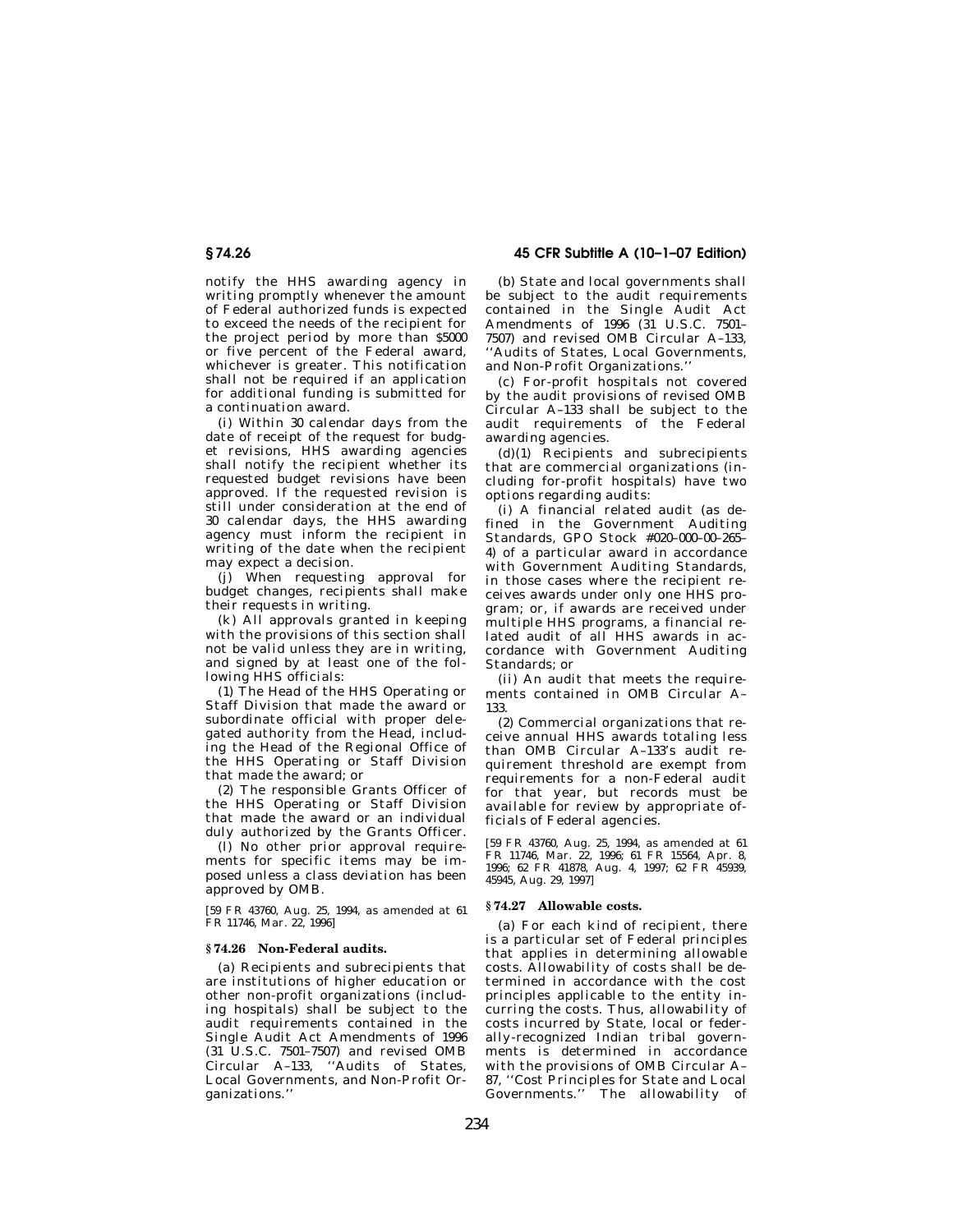costs incurred by nonprofit organizations (except for those listed in Attachment C of Circular A–122) is determined in accordance with the provisions of OMB Circular A–122, ''Cost Principles for Nonprofit Organizations'' and paragraph (b) of this section. The allowability of costs incurred by institutions of higher education is determined in accordance with the provisions of OMB Circular A–21, ''Cost Principles for Educational Institutions.'' The allowability of costs incurred by hospitals is determined in accordance with the provisions of appendix E of this part, ''Principles for Determining Costs Applicable to Research and Development Under Grants and Contracts with Hospitals.'' The allowability of costs incurred by commercial organizations and those nonprofit organizations listed in Attachment C to Circular A–122 is determined in accordance with the provisions of the Federal Acquisition Regulation (FAR) at 48 CFR part 31, except that independent research and development costs are unallowable.

(b) OMB Circular A–122 does not cover the treatment of bid and proposal costs or independent research and development costs. The following rules apply to these costs for nonprofit organizations subject to that Circular.

(1) *Bid and proposal costs.* Bid and proposal costs are the immediate costs of preparing bids, proposals, and applications for Federal and non-Federal awards, contracts, and other agreements, including the development of scientific, cost, and other data needed to support the bids, proposals, and applications. Bid and proposal costs of the current accounting period are allowable as indirect costs. Bid and proposal costs of past accounting periods are unallowable in the current period. However, if the recipient's established practice is to treat these costs by some other method, they may be accepted if they are found to be reasonable and equitable. Bid and proposal costs do not include independent research and development costs covered by paragraph  $(b)(2)$  of this section, or pre-award costs covered by OMB Circular A–122, Atparagraph 33  $§74.25(d)(1)$ .

(2) *Independent Research and Development costs.* Independent research and

development is research and development which is conducted by an organization, and which is not sponsored by Federal or non-Federal awards, contracts, or other agreements. Independent research and development shall be allocated its proportionate share of indirect costs on the same basis as the allocation of indirect costs to sponsored research and development. The cost of independent research and development, including their proportionate share of indirect costs, are .<br>unallowable

## **§ 74.28 Period of availability of funds.**

Where a funding period is specified, a recipient may charge to the award only allowable costs resulting from obligations incurred during the funding period and any pre-award costs authorized by the HHS awarding agency pursuant to §74.25(d)(1).

## PROPERTY STANDARDS

#### **§ 74.30 Purpose of property standards.**

Sections 74.31 through 74.37 set forth uniform standards governing management and disposition of property furnished by HHS or whose cost was charged directly to a project supported by an HHS award. The HHS awarding agency may not impose additional requirements, unless specifically required to do so by Federal statute. The recipient may use its own property management standards and procedures provided they meet the provisions of §§74.31 through 74.37.

## **§ 74.31 Insurance coverage.**

Recipients shall, at a minimum, provide the equivalent insurance coverage for real property and equipment acquired with HHS funds as provided to other property owned by the recipient.

## **§ 74.32 Real property.**

(a) Title to real property shall vest in the recipient subject to the condition that the recipient shall use the real property for the authorized purpose of the project as long as it is needed and shall not encumber the property without approval of the HHS awarding agency.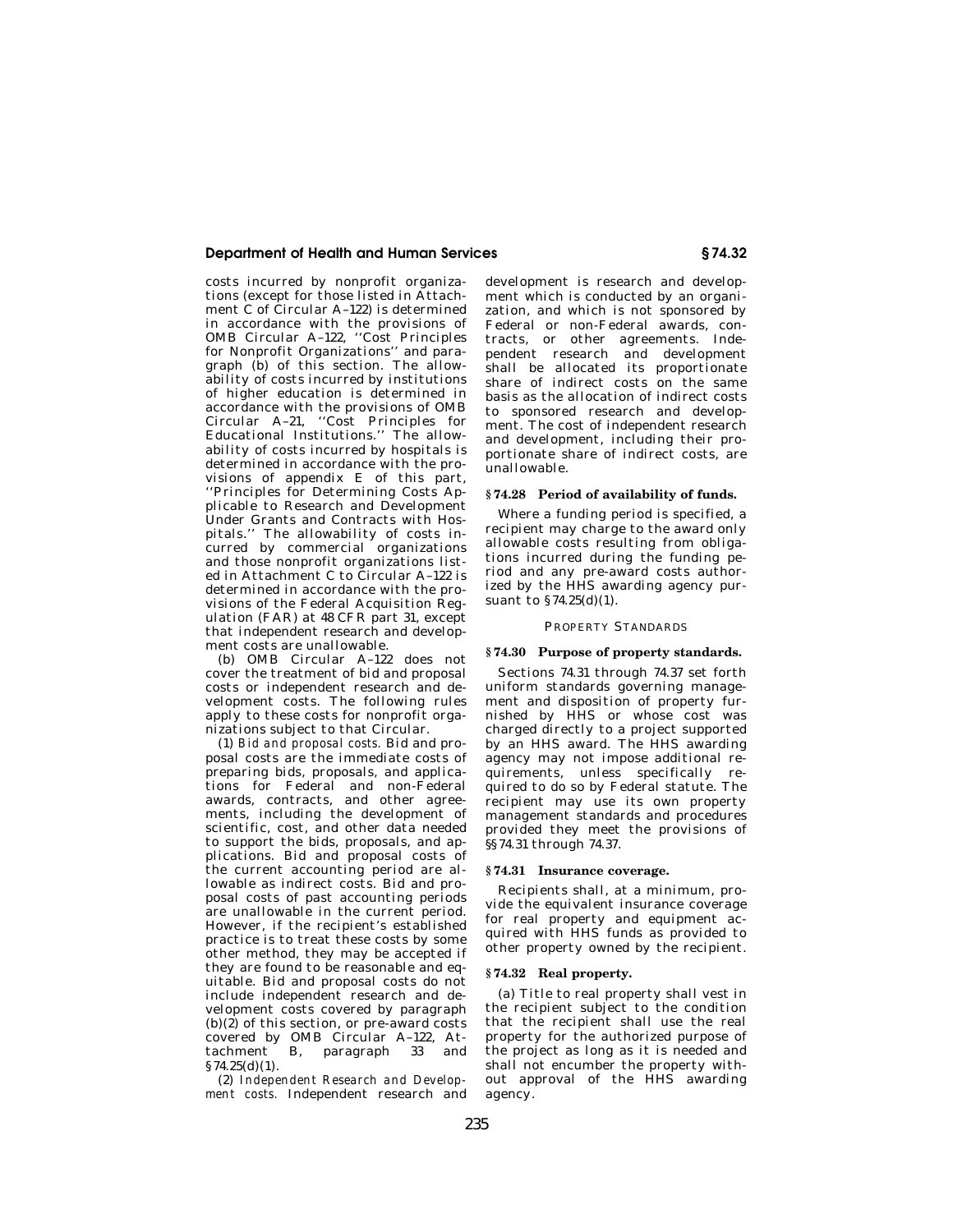(b) The recipient shall obtain written approval from the HHS awarding agency for the use of real property in other federally-sponsored projects when the recipient determines that the property is no longer needed for the purpose of the original project. Use in other projects shall be limited to those under<br>federally-sponsored projects (i.e., .<br>federally-sponsored projects (i.e., awards) or programs that have purposes consistent with those authorized for support by the HHS awarding agency.

(c) When the real property is no longer needed as provided in paragraphs (a) and (b) of this section, the recipient shall request disposition instructions from the HHS awarding agency or its successor. The HHS awarding agency must provide one or more of the following disposition instructions:

(1) The recipient may be permitted to retain title without further obligation to the Federal Government after it compensates the Federal Government for that percentage of the current fair market value of the property attributable to the Federal share in the project.

 $(2)$  The recipient may be directed to sell the property under guidelines provided by the HHS awarding agency and pay the Federal Government for that percentage of the current fair market value of the property attributable to the Federal share in the project (after deducting actual and reasonable selling and fix-up expenses, if any, from the sales proceeds). When the recipient is authorized or required to sell the property, proper sales procedures shall be established that provide for competition to the extent practicable and result in the highest possible return.

(3) The recipient may be directed to transfer title to the property to the Federal Government or to an eligible third party provided that, in such cases, the recipient shall be entitled to compensation for its attributable percentage of the current fair market value of the property.

## **§ 74.33 Federally-owned and exempt property.**

(a)(1) Title of federally-owned property remains vested in the Federal Government. Recipients shall submit

**§ 74.33 45 CFR Subtitle A (10–1–07 Edition)** 

annually an inventory listing of federally-owned property in their custody to the HHS awarding agency. Upon completion of the award or when the property is no longer needed, the recipient shall report the property to the HHS awarding agency for further agency utilization.

(2) If the HHS awarding agency has no further need for the property, it shall be declared excess and reported to the General Services Administration, unless the HHS awarding agency has statutory authority to dispose of the property by alternative methods (e.g., the authority provided by the Federal Technology Transfer Act, 15 U.S.C. 3710(I), to donate research equipment to educational and nonprofit organizations in accordance with E.O. 12821, 'Improving Mathematics and Science Education in Support of the National Education Goals''). Appropriate instructions shall be issued to the recipient by the HHS awarding agency.

(b) For research awards to certain types of recipients, 31 U.S.C. 6306 authorizes HHS to vest title to property acquired with Federal funds in the recipient without further obligation to the Federal government and under conditions that HHS considers appropriate. Such property is ''exempt property". Exempt property shall not be subject to the requirements of §74.34, except that it shall be subject to paragraphs  $(h)(1)$ ,  $(2)$ , and  $(4)$  of that section concerning the HHS awarding agency's right to require transfer.

[59 FR 43760, Aug. 25, 1994, as amended at 61 FR 11747, Mar. 22, 1996]

# **§ 74.34 Equipment.**

(a) Title to equipment acquired by a recipient with HHS funds shall vest in the recipient, subject to the conditions of this section.

(b)(1) The recipient shall not use equipment acquired with HHS funds to provide services to non-Federal organizations for a fee that is less than private companies charge for equivalent services, unless specifically authorized by Federal statute, for so long as the Federal Government retains an interest in the equipment.

(2) If the equipment is owned by the Federal Government, use on other activities not sponsored by the Federal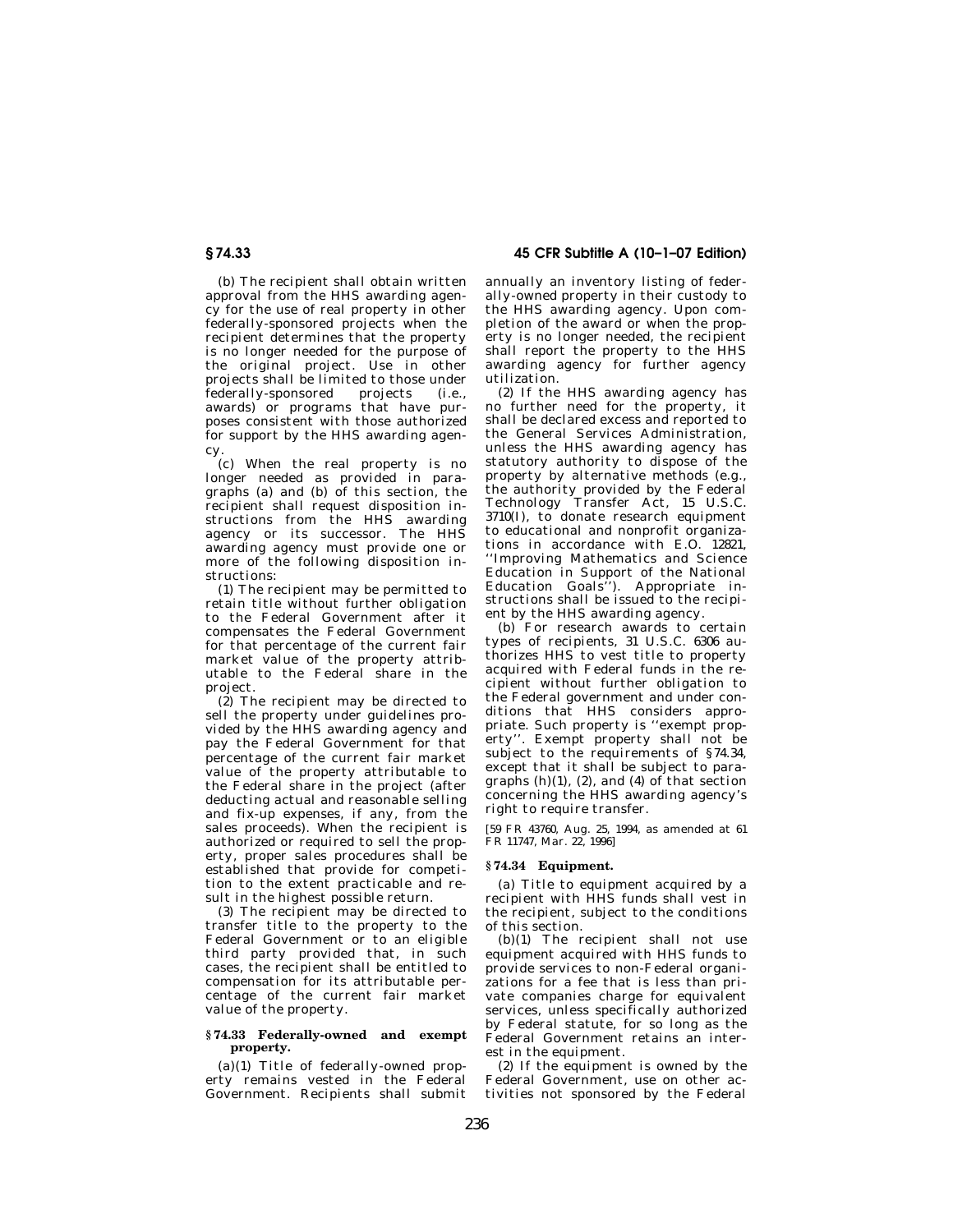Government shall be permissible if authorized by the HHS awarding agency.

(3) User charges shall be treated as program income, in keeping with the provisions of §74.24.

(c) The recipient shall use the equipment in the project or program for which it was acquired as long as needed, whether or not the project or program continues to be supported by Federal funds and shall not encumber the property without approval of the HHS awarding agency. When no longer needed for the original project or program, the recipient shall use the equipment in connection with its other federallysponsored activities, if any, in the following order of priority:

(1) Programs, projects, or activities sponsored by the HHS awarding agency;

(2) Programs, projects, or activities sponsored by other HHS awarding agencies; then

(3) Programs, project, or activities sponsored by other Federal agencies.

(d) During the time that equipment is used on the program, project, or activity for which it was acquired, the recipient shall make it available for use on other projects or programs if such other use will not interfere with the work on the program, project, or activity for which the equipment was originally acquired. First preference for such other use shall be given to other programs, projects, or activities sponsored by the HHS awarding agency. Second preference shall be given to programs, projects, or activities sponsored by other HHS awarding agencies. Third preference shall be given to programs, projects, or activities sponsored by other Federal agencies.

(e) When acquiring replacement equipment, the recipient may use the equipment to be replaced as trade-in or sell the equipment and use the proceeds to offset the costs of the replacement equipment subject to the approval of the HHS awarding agency.

(f) The recipient's property management standards for equipment acquired with Federal funds and federally-owned equipment shall include all of the following:

(1) Equipment records shall be maintained accurately and shall include the following information:

(i) A description of the equipment;

(ii) Manufacturer's serial number, model number, Federal stock number, national stock number, or other identification number;

(iii) Source of the equipment, including the award number;

(iv) Whether title vests in the recipient or the Federal Government;

(v) Acquisition date (or date received, if the equipment was furnished by the Federal Government) and cost;

(vi) Information from which one can calculate the percentage of HHS's share in the cost of the equipment (not applicable to equipment furnished by the Federal Government);

(vii) Location and condition of the equipment and the date the information was reported;

(viii) Unit acquisition cost; and

(ix) Ultimate disposition data, including date of disposal and sales price or the method used to determine current fair market value where a recipient compensates the HHS awarding agency for its share.

(2) Equipment owned by the Federal Government shall be identified to indicate Federal ownership.

(3) The recipient shall take a physical inventory of equipment and the results reconciled with the equipment records at least once every two years. Any differences between quantities determined by the physical inspection and those shown in the accounting records shall be investigated to determine the causes of the difference. The recipient shall, in connection with the inventory, verify the existence, current utilization, and continued need for the equipment.

(4) recipient shall maintain a control system to insure adequate safeguards to prevent loss, damage, or theft of the equipment. Any loss, damage, or theft of equipment shall be investigated and fully documented; if the equipment was owned by the Federal Government, the recipient shall promptly notify the HHS awarding agency.

(5) The recipient shall implement adequate maintenance procedures to keep the equipment in good condition.

(6) Where the recipient is authorized or required to sell the equipment, proper sales procedures shall be established which provide for competition to the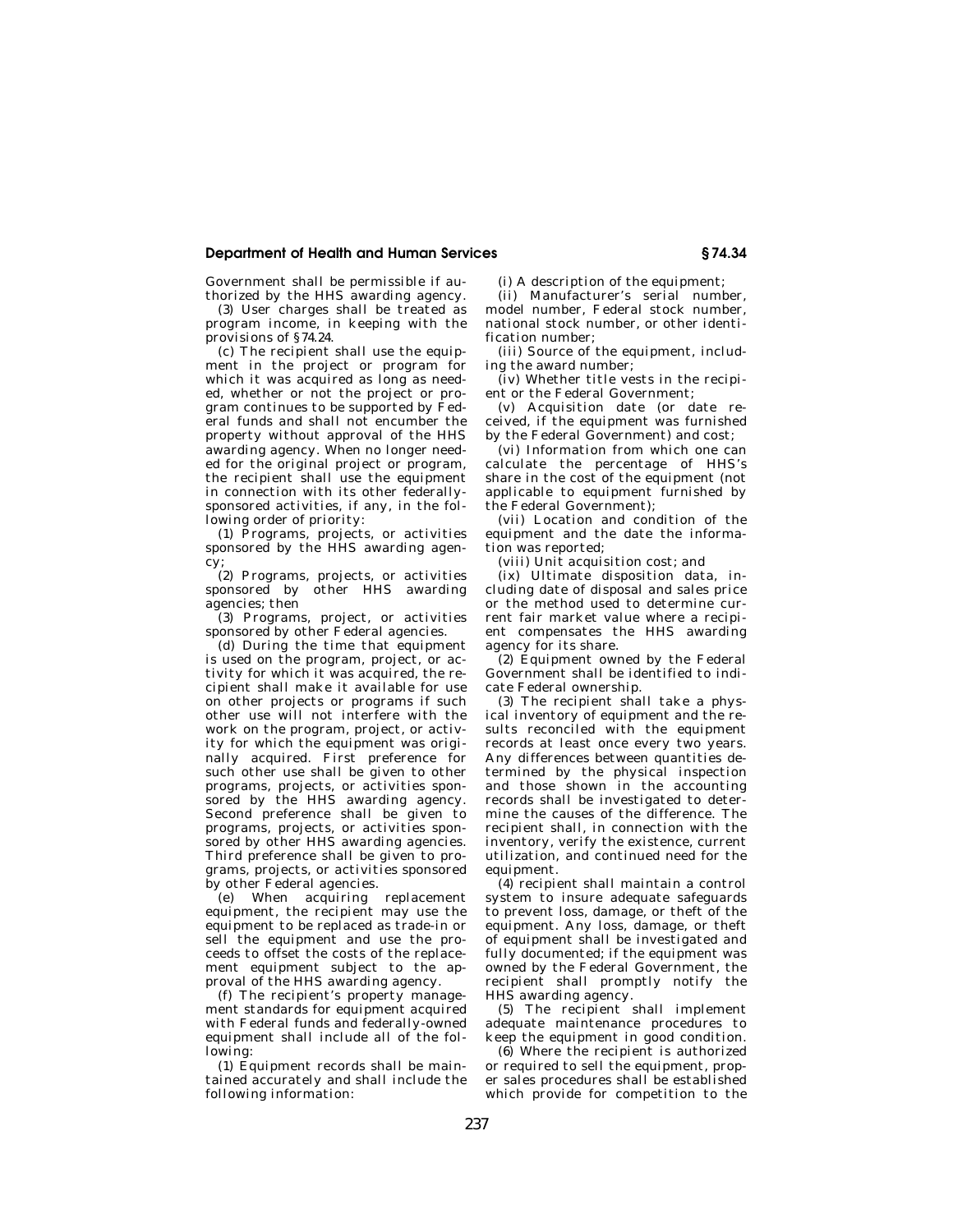extent practicable and result in the highest possible return.

(g) When the recipient no longer needs the equipment, it may use the equipment for other activities in accordance with the following standards. For equipment with a current per unit fair market value of \$5000 or more, the recipient may retain the equipment for other uses provided that compensation is made to the original HHS awarding agency or its successor. The amount of compensation shall be computed by applying the percentage of HHS's share in the cost of the original project or program to the current fair market value of the equipment. If the recipient has no need for the equipment, the recipient shall request disposition instructions from the HHS awarding agency; such instructions must be issued to the recipient no later than 120 calendar days after the recipient's request and the following procedures shall govern:

(1) If so instructed or if disposition instructions are not issued within 120 calendar days after the recipient's request, the recipient shall sell the equipment and reimburse the HHS awarding agency an amount computed by applying to the sales proceeds the percentage of HHS share in the cost of the original project or program. However, the recipient shall be permitted to deduct and retain from the HHS share \$500 or ten percent of the proceeds, whichever is less, for the recipient's selling and handling expenses.

(2) If the recipient is instructed to ship the equipment elsewhere, the recipient shall be reimbursed by the HHS awarding agency by an amount which is computed by applying the percentage of the recipient's share in the cost of the original project or program to the current fair market value of the equipment, plus any reasonable shipping or interim storage costs incurred.

 $(3)$  If the recipient is instructed to otherwise dispose of the equipment, the recipient will be reimbursed by the HHS awarding agency for such costs incurred in its disposition.

(4) If the recipient's project or program for which or under which the equipment was acquired is still receiving support from the same HHS program, and if the HHS awarding agency approves, the net amount due may be used for allowable costs of that project or program. Otherwise the net amount must be remitted to the HHS awarding agency by check.

(h) The HHS awarding agency reserves the right to order the transfer of title to the Federal Government or to a third party named by the awarding agency when such third party is otherwise eligible under existing statutes. Such transfer shall be subject to the following standards:

(1) The equipment shall be appropriately identified in the award or otherwise made known to the recipient in writing.

(2) The HHS awarding agency may require submission of a final inventory that lists all equipment acquired with HHS funds and federally-owned equipment.

(3) If the HHS awarding agency fails to issue disposition instructions within 120 calendar days after receipt of the inventory, the recipient shall apply the standards of paragraph  $(g)(1)$  of this section as appropriate.

(4) When the HHS awarding agency exercises its right to order the transfer of title to the Federal Government, the equipment shall be subject to the rules for federally-owned equipment. (See  $§74.34(g)$ .

[59 FR 43760, Aug. 25, 1994, as amended at 61 FR 11747, Mar. 22, 1996]

## **§ 74.35 Supplies.**

(a) Title to supplies shall vest in the recipient upon acquisition. If there is a residual inventory of unused supplies exceeding \$5000 in total aggregate value upon termination or completion of the project or program and the supplies are not needed for any other federally-sponsored project or program, the recipient shall retain the supplies for use on non-federally sponsored activities or sell them, but shall, in either case, compensate the Federal Government for its share. The amount of compensation shall be computed in the same manner as for equipment. (See §74.34(g)).

 $(b)(1)$  The recipient shall not use supplies acquired with Federal funds to provide services to non-Federal organizations for a fee that is less than private companies charge for equivalent services, unless specifically authorized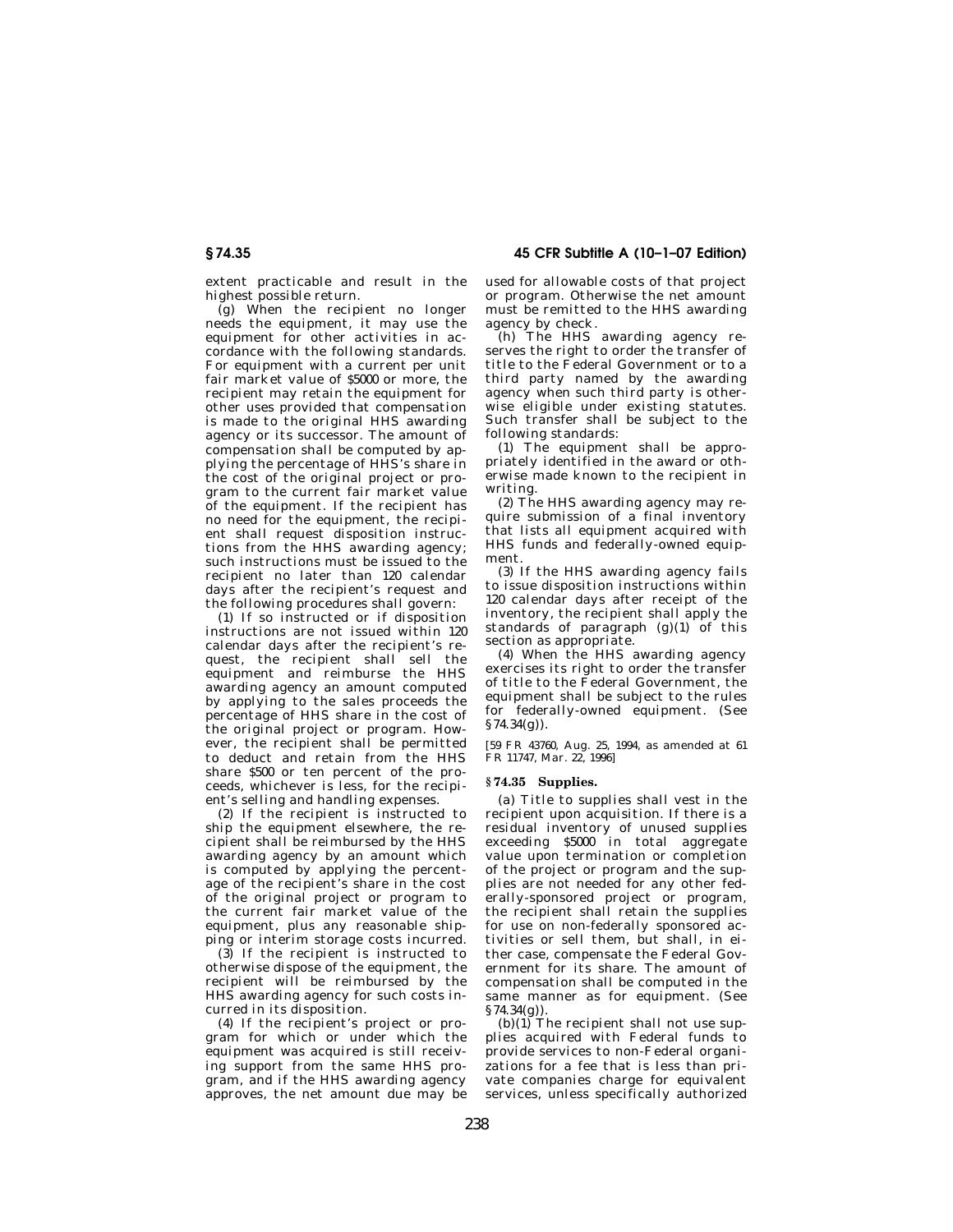by Federal statute as long as the Federal Government retains an interest in the supplies.

(2) If the supplies are owned by the Federal Government, use on other activities not sponsored by the Federal Government shall be permissible if authorized by the HHS awarding agency.

(3) User charges shall be treated as program income, in keeping with the provisions of §74.24.

[59 FR 43760, Aug. 25, 1994, as amended at 61 FR 11747, Mar. 22, 1996]

## **§ 74.36 Intangible property.**

(a) The recipient may copyright any work that is subject to copyright and was developed, or for which ownership was purchased, under an award. The HHS awarding agency reserves a royalty-free, nonexclusive and irrevocable right to reproduce, publish, or otherwise use the work for Federal purposes, and to authorize others to do so.

(b) Recipients are subject to applicable regulations governing patents and inventions, including government-wide regulations issued by the Department of Commerce at 37 CFR part 401, ''Rights to Inventions Made by Nonprofit Organizations and Small Business Firms Under Government Grants, Contracts and Cooperative Agreements.''

(c) The Federal Government has the right to:

(1) Obtain, reproduce, publish or otherwise use the data first produced under an award; and

(2) Authorize others to receive, reproduce, publish, or otherwise use such data for Federal purposes.

 $(d)(1)$  In addition, in response to a Freedom of Information Act (FOIA) request for research data relating to published research findings produced under an award that were used by the Federal Government in developing an agency action that has the force and effect of law, the HHS Awarding Agency shall request, and the recipient shall provide, within a reasonable time, the research data so that they can be made available to the public through the procedures established under the FOIA. If the HHS Awarding Agency obtains the research data solely in response to a FOIA request, the agency may charge the requester a reasonable fee equaling the full incremental cost of obtaining the research data. This fee should reflect costs incurred by the agency, the recipient, and applicable subrecipients. This fee is in addition to any fees the agency may assess under the FOIA (5 U.S.C.  $552(a)(4)(A)$ .

(2) The following definitions apply for purposes of this paragraph (d):

(i) *Research data* is defined as the recorded factual material commonly accepted in the scientific community as necessary to validate research findings, but not any of the following: preliminary analyses, drafts of scientific papers, plans for future research, peer reviews, or communications with colleagues. This ''recorded'' material excludes physical objects (e.g., laboratory samples). *Research data* also do not include:

(A) Trade secrets, commercial information, materials necessary to be held confidential by a researcher until they are published, or similar information which is protected under law; and

(B) Personnel and medical information and similar information the disclosure of which would constitute a clearly unwarranted invasion of personal privacy, such as information that could be used to identify a particular person in a research study.

(ii) *Published* is defined as either when:

(A) Research findings are published in a peer-reviewed scientific or technical journal; or

(B) A Federal agency publicly and officially cites the research findings in support of an agency action that has the force and effect of law.

(iii) *Used by the Federal Government in developing an agency action that has the force and effect of law* is defined as when an agency publicly and officially cites the research findings in support of an agency action that has the force and effect of law.

(3) The requirements set forth in paragraph  $(d)(1)$  of this section do not apply to commercial organizations.

(e) Title to intangible property and debt instruments purchased or otherwise acquired under an award or subaward vests upon acquisition in the recipient. The recipient shall use that property for the originally—authorized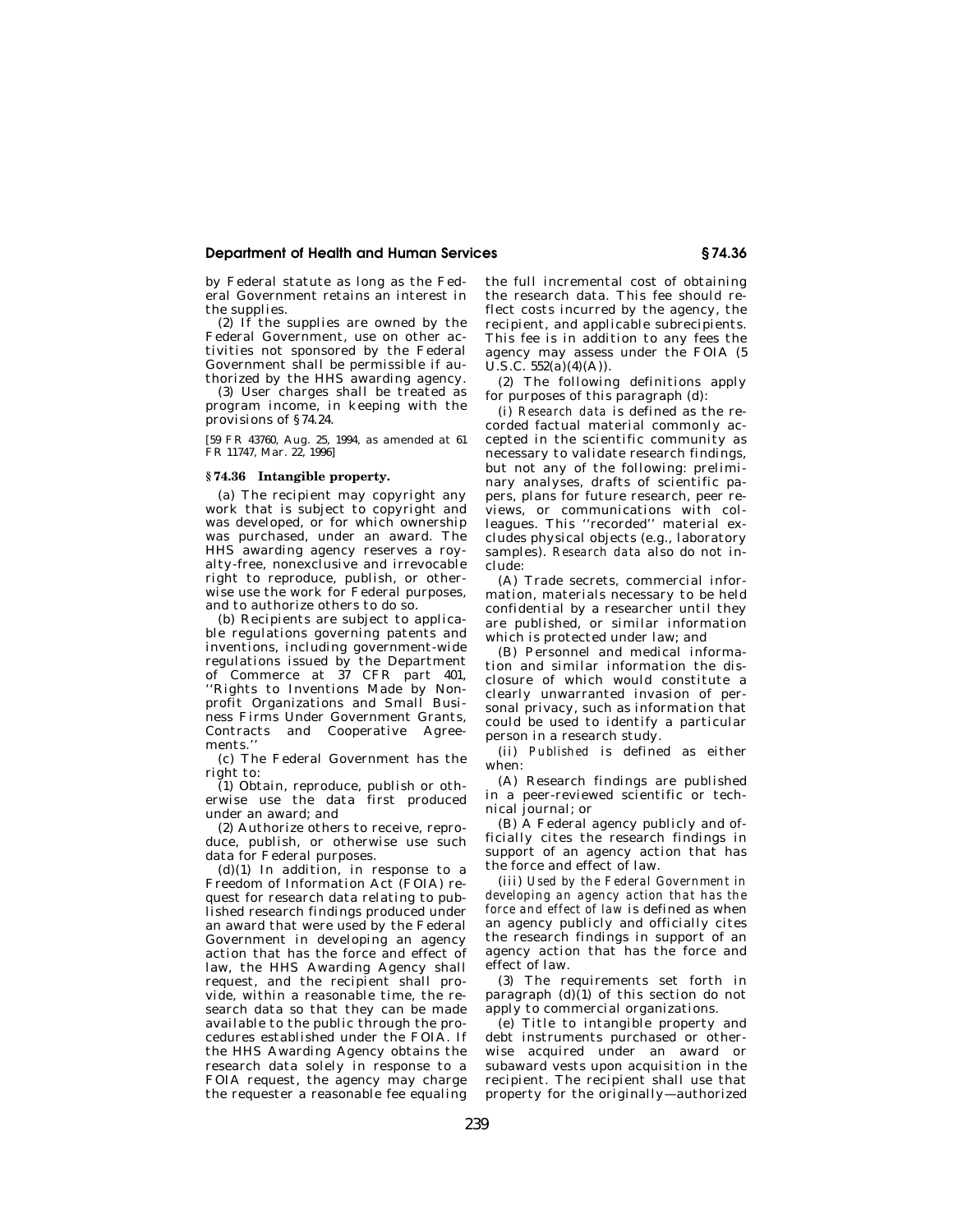purpose, and the recipient shall not encumber the property without approval of the HHS awarding agency. When no longer needed for the originally authorized purpose, disposition of the intangible property shall occur in accordance with the provisions of §74.34 (g) and (h).

[59 FR 43760, Aug. 25, 1994, as amended at 65 FR 14407, 14418, Mar. 16, 2000]

## **§ 74.37 Property trust relationship.**

Real property, equipment, intangible property and debt instruments that are acquired or improved with Federal funds shall be held in trust by the recipients as trustee for the beneficiaries of the project or program under which the property was acquired or improved, and shall not be encumbered without the approval of the HHS awarding agency. Recipients shall record liens or other appropriate notices of record to indicate that real property has been acquired or constructed or, where applicable, improved with Federal funds, and that use and disposition conditions apply to the property.

PROCUREMENT STANDARDS

### **§ 74.40 Purpose of procurement standards.**

Sections 74.41 through 74.48 set forth standards for use by recipients in establishing procedures for the procurement of supplies and other expendable property, equipment, real property and other services with Federal funds. These standards are established to ensure that such materials and services are obtained in an effective manner and in compliance with the provisions of applicable Federal statutes and executive orders. The standards apply where the cost of the procurement is treated as a direct cost of an award.

# **§ 74.41 Recipient responsibilities.**

The standards contained in this section do not relieve the recipients of the contractual responsibilities arising under its contract(s). The recipient is the responsible authority, without recourse to the HHS awarding agency, regarding the settlement and satisfaction of all contractual and administrative issues arising out of procurements entered into in support of an award or

**§ 74.37 45 CFR Subtitle A (10–1–07 Edition)** 

other agreement. This includes disputes, claims, protests of award, source evaluation or other matters of a contractual nature. Matters concerning violation of statute are to be referred to such Federal, State or local authority as may have proper jurisdiction.

## **§ 74.42 Codes of conduct.**

The recipient shall maintain written standards of conduct governing the performance of its employees engaged in the award and administration of contracts. No employee, officer, or agent shall participate in the selection, award, or administration of a contract supported by Federal funds if a real or apparent conflict of interest would be involved. Such a conflict would arise when the employee, officer, or agent, or any member of his or her immediate family, his or her partner, or an organization which employs or is about to employ any of the parties indicated herein, has a financial or other interest in the firm selected for an award. The officers, employees, and agents of the recipient shall neither solicit nor accept gratuities, favors, or anything of monetary value from contractors, or parties to subagreements. However, recipients may set standards for situations in which the financial interest is not substantial or the gift is an unsolicited item of nominal value. The standards of conduct shall provide for disciplinary actions to be applied for violations of such standards by officers, employers, or agents of the recipients.

## **§ 74.43 Competition.**

All procurement transactions shall be conducted in a manner to provide, to the maximum extent practical, open and free competition. The recipient shall be alert to organizational conflicts of interest as well as noncompetitive practices among contractors that may restrict or eliminate competition or otherwise restrain trade. In order to ensure objective contractor performance and eliminate unfair competitive advantage, contractors that develop or draft grant applications, or contract specifications, requirements, statements of work, invitations for bids and/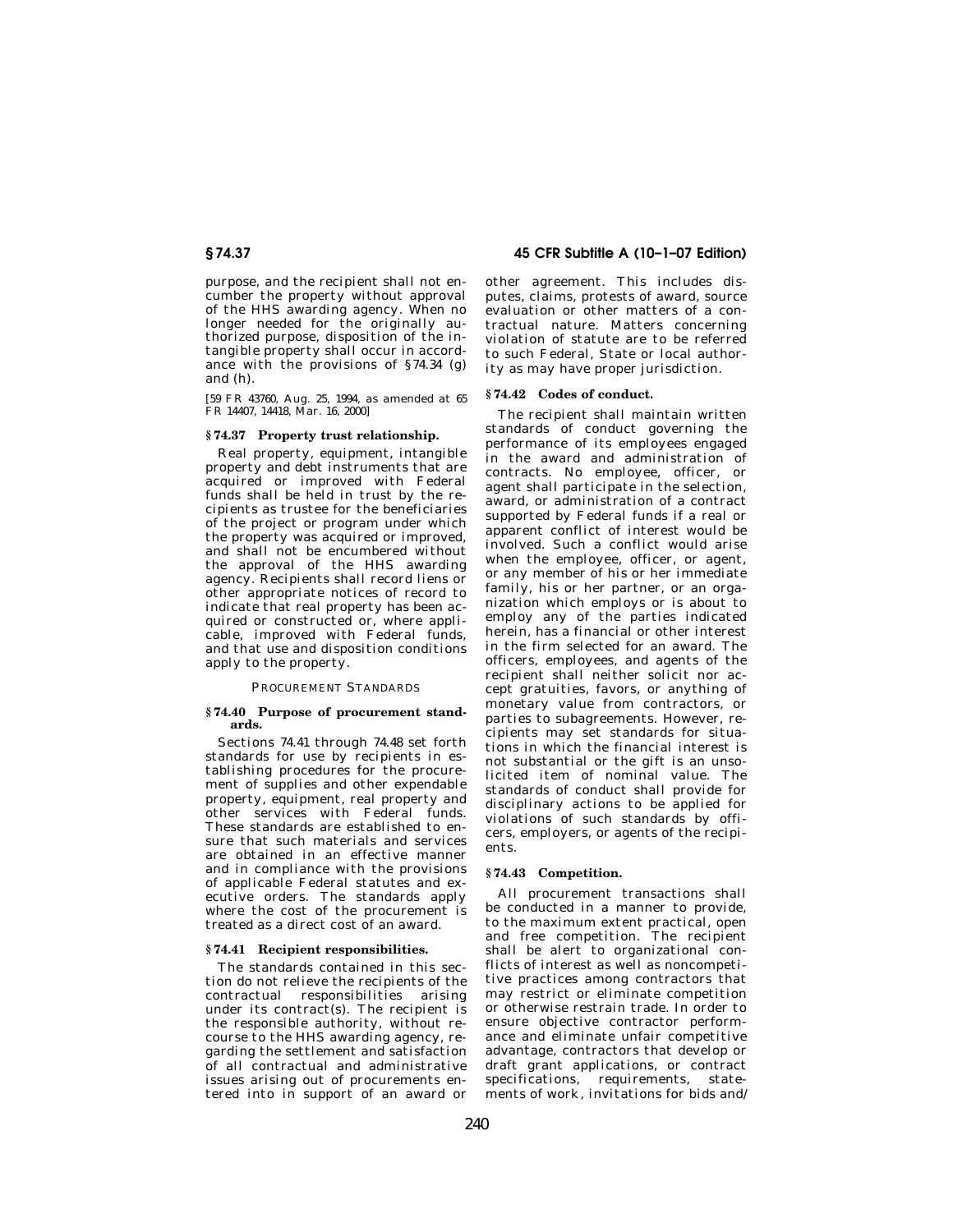or requests for proposals shall be excluded from competing for such procurements. Awards shall be made to the bidder or offeror whose bid or offer is responsive to the solicitation and is most advantageous to the recipient, price, quality and other factors considered. Solicitations shall clearly set forth all requirements that the bidder or offeror shall fulfill in order for the bid or offer to be evaluated by the recipient. Any and all bids or offers may be rejected when it is in the recipient's interest to do so.

#### **§ 74.44 Procurement procedures.**

(a) All recipients shall establish written procurement procedures. These procedures shall provide for, at a minimum, that:

(1) Recipients avoid purchasing unnecessary items;

(2) Where appropriate, an analysis is made of lease and purchase alternatives to determine which would be the most economical and practical procurement for the recipient and the Federal Government; and

(3) Solicitations for goods and services provide for all of the following:

(i) A clear and accurate description of the technical requirements for the material, product or service to be procured. In competitive procurements, such a description shall not contain features which unduly restrict competition.

(ii) Requirements which the bidder/ offeror must fulfill and all other factors to be used in evaluating bids or proposals.

(iii) A description, whenever practicable, of technical requirements in terms of functions to be performed or performance required, including the range of acceptable characteristics or minimum acceptable standards.

(iv) The specific features of ''brand name or equal'' descriptions that bidders are required to meet when such items are included in the solicitation.

(v) The acceptance, to the extent practicable and economically feasible, of products and services dimensioned in the metric system of measurement.

(vi) Preference, to the extent practicable and economically feasible, for products and services that conserve natural resources and protect the environment and are energy efficient.

(b) Positive efforts shall be made by recipients to utilize small businesses, minority-owned firms, and women's business enterprises, whenever possible. Recipients of HHS awards shall take all of the following steps to further this goal.

(1) Ensure that small businesses, minority-owned firms, and women's business enterprises are used to the fullest extent practicable.

(2) Make information on forthcoming opportunities available and arrange time frames for purchases and contracts to encourage and facilitate participation by small businesses, minority-owned firms, and women's business enterprises.

(3) Consider in the contract process whether firms competing for larger contracts intend to subcontract with small businesses, minority-owned firms, and women's business enterprises.

(4) Encourage contracting with consortiums of small businesses, minorityowned firms and women's business enterprises when a contract is too large for one of these firms to handle individually.

(5) Use the services and assistance, as appropriate, of such organizations as the Small Business Administration and the Department of Commerce's Minority Business Development Agency in the solicitation and utilization of small businesses, minority-owned firms and women's business enterprises.

(c) The type of procuring instruments used (e.g., fixed price contracts, cost reimbursable contracts, purchase orders, and incentive contracts) shall be determined by the recipient but shall be appropriate for the particular procurement and for promoting the best interest of the program or project involved. The ''cost-plus-a-percentage-ofcost'' or ''percentage of construction cost'' methods of contracting shall not be used.

(d) Contracts shall be made only with responsible contractors who possess the potential ability to perform successfully under the terms and conditions of the proposed procurement. Consideration shall be given to such matters as contractor integrity, record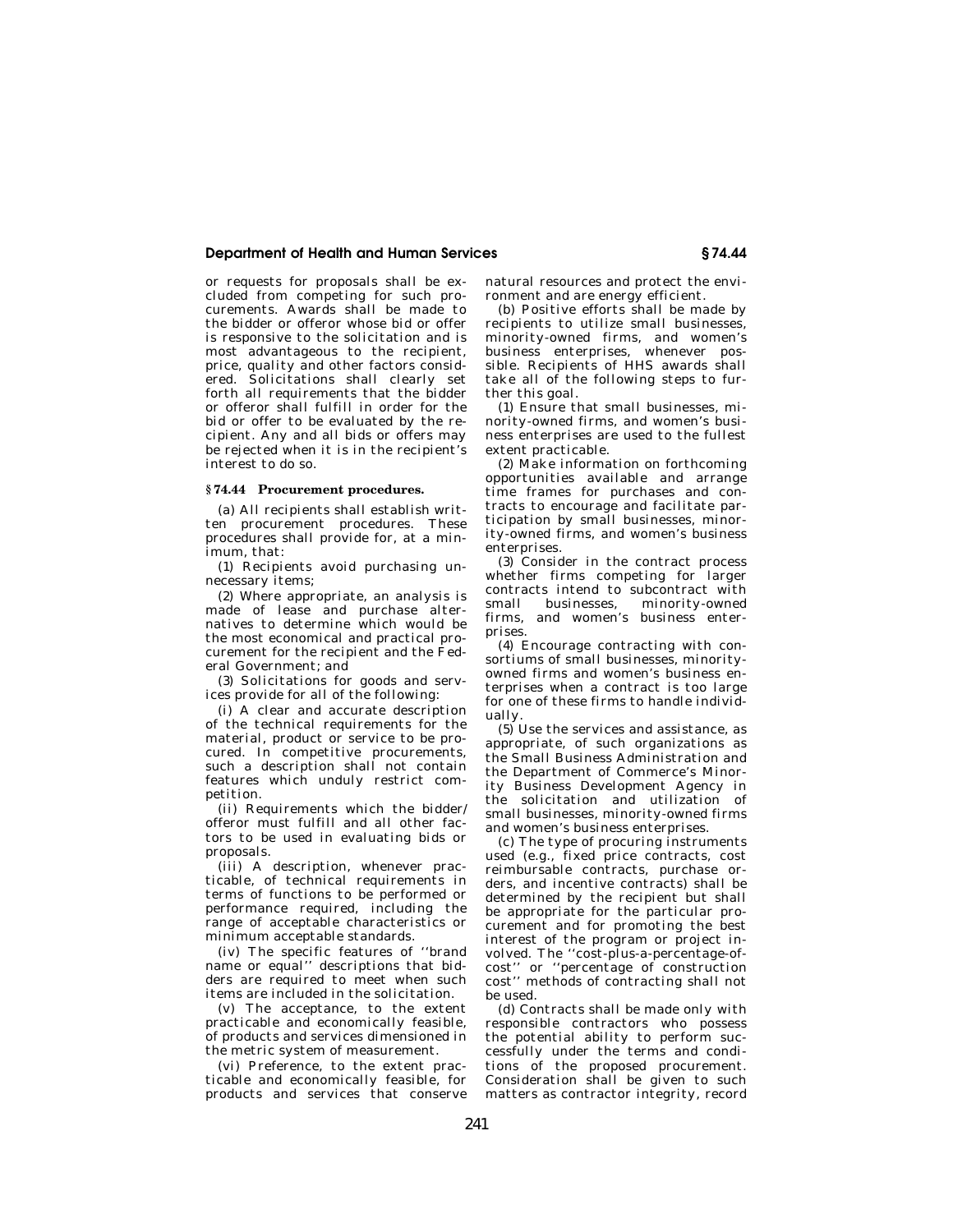of past performance, financial and technical resources or accessibility to other necessary resources. In certain circumstances, contracts with certain parties are restricted by agencies' implementation of E.O.s 12549 and 12689, 'Debarment and Suspension." (See 45 CFR part 76.)

(e) Recipients shall, on request, make available for the HHS awarding agency, pre-award review, procurement documents such as requests for proposals or invitations for bids, independent cost estimates, etc., when any of the following conditions apply:

(1) A recipient's procurement procedures or operation fails to comply with the procurement standards in this Part.

(2) The procurement is expected to exceed the simplified acquisition threshold fixed at  $41$  U.S.C.  $403(11)$  (currently \$100,000) and is to be awarded without competition or only one bid or offer is received in response to a solicitation.

(3) The procurement, which is expected to exceed the simplified acquisition threshold specifies a ''brand name'' product.

(4) The proposed award over the simplified acquisition threshold is to be awarded to other than the apparent low bidder under a sealed bid procurement.

(5) A proposed contract modification changes the scope of a contract or increases the contract amount by more than the amount of the simplified acquisition threshold.

[59 FR 43760, Aug. 25, 1994, as amended at 61 FR 11747, Mar. 22, 1996; 62 FR 41878, Aug. 4, 1997; 62 FR 51377, Oct. 1, 1997]

## **§ 74.45 Cost and price analysis.**

Some form of cost or price analysis shall be made and documented in the procurement files in connection with every procurement action. Price analysis may be accomplished in various ways, including the comparison of price quotations submitted, market prices and similar indicia, together with discounts. Cost analysis is the review and evaluation of each element of cost to determine reasonableness, allocability and allowability.

## **§ 74.45 45 CFR Subtitle A (10–1–07 Edition)**

## **§ 74.46 Procurement records.**

Procurement records and files for purchases in excess of the simplified acquisition threshold shall include the following at a minimum: (a) Basis for contractor selection, (b) justification for lack of competition when competitive bids or offers are not obtained, and (c) basis for award cost or price.

[59 FR 43760, Aug. 25, 1994, as amended at 62 FR 41878, Aug. 4, 1997]

#### **§ 74.47 Contract administration.**

A system for contract administration shall be maintained to ensure contractor conformance with the terms, conditions and specifications of the contract and to ensure adequate and timely follow up of all purchases. Recipients shall evaluate contractor performance and document, as appropriate, whether contractors have met the terms, conditions and specifications of the contract.

#### **§ 74.48 Contract provisions.**

The recipient shall include, in addition to provisions to define a sound and complete agreement, the following provisions in all contracts. The following provisions shall also be applied to subcontracts:

(a) Contracts in excess of the simplified acquisition threshold shall con-.<br>tain contractual provisions or conditions that allow for administrative, contractual, or legal remedies in instances in which a contractor violates or breaches the contract terms, and provide for such remedial actions as may be appropriate.

(b) All contracts in excess of the simplified acquisition threshold (currently \$100,000) shall contain suitable provisions for termination by the recipient, including the manner by which termination shall be effected and the basis for settlement. In addition, such contracts shall describe conditions under which the contract may be terminated for default as well as conditions where the contract may be terminated because of circumstances beyond the control of the contractor.

(c) Except as otherwise required by statute, an award that requires the contracting (or subcontracting) for construction or facility improvements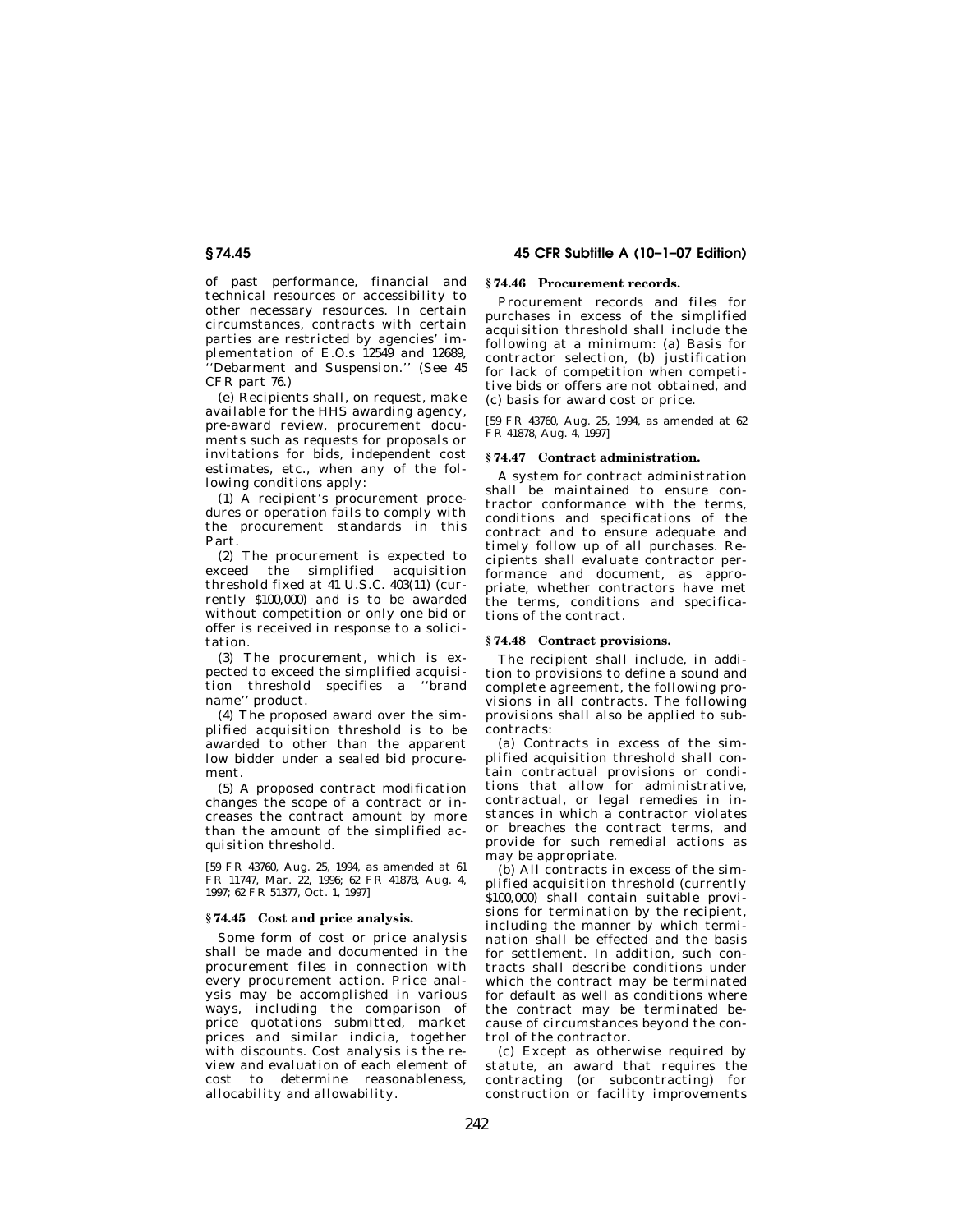shall provide for the recipient to follow its own requirements relating to bid guarantees, performance bonds, and payment bonds unless the construction contract or subcontract exceeds \$100,000. For those contracts or subcontracts exceeding \$100,000, the HHS awarding agency may accept the bonding policy and requirements of the recipient, provided the HHS awarding agency has made a determination that the Federal Government's interest is adequately protected. If such a determination has not been made, the minimum requirements shall be as follows:

(1) A bid guarantee from each bidder equivalent to five percent of the bid price. The "bid guarantee" shall consist of a firm commitment such as a bid bond, certified check, or other negotiable instrument accompanying a bid as assurance that the bidder shall, upon acceptance of his bid, execute such contractual documents as may be required within the time specified.

 $(2)$  A performance bond on the part of the contractor for 100 percent of the contract price. A ''performance bond'' is one executed in connection with a contract to secure fulfillment of all the contractor's obligations under such contract.

(3) A payment bond on the part of the contractor for 100 percent of the contract price. A ''payment bond'' is one executed in connection with a contract to assure payment as required by statute of all persons supplying labor and material in the execution of the work provided for in the contract.

(4) Where bonds are required in the situations described herein, the bonds shall be obtained from companies holding certificates of authority as acceptable sureties pursuant to 31 CFR part 223, ''Surety Companies Doing Business with the United States.''

(d) All negotiated contracts (except those for less than the simplified acquisition threshold) awarded by recipients shall include a provision to the effect that the recipient, the HHS awarding agency, the  $\dot{\text{U}}$ .S. Comptroller General, or any of their duly authorized representatives, shall have access to any books, documents, papers and records of the contractor which are directly pertinent to a specific program for the purpose of making audits, examinations, excerpts and transcriptions.

(e) All contracts, including small purchases, awarded by recipients and their contractors shall contain the procurement provisions of appendix A to this part, as applicable.

[59 FR 43760, Aug. 25, 1994, as amended at 61 FR 11747, Mar. 22, 1996; 62 FR 41878, Aug. 4, 1997]

#### REPORTS AND RECORDS

## **§ 74.50 Purpose of reports and records.**

Sections 74.51 through 74.53 set forth the procedures for monitoring and reporting on the recipient's financial and program performance and the necessary standard reporting forms. They also set forth record retention requirements.

#### **§ 74.51 Monitoring and reporting program performance.**

(a) Recipients are responsible for managing and monitoring each project, program, subaward, function or activity supported by the award. Recipients shall monitor subawards to ensure that subrecipients have met the audit requirements as set forth in §74.26.

(b) The HHS awarding agency will prescribe the frequency with which the performance reports shall be submitted. Except as provided in paragraph (f) of this section, performance reports will not be required more frequently than quarterly or, less frequently than annually. Annual reports shall be due 90 calendar days after the award year; quarterly or semi-annual reports shall be due 30 days after the reporting period. The HHS awarding agency may require annual reports before the anniversary dates of multiple year awards in lieu of these requirements. The final performance reports are due 90 calendar days after the expiration or termination of the award.

(c) If inappropriate, a final technical or performance report will not be required after completion of the project.

(d) Performance reports shall generally contain, for each award, brief information on each of the following:

(1) A comparison of actual accomplishments with the goals and objectives established for the period, the findings of the investigator, or both.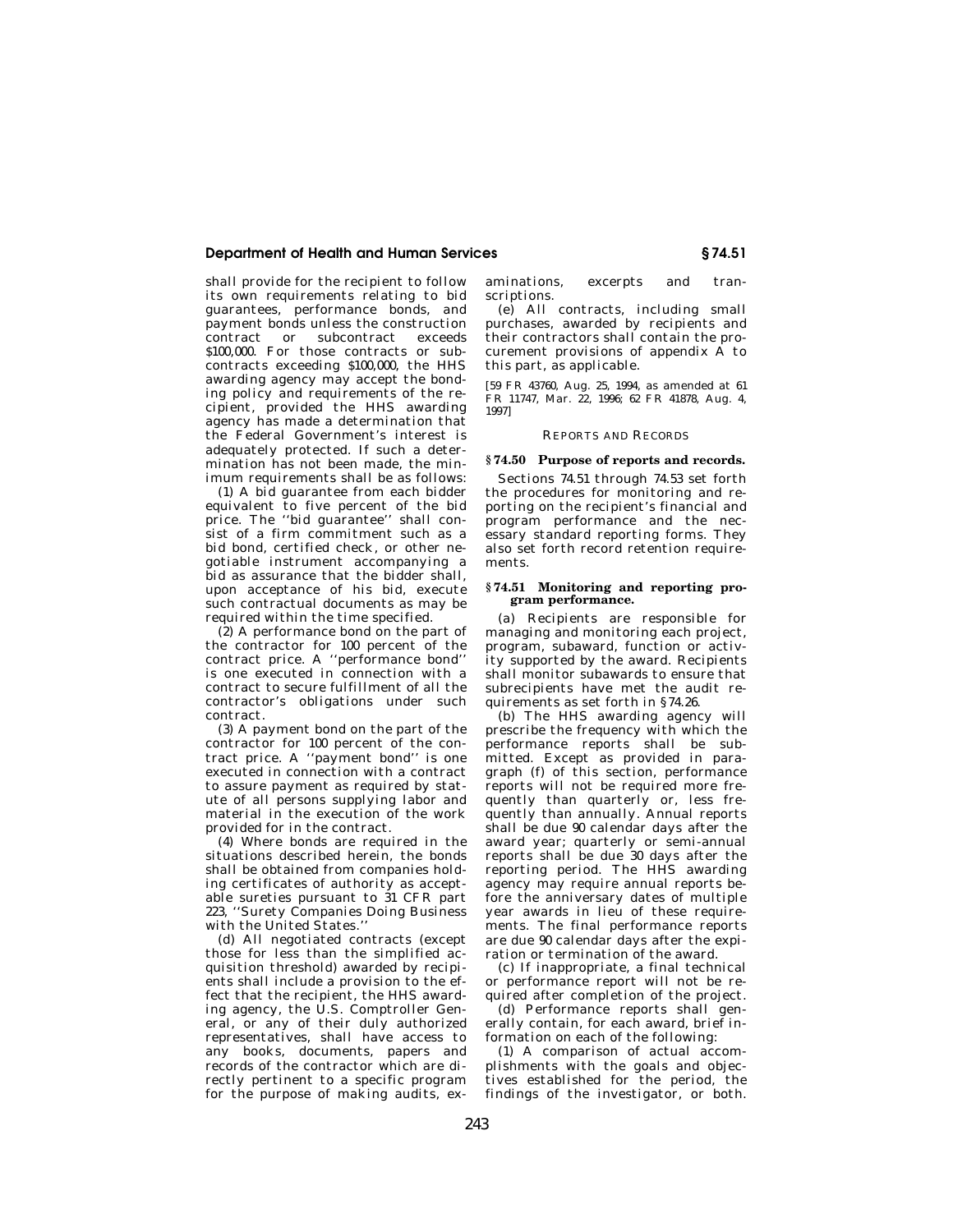Whenever appropriate and the output of programs or projects can be readily quantified, such quantitative data should be related to cost data for computation of unit costs.

(2) Reasons why established goals were not met, if appropriate.

(3) Other pertinent information including, when appropriate, analysis and explanation of cost overruns or high unit costs.

(e) Recipients shall submit the original and two copies of performance reports.

(f) Recipients shall immediately notify the HHS awarding agency of developments that have a significant impact on the award-supported activities. Also, notification shall be given in the case of problems, delays, or adverse conditions which materially impair the ability to meet the objectives of the award. This notification shall include a statement of the action taken or contemplated, and any assistance needed to resolve the situation.

(g) HHS may make site visits, as needed.

(h) The HHS awarding agency complies with the applicable report clearance requirements of 5 CFR part 1320, ''Controlling Paperwork Burdens on the Public,'' when requesting performance data from recipients.

## **§ 74.52 Financial reporting.**

(a) The following forms are used for obtaining financial information from recipients:

(1) SF–269 or SF–269A, Financial Status Report.

(i) The HHS awarding agency will require recipients to use either the SF– 269 (long form) or SF–269A to report the status of funds for all nonconstruction projects or programs. The SF–269 shall always be used if income has been earned. The awarding agency may, however, waive the SF–269 or SF–269A requirement when the PMS–270, Request for Advance or Reimbursement, or PMS–272, Report of Federal Cash Transactions, will provide adequate information to meet its needs, except that a final SF–269 or SF–269A shall be required at the completion of the project when the PMS–270 is used only for advances.

**§ 74.52 45 CFR Subtitle A (10–1–07 Edition)** 

(ii) If the HHS awarding agency requires accrual information and the recipient's accounting records are not normally kept on the accrual basis, the recipient shall not be required to convert its accounting system, but shall develop such accrual information through best estimates based on an analysis of the documentation on hand.

(iii) The HHS awarding agency will determine the frequency of the Financial Status Report for each project or program, considering the size and complexity of the particular project or program. However, the report will not be required more frequently than quarterly or less frequently than annually except under §74.14. A final report shall be required at the completion of the agreement.

(iv) Recipients shall submit the SF– 269 and SF–269A (an original and two copies) no later than 30 days after the end of each specified reporting period for quarterly and semi-annual reports, and 90 calendar days for annual and final reports. Extensions of reporting due dates may be approved by the HHS awarding agency upon request of the recipient.

(2) PMS–272, Report of Federal Cash Transactions.

(i) When funds are advanced to recipients, the HHS awarding agency requires each recipient to submit the PMS–272 and, when necessary, its continuation sheet, PMS–272A through G. The HHS awarding agency uses this report to monitor cash advanced to recipients and to obtain disbursement information for each agreement with the recipients.

(ii) The HHS awarding agency may require forecasts of Federal cash requirements in the ''Remarks'' section of the report.

(iii) Recipients shall submit the original and two copies of the PMS–272 15 calendar days following the end of each quarter. The HHS awarding agency may require a monthly report from those recipients receiving advances totaling \$1 million or more per year.

(iv) The HHS awarding agency may waive the requirement for submission of the PMS–272 for any one of the following reasons: (A) When monthly advances do not exceed \$25,000 per recipient, provided that such advances are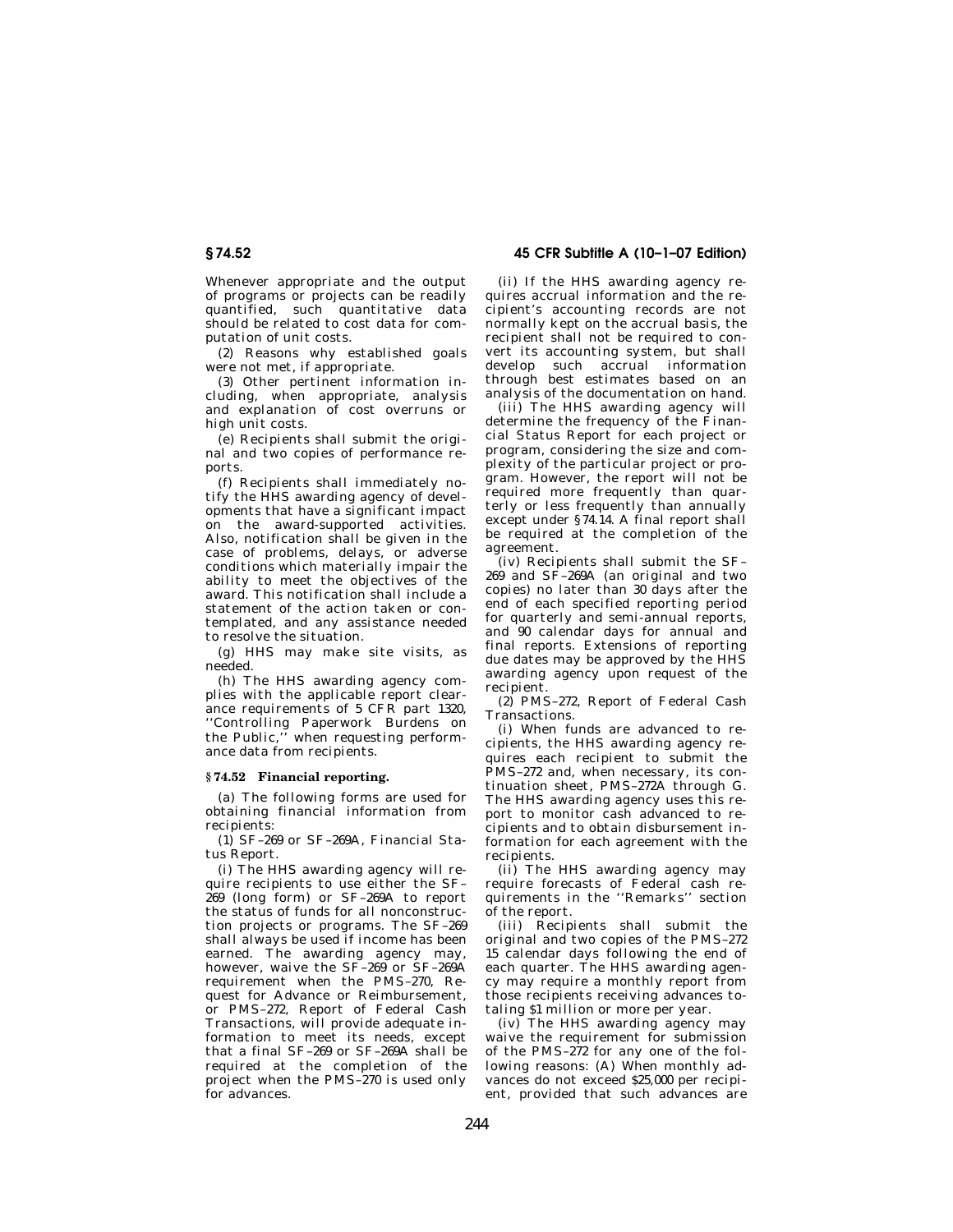monitored through other forms contained in this section; (B) If, in HHS' opinion, the recipient's accounting controls are adequate to minimize excessive Federal advances; or, (C) When the electronic payment mechanisms provide adequate data.

(b) When the HHS awarding agency needs additional information or more frequent reports, the following shall be observed.

(1) When additional information is needed to comply with legislative requirements, the HHS awarding agency will issue instructions to require recipients to submit that information under the ''Remarks'' section of the reports.

(2) When HHS determines that a recipient's accounting system does not meet the standards in §74.21, additional pertinent information to further monitor awards may be obtained, without regard to §74.4, upon written notice to the recipient until such time as the system is brought up to standard. In obtaining this information, the HHS awarding agencies comply with report clearance requirements of 5 CFR part 1320, ''Controlling Paperwork Burdens on the Public.''

(3) The HHS awarding agency may accept the identical information from a recipient in machine readable format or computer printouts or electronic outputs in lieu of prescribed formats.

(4) The HHS awarding agency may provide computer or electronic outputs to recipients when such action expedites or contributes to the accuracy of reporting.

### **§ 74.53 Retention and access requirements for records.**

(a) This section sets forth requirements for record retention and access to records for awards to recipients.

(b) Financial records, supporting documents, statistical records, and all other records pertinent to an award shall be retained for a period of three years from the date of submission of the final expenditure report or, for awards that are renewed quarterly or annually, from the date of the submission of the quarterly or annual financial report. The only exceptions are the following:

(1) If any litigation, claim, financial management review, or audit is started before the expiration of the 3-year period, the records shall be retained until all litigation, claims or audit findings involving the records have been resolved and final action taken.

(2) Records for real property and equipment acquired with Federal funds shall be retained for 3 years after final disposition.

(3) When records are transferred to or maintained by the HHS awarding agency, the 3-year retention requirement is not applicable to the recipient.

(4) Indirect cost rate proposals, cost allocations plans, etc., as specified in  $§74.53(g).$ 

(c) Copies of original records may be substituted for the original records if authorized by the HHS awarding agency.

(d) The HHS awarding agency will request transfer of certain records to its custody from recipients when it determines that the records possess long term retention value. However, in order to avoid duplicate recordkeeping, the HHS awarding agency may make arrangements for recipients to retain any records that are continuously needed for joint use.

(e) HHS awarding agencies, the HHS Inspector General, the U.S. Comptroller General, or any of their duly authorized representatives, have the right of timely and unrestricted access to any books, documents, papers, or other records of recipients that are pertinent to the awards, in order to make audits, examinations, excerpts, transcripts and copies of such documents. This right also includes timely and reasonable access to a recipient's personnel for the purpose of interview and discussion related to such documents. The rights of access in this paragraph are not limited to the required retention period, but shall last as long as records are retained.

(f) Unless required by statute, the HHS awarding agency will not place restrictions on recipients that limit public access to the records of recipients that are pertinent to an award, except when the HHS awarding agency can demonstrate that such records shall be kept confidential and would have been exempted from disclosure pursuant to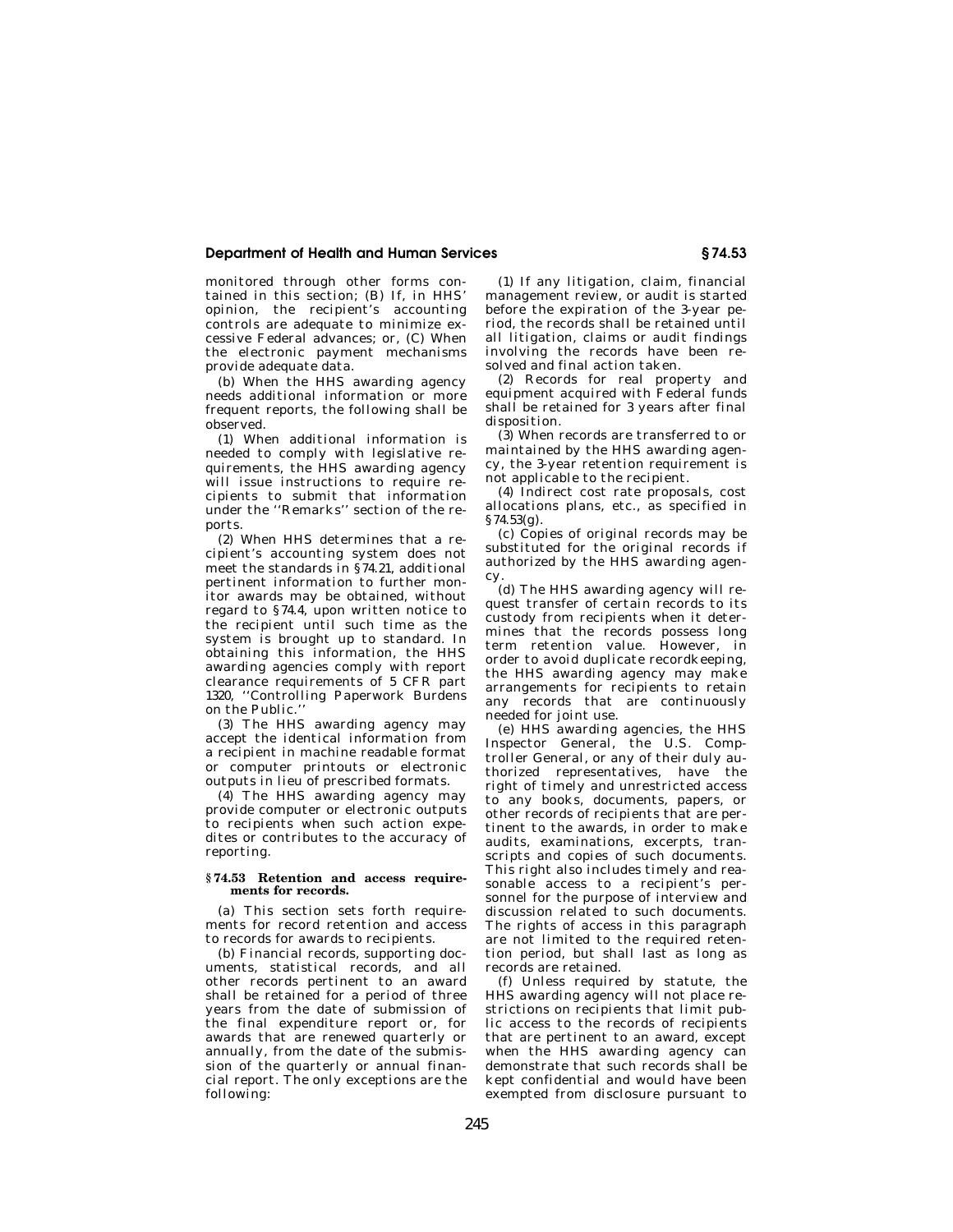the Freedom of Information Act, 5 U.S.C. 552, if the records had belonged to the HHS awarding agency.

(g) Paragraphs  $(g)(1)$  and  $(g)(2)$  of this section apply to the following types of documents, and their supporting records: Indirect cost rate computations or proposals, cost allocation plans, and any similar accounting computations of the rate at which a particular group of costs is chargeable (such as computer usage chargeback rates or composite fringe benefit rates).

(1) If the recipient submits to the Federal Government or the subrecipient submits to the recipient the proposal, plan, or other computation to form the basis for negotiation of the rate, then the 3-year retention period for its supporting records starts on the date of such submission.

(2) If the recipient is not required to submit to the Federal Government or the subrecipient is not required to submit to the recipient the proposal, plan, or other computation for negotiation purposes, then the 3-year retention period for the proposal, plan, or other computation and its supporting records starts at the end of the fiscal year (or other accounting period) covered by the proposal, plan, or other computation.

TERMINATION AND ENFORCEMENT

#### **§ 74.60 Purpose of termination and enforcement.**

Sections 74.61 and 74.62 set forth uniform suspension, termination and enforcement procedures.

#### **§ 74.61 Termination.**

(a) Awards may be terminated in whole or in part only if paragraph (a) (1), (2), or (3) of this section applies.

(1) By the HHS awarding agency, if a recipient materially fails to comply with the terms and conditions of an award.

(2) By the HHS awarding agency with the consent of the recipient, in which case the two parties shall agree upon the termination conditions, including the effective date and, in the case of partial termination, the portion to be .<br>terminated

**§ 74.60 45 CFR Subtitle A (10–1–07 Edition)** 

(3) By the recipient upon sending to the HHS awarding agency written notification setting forth the reasons for such termination, the effective date, and, in the case of partial termination, the portion to be terminated. However, if the HHS awarding agency determines in the case of partial termination that the reduced or modified portion of the award will not accomplish the purposes for which the award was made, it may terminate the award in its entirety.

(b) If costs are allowed under an award, the responsibilities of the recipient referred to in §74.71(a), including those for property management as applicable, shall be considered in the termination of the award, and provision shall be made for continuing responsibilities of the recipient after termination, as appropriate.

#### **§ 74.62 Enforcement.**

(a) If a recipient materially fails to comply with the terms and conditions of an award, whether stated in a Federal statute or regulation, an assurance, an application, or a notice of award, the HHS awarding agency may, in addition to imposing any of the special conditions outlined in §74.14, take one or more of the following actions, as appropriate in the circumstances:

(1) Temporarily withhold cash payments pending correction of the deficiency by the recipient or more severe enforcement action by the HHS awarding agency.

(2) Disallow (that is, deny both use of funds and any applicable matching credit for) all or part of the cost of the activity or action not in compliance.

(3) Wholly or partly suspend or terminate the current award.

(4) Withhold further awards for the project or program.

(5) Take any other remedies that may be legally available.

(b) In taking an enforcement action, the HHS awarding agency will provide the recipient or subrecipient an opportunity for such hearing, appeal, or other administrative proceeding to which the recipient or subrecipient is entitled under any statute or regulation applicable to the action. (See also 45 CFR parts 16 and 95.)

(c) Costs to a recipient resulting from obligations incurred by the recipient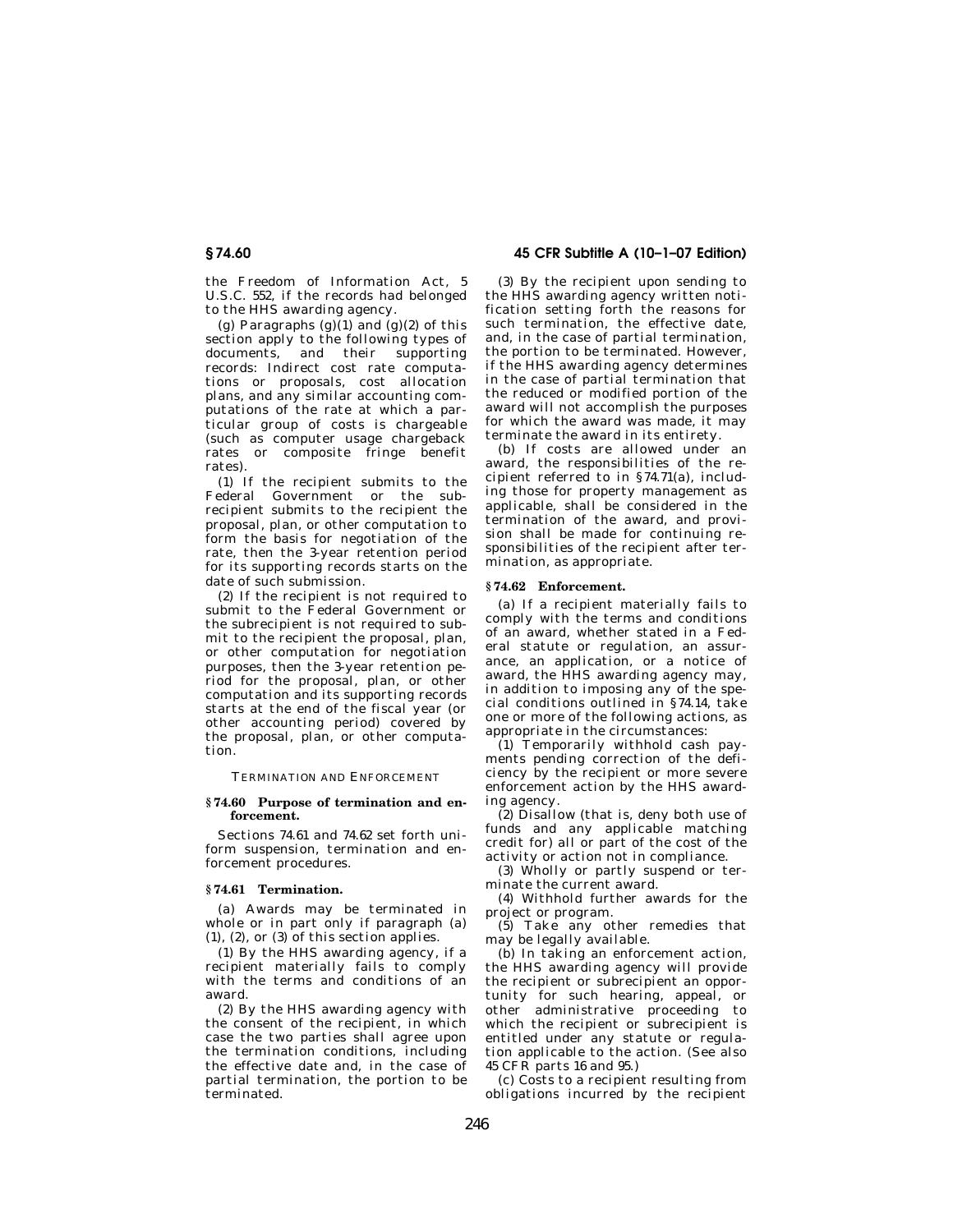during a suspension or after termination of an award are not allowable unless the HHS awarding agency expressly authorizes them in the notice of suspension or termination or subsequently. Other recipient costs during suspension or after termination which are necessary and not reasonably avoidable are allowable if:

(1) The costs result from obligations which were properly incurred by the recipient before the effective date of suspension or termination, are not in anticipation of it, and in the case of a termination, are noncancellable; and

(2) The costs would be allowable if the award were not suspended or expired normally at the end of the funding period in which the termination takes effect.

(d) The enforcement remedies identified in this section, including suspension and termination, do not preclude a recipient from being subject to debarment and suspension under E.O.s 12549 and 12689 and the HHS implementing regulations at §74.13 of this part and 45 CFR part 76.

[59 FR 43760, Aug. 25, 1994, as amended at 62FR 38218, July 17, 1997]

## **Subpart D—After-the-Award Requirements**

SOURCE: 59 FR 43760, Aug. 25, 1994, unless otherwise noted.

#### **§ 74.70 Purpose.**

Sections 74.71 through 74.73 contain closeout procedures and other procedures for subsequent disallowances and adjustments.

#### **§ 74.71 Closeout procedures.**

(a) Recipients shall submit, within 90 calendar days after the date of completion of the award, all financial, performance, and other reports as required by the terms and conditions of the award. The HHS awarding agency may approve extensions when requested by the recipient.

(b) Unless the HHS awarding agency authorizes an extension, a recipient shall liquidate all obligations incurred under the award not later than 90 calendar days after the funding period or the date of completion as specified in

the terms and conditions of the award or in agency implementing instructions.

(c) HHS will make prompt payments to a recipient for allowable reimbursable costs under the award being closed out.

(d) The recipient shall promptly refund any balances of unobligated cash that HHS has advanced or paid and that is not authorized to be retained by the recipient for use in other projects. 45 CFR part 30 governs unreturned amounts that become delinquent debts.

(e) When authorized by the terms and conditions of the award, HHS will make a settlement for any upward or downward adjustments to the Federal share of costs after closeout reports are received.

(f) The recipient shall account for any real and personal property acquired with HHS funds or received from the Federal Government in accordance with §§74.31 through 74.37.

(g) In the event a final audit has not been performed prior to the closeout of an award, HHS retains the right to recover an appropriate amount after fully considering the recommendations on disallowed costs resulting from the final audit.

### **§ 74.72 Subsequent adjustments and continuing responsibilities.**

(a) The closeout of an award does not affect any of the following:

(1) The right of the HHS awarding agency to disallow costs and recover funds on the basis of a later audit or other review.

(2) The obligation of the recipient to return any funds due as a result of later refunds, corrections, or other transactions.

(3) Audit requirements in §74.26.

(4) Property management requirements in §§74.31 through 74.37.

(5) Records retention requirements in §74.53.

(b) After closeout of an award, a relationship created under an award may be modified or ended in whole or in part with the consent of the HHS awarding agency and the recipient, provided the responsibilities of the recipient referred to in §74.72(a), including those for property management as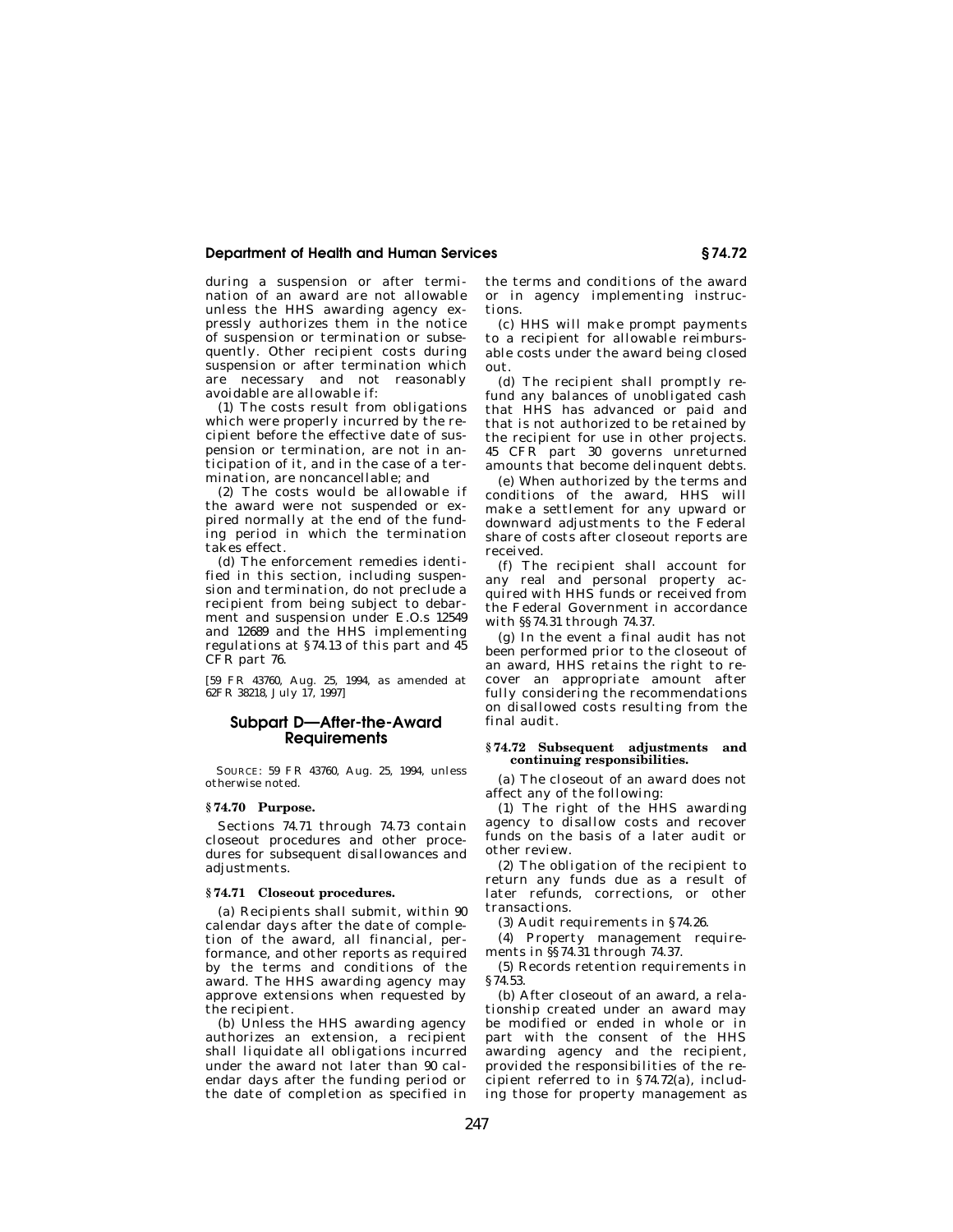applicable, are considered and provisions made for continuing responsibilities of the recipient, as appropriate.

#### **§ 74.73 Collection of amounts due.**

(a) Any funds paid to a recipient in excess of the amount to which the recipient is finally determined to be entitled under the terms and conditions of the award constitute a debt to the Federal Government. If not paid within a reasonable period after the demand for payment, the HHS awarding agency may reduce the debt by paragraph (a)  $(1)$ ,  $(2)$ , or  $(3)$  of this section:

(1) Making an administrative offset against other requests for reimbursements.

(2) Withholding advance payments otherwise due the recipient.

(3) Taking other action permitted by statute.

(b) Except as otherwise provided by law, HHS awarding agencies will charge interest on an overdue debt in accordance with 4 CFR ch. II, ''Federal Claims Collection Standards.'' (See 45 CFR part 30.)

# **Subpart E—Special Provisions for Awards to Commercial Organizations**

SOURCE: 59 FR 43760, Aug. 25, 1994, unless otherwise noted.

#### **§ 74.80 Scope of subpart.**

This subpart contains provisions that apply to awards to commercial organizations. These provisions are in addition to other applicable provisions of this part, or they make exceptions from other provisions of this part for awards to commercial organizations.

#### **§ 74.81 Prohibition against profit.**

Except for awards under the Small Business Innovation Research (SBIR) and Small Business Technology Transfer Research (STTR) programs (15 U.S.C. 638), no HHS funds may be paid as profit to any recipient even if the recipient is a commercial organization. Profit is any amount in excess of allowable direct and indirect costs.

[59 FR 43760, Aug. 25, 1994, as amended at 61 FR 11747, Mar. 22, 1996]

## **§ 74.73 45 CFR Subtitle A (10–1–07 Edition)**

## **§ 74.82 Program income.**

The additional costs alternative described in §74.24(b)(1) may not be applied to program income earned by a commercial organization except in the SBIR and STTR programs.

## **§ 74.83 Effect on intangible property.**

Data sharing (FOIA) requirements as set forth in  $\S$ 74.36(d)(1) do not apply to commercial organizations.

[65 FR 14418, Mar. 16, 2000]

## **Subpart F—Disputes**

SOURCE: 59 FR 43760, Aug. 25, 1994, unless otherwise noted.

#### **§ 74.90 Final decisions in disputes.**

(a) HHS attempts to promptly issue final decisions in disputes and in other matters affecting the interests of recipients. However, final decisions adverse to the recipient are not issued until it is clear that the matter cannot be resolved through further exchange of information and views.

(b) Under various HHS statutes or regulations, recipients have the right to appeal from, or to have a hearing on, certain final decisions by HHS awarding agencies. (See, for example, subpart D of 42 CFR part 50, and 45 CFR part 16). Paragraphs (c) and (d) of this section set forth the standards HHS expects its member agencies to meet in issuing a final decision covered by any of the statutes or regulations.

(c) The decision may be brief but must contain:

(1) A complete statement of the background and basis of the awarding agency's decision, including reference to the pertinent statutes, regulations, or other governing documents; and

(2) Enough information to enable the recipient to understand the issues and the position of the HHS awarding agency.

(d) The following or similar language (consistent with the terminology of the applicable statutes or regulations) should appear at the end of the decision: ''This is the final decision of the (title of grants officer or other official responsible for the decision). It shall be the final decision of the Department unless, within 30 days after receiving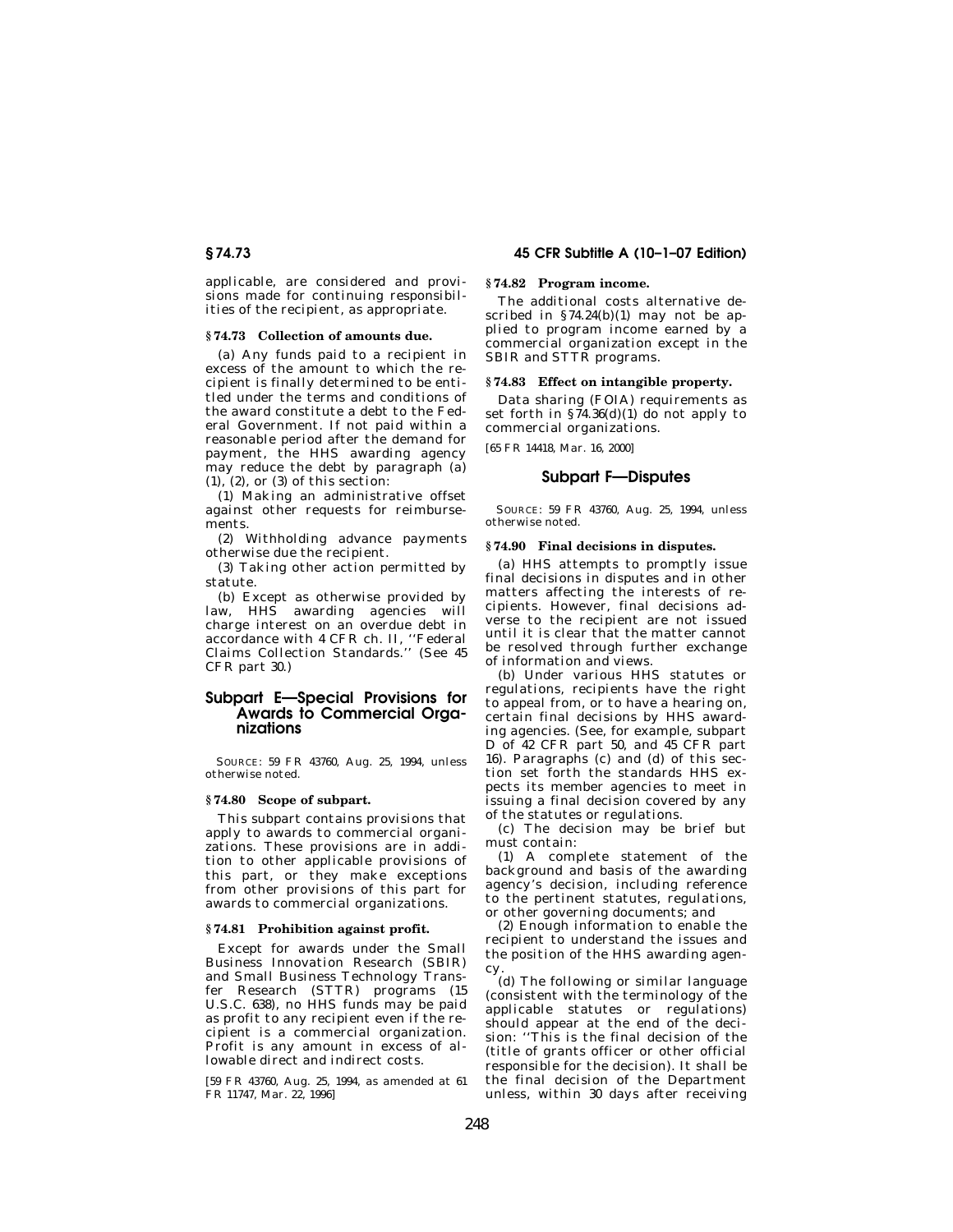## **Department of Health and Human Services The Constant Pt. 74, App. A**

this decision, you deliver or mail (you should use registered or certified mail to establish the date) a written notice of appeal to (name and address of appropriate contact, e.g., the office responsible for awarding agency preliminary appeal process or, where none, the Departmental Appeals Board, Department of Health and Human Services, Washington, DC 20201). You shall attach to the notice a copy of this decision, note that you intend an appeal, state the amount in dispute, and briefly state why you think that this decision is wrong. You will be notified of further procedures.''

[59 FR 43760, Aug. 25, 1994, as amended at 61 FR 11747, Mar. 22, 1996; 62 FR 38218, July 17, 1997]

### **§ 74.91 Alternative dispute resolution.**

HHS encourages its awarding agencies and recipients to try to resolve disputes by using alternative dispute resolution (ADR) techniques. ADR often is effective in reducing the cost, delay and contentiousness involved in appeals and other traditional ways of handling disputes. ADR techniques include mediation, neutral evaluation and other consensual methods. Information about ADR is available from the HHS Dispute Resolution Specialist at the Departmental Appeals Board, U.S. Department of Health and Human Services, Washington, DC 20201.

## APPENDIX A TO PART 74—CONTRACT PROVISIONS

All contracts awarded by a recipient, including small purchases, shall contain the following provisions as applicable where the cost of the contract is treated as a direct cost of an award:

1. *Equal Employment Opportunity—* All contracts shall contain a provision requiring compliance with E.O. 11246, ''Equal Employment Opportunity,'' as amended by E.O. 11375, ''Amending Executive Order 11246 Relating to Equal Employment Opportunity,'' and as supplemented by regulations at 41 CFR part 60, ''Office of Federal Contract Compliance Programs, Equal Employment

Opportunity, Department of Labor.'' 2. *Copeland ''Anti-Kickback'' Act (18 U.S.C. 874 and 40 U.S.C. 276c)—* All contracts and subgrants in excess of \$2,000 for construction or repair awarded by recipients and subrecipients shall include a provision for compliance with the Copeland ''Anti-Kickback'' Act, 18 U.S.C. 874, as supplemented by Department of Labor regulations, 29 CFR part 3, ''Contractors and Subcontractors on Public Building or Public Work Financed in Whole or in Part by Loans or Grants from the United States.'' The Act provides that each contractor or subrecipient shall be prohibited from inducing, by any means, any person employed in the construction, completion, or repair of public work, to give up any part of the compensation to which he is otherwise entitled. The recipient shall report all suspected or reported violations to the Federal awarding agency.

3. *Davis-Bacon Act, as amended (40 U.S.C. 276a to a–7)—* When required by Federal program legislation, all construction contracts awarded by the recipients and subrecipients of more than \$2000 shall include a provision for compliance with the Davis-Bacon Act, 40 U.S.C.  $276a$  to a-7, and as supplemented by Department of Labor regulations, 29 CFR part 5, ''Labor Standards Provisions Applicable to Contracts Governing Federally Financed and Assisted Construction.'' Under this Act, contractors shall be required to pay wages to laborers and mechanics at a rate not less than the minimum wages specified in a wage determination made by the Secretary of Labor. In addition, contractors shall be required to pay wages not less than once a week. The recipient shall place a copy of the current prevailing wage determination issued by the Department of Labor in each solicitation and the award of a contract shall be conditioned upon the acceptance of the wage determination. The recipient shall report all suspected or reported violations to

the HHS awarding agency. 4. *Contract Work Hours and Safety Standards Act (40 U.S.C. 327–333)—* Where applicable, all contracts awarded by recipients in excess of \$100,000 for construction contracts and for other contracts that involve the employment of mechanics or laborers shall include a provision for compliance with sections 102 and 107 of the Contract Work Hours and Safety Standards Act, 40 U.S.C. 327–333, as supplemented by Department of Labor regulations, 29 CFR part 5. Under section 102 of the Act, each contractor shall be required to compute the wages of every mechanic and laborer on the basis of a standard work week of 40 hours. Work in excess of the standard work week is permissible provided that the worker is compensated at a rate of not less than  $1\frac{1}{2}$ times the basic rate of pay for all hours worked in excess of 40 hours in the work week. Section 107 of the Act is applicable to construction work and provides that no laborer or mechanic shall be required to work in surroundings or under working conditions which are unsanitary, hazardous or dangerous. These requirements do not apply to the purchases of supplies or materials or articles ordinarily available on the open market, or contracts for transportation or transmission of intelligence.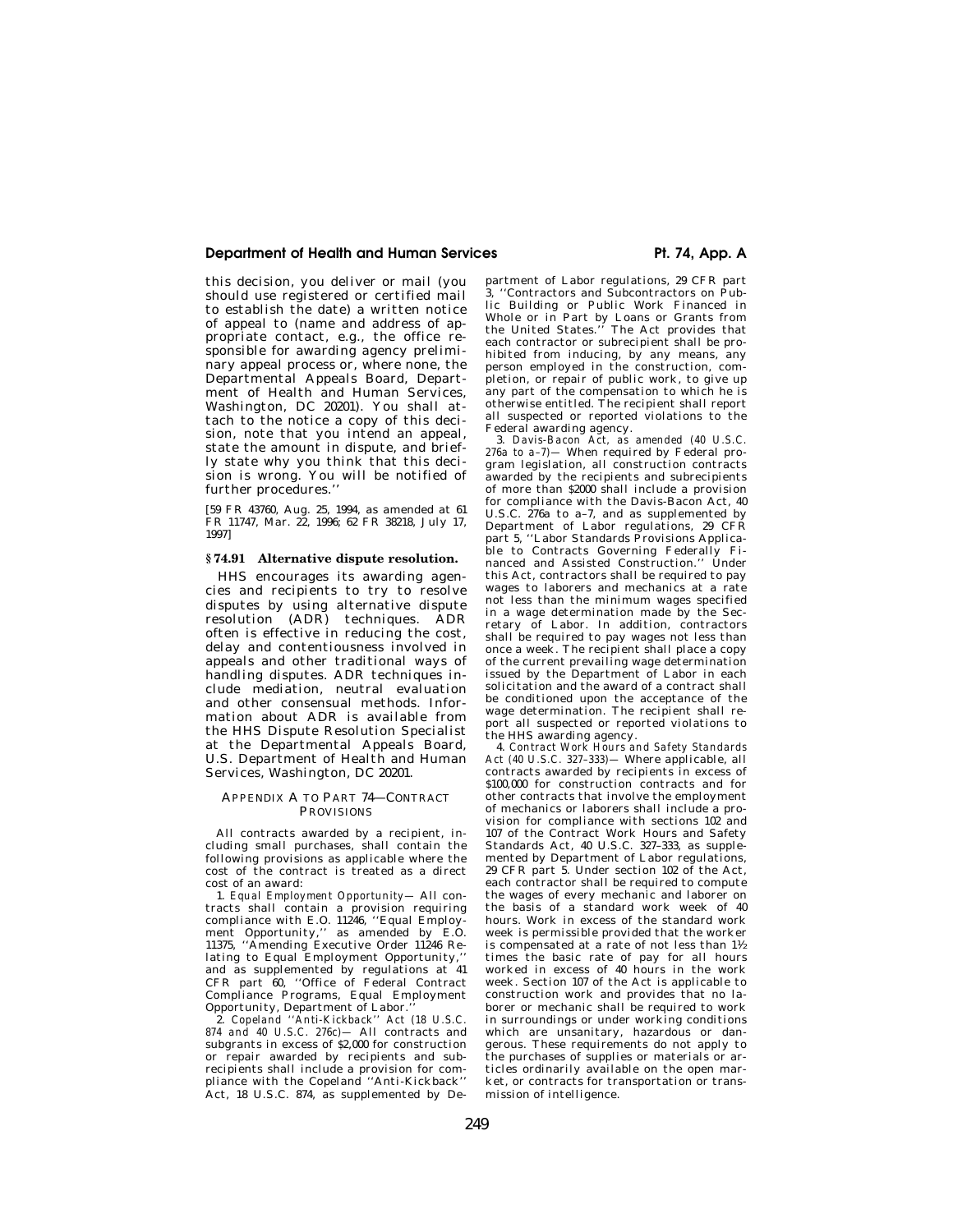5. *Rights to Inventions Made Under a Contract or Agreement—* Contracts or agreements for the performance of experimental, developmental, or research work shall provide for the rights of the Federal Government and the recipient in any resulting invention in accordance with 37 CFR part 401, ''Rights to Inventions Made by Nonprofit Organizations and Small Business Firms Under Government Grants, Contracts and Cooperative Agreements,'' and any further implementing regulations issued by HHS.

6. *Clean Air Act (42 U.S.C. 7401 et seq.) and the Federal Water Pollution Control Act as amended (33 U.S.C. 1251 et seq.)—* Contracts and subgrants of amounts in excess of \$100,000 shall contain a provision that requires the recipient to agree to comply with all applicable standards, orders or regulations issued pursuant to the Clean Air Act, 42 U.S.C. 7401 et seq., and the Federal Water Pollution Control Act, as amended 33 U.S.C. 1251 et seq. Violations shall be reported to the HHS and the appropriate Regional Office of the Environmental Protection Agency.

7. *Byrd Anti-Lobbying Amendment (31 U.S.C. 1352)—* Contractors who apply or bid for an award of more than \$100,000 shall file the required certification. Each tier certifies to the tier above that it will not and has not used Federal appropriated funds to pay any person or organization for influencing or attempting to influence an officer or employee of any Federal agency, a member of Congress, officer or employee of Congress, or an employee of a member of Congress in connection with obtaining any Federal contract, grant or any other award covered by 31 U.S.C. 1352. Each tier shall also disclose any lobbying with non-Federal funds that takes place in connection with obtaining any Federal award. Such disclosures are forwarded from tier to tier up to the recipient. (See also 45 CFR part 93).

8. *Debarment and Suspension (E.O.s 12549 and 12689)—* Certain contracts shall not be made to parties listed on the nonprocurement portion of the General Services Administration's ''Lists of Parties Excluded from Federal Procurement or Nonprocurement Programs'' in accordance with E.O.s 12549 and 12689, ''Debarment and Suspension.'' (See 45 CFR part 76.) This list contains the names of parties debarred, suspended, or otherwise excluded by agencies, and contractors declared ineligible under statutory authority other than E.O. 12549. Contractors with awards that exceed the simplified acquisition threshold shall provide the required certification regarding their exclusion status and that of their principals prior to award.

[59 FR 43760, Aug. 25, 1994, as amended at 61 FR 11747, Mar. 22, 1996; 62 FR 41878, Aug. 4, 1997]

## **Pt. 74, App. E 45 CFR Subtitle A (10–1–07 Edition)**

### APPENDIXES B–D TO PART 74 [RESERVED]

APPENDIX E TO PART 74—PRINCIPLES FOR DETERMINING COSTS APPLICA-BLE TO RESEARCH AND DEVELOP-MENT UNDER GRANTS AND CON-TRACTS WITH HOSPITALS

#### I. PURPOSE AND SCOPE

A. *Objectives.* This appendix provides prin-ciples for determining the costs applicable to research and development work performed by hospitals under grants and contracts with the Department of Health and Human Services. These principles are confined to the subject of cost determination and make no attempt to identify the circumstances or dictate the extent of hospital participation in the financing of a particular research or development project. The principles are designed to provide recognition of the full allocated costs of such research work under generally accepted accounting principles. These principles will be applicable to both proprietary and non-profit hospitals. No provision for profit or other increment above cost is provided for in these principles. However, this is not to be interpreted as precluding a negotiated fee between contracting parties when a fee is appropriate.

B. *Policy guides.* The successful application of these principles requires development of mutual understanding between representatives of hospitals and of the Department of Health and Human Services as to their scope, applicability and interpretation. It is recognized that:

1. The arrangements for hospital participation in the financing of a research and development project are properly subject to negotiation between the agency and the hospital concerned in accordance with such Government-wide criteria as may be applicable.

2. Each hospital, possessing its own unique combination of staff, facilities and experience, should be encouraged to conduct research in a manner consonant with its own institutional philosophies and objectives.

3. Each hospital in the fulfillment of its contractual obligations should be expected to employ sound management practices.

4. The application of the principles established herein shall be in conformance with the generally accepted accounting practices of hospitals.

5. Hospitals receive reimbursements from the Federal Government for differing types of services under various programs such as support of Research and Development (including discrete clinical centers) Health Services Projects, Medicare, etc. It is essential that consistent procedures for determining reimbursable costs for similar services be employed without regard to program differences. Therefore, both the direct and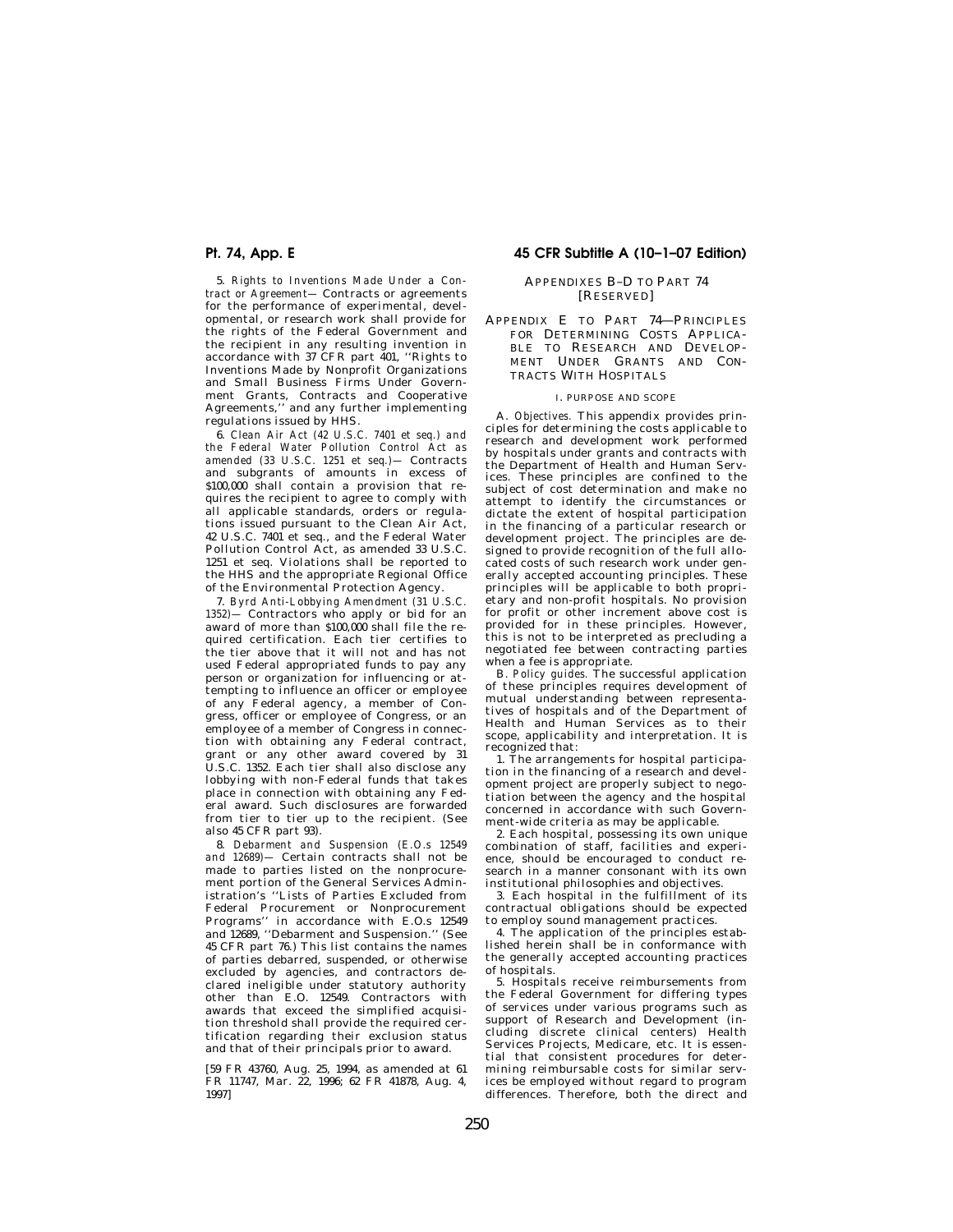## **Department of Health and Human Services The Constant Pt. 74, App. E**

indirect costs of research programs must be identified as a cost center(s) for the cost finding and step-down requirements of the Medicare program, or in its absence the Medicaid program.

C. *Application.* All operating agencies within the Department of Health and Human Services that sponsor research and development work in hospitals will apply these principles and related policy guides in determining the costs incurred for such work under grants and cost-reimbursement type contracts and subcontracts. These principles will also be used as a guide in the pricing of fixed-price contracts and subcontracts.

### II. DEFINITIONS OF TERMS

A. *Organized research* means all research activities of a hospital that may be identified whether the support for such research is from a federal, non-federal or internal source.

B. *Departmental research* means research activities that are not separately budgeted and accounted for. Such work, which includes all research activities not encompassed under the term organized research, is regarded for purposes of this document as a part of the patient care activities of the hospital.

C. *Research agreement* means any valid arrangement to perform federally-sponsored research or development including grants, cost-reimbursement type contracts, cost-reimbursement type subcontracts, and fixedprice contracts and subcontracts.

D. *Instruction and training* means the formal or informal programs of educating and training technical and professional health services personnel, primarily medical and nursing training. This activity, if separately budgeted or identifiable with specific costs, should be considered as a cost objective for purposes of indirect cost allocations and the development of patient care costs.

E. *Other hospital activities* means all organized activities of a hospital not immediately related to the patient care, research, and instructional and training functions which produce identifiable revenue from the performance of these activities. If a non-related activity does not produce identifiable revenue, it may be necessary to allocate this expense using an appropriate basis. In such a case, the activity may be included as an allocable cost (See paragraph III D below.) Also included under this definition is any category of cost treated as ''Unallowable,'' provided such category of cost identifies a function or activity to which a portion of the institution's indirect cost (as defined in paragraph V. A.) are properly allocable.

F. *Patient care* means those departments or cost centers which render routine or ancillary services to in-patients and/or out-patients. As used in paragraph IX B.23, it

means the cost of these services applicable to patients involved in research programs. G. *Allocation* means the process by which

the indirect costs are assigned as between: 1. Organized research,

2. Patient care including departmental research.

3. Instruction and training, and

4. Other hospital activities.

H. *Cost center* means an identifiable department or area (including research) within the hospital which has been assigned an account number in the hospital accounting system for the purpose of accumulating expense by department or area.

I. *Cost finding* is the process of recasting the data derived from the accounts ordinarily kept by a hospital to ascertain costs of the various types of services rendered. It is the determination of direct costs by specific identification and the proration of indirect costs by allocation.

J. *Step down* is a cost finding method that recognizes that services rendered by certain nonrevenue-producing departments or centers are utilized by certain other nonrevenue producing centers as well as by the revenueproducing centers. All costs of nonrevenueproducing centers are allocated to all centers which they serve, regardless of whether or not these centers produce revenue. Following the apportionment of the cost of the nonrevenue-producing center, that center will be considered closed and no further costs are apportioned to that center.

K. *Scatter bed* is a bed assigned to a research patient based on availability. Research patients occupying these beds are not physically segregated from nonresearch patients occupying beds. Scatter beds are geographically dispersed among all the beds available for use in the hospital. There are no special features attendant to a scatter bed that distinguishes it from others that could just as well have been occupied.

L. *Discrete bed* is a bed or beds that have been set aside for occupancy by research patients and are physically segregated from other hospital beds in an environment that permits an easily ascertainable allocation of costs associated with the space they occupy and the services they generate.

#### III. BASIC CONSIDERATIONS

A. *Composition of total costs.* The cost of a research agreement is comprised of the allowable direct costs incident to its performance plus the allocable portion of the allowable indirect costs of the hospital less applicable credits. (See paragraph III-E.)

B. *Factors affecting allowability of costs.* The tests of allowability of costs under these principles are:

1. They must be reasonable.

2. They must be assigned to research agreements under the standards and methods provided herein.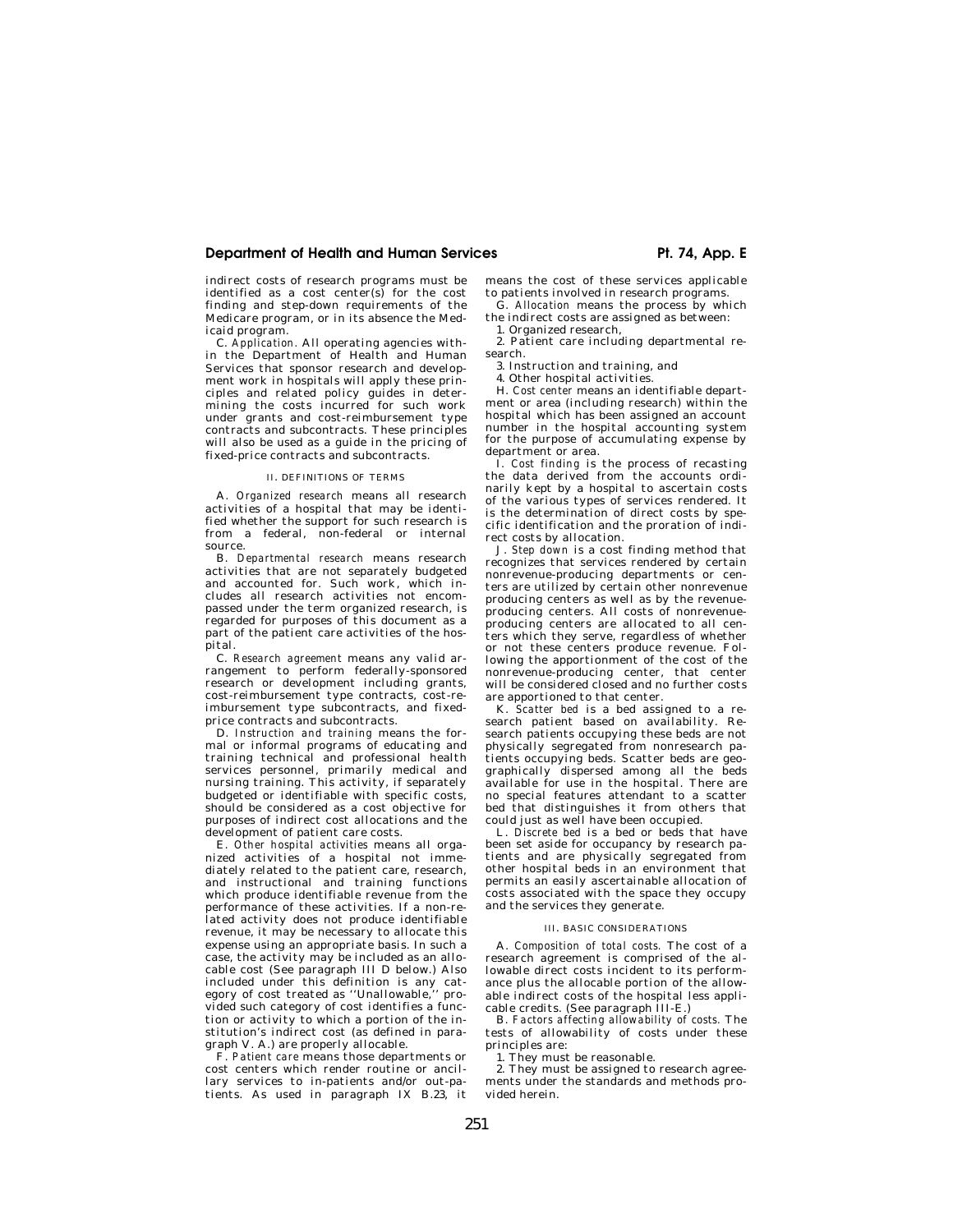**Pt. 74, App. E 45 CFR Subtitle A (10–1–07 Edition)** 

3. They must be accorded consistent treatment through application of those generally accepted accounting principles appropriate to the circumstances (See paragraph I-E.5.) and

4. They must conform to any limitations or exclusions set forth in these principles or in the research agreement as to types or amounts of cost items.

C. *Reasonable costs.* A cost may be considered reasonable if the nature of the goods or services acquired or applied, and the amount involved therefor reflect the action that a prudent person would have taken under the circumstances prevailing at the time the decision to incur the cost was made. Major considerations involved in the determination of the reasonableness of a cost are:

1. Whether or not the cost is of a type generally recognized as necessary for the operation of the hospital or the performance of the research agreement,

2. The restraints or requirements imposed by such factors as arm's length bargaining, federal and state laws and regulations, and research agreement terms and conditions,

3. Whether or not the individuals concerned acted with due prudence in the circumstances, considering their responsibilities to the hospital, its patients, its employees, its students, the Government, and the public at large, and

4. The extent to which the actions taken with respect to the incurrence of the cost are consistent with established hospital policies and practices applicable to the work of the hospital generally, including Government research.

D. *Allocable costs.* 1. A cost is allocable to a particular cost center (i.e., a specific function, project, research agreement, department, or the like) if the goods or services involved are chargeable or assignable to such cost center in accordance with relative benefits received or other equitable relationship. Subject to the foregoing, a cost is allocable to a research agreement if it is incurred solely to advance the work under the research agreement; or it benefits both the research agreement and other work of the hospital in proportions that can be approximated through use of reasonable methods; or it is necessary to the overall operation of the hospital and, in light of the standards provided in this chapter, is deemed to be assignable in part to organized research. Where the purchase of equipment or other capital items are specifically authorized under a research agreement, the amounts thus authorized for such purchases are allocable to the research agreement regardless of the use that may subsequently be made of the equipment or other capital items involved.

2. Any costs allocable to a particular research agreement under the standards provided in these principles may not be shifted to other research agreements in order to

meet deficiencies caused by overruns or other fund considerations, to avoid restrictions imposed by law or by terms of the research agreement, or for other reasons of convenience.

E. *Applicable credits.* 1. The term applicable credits refers to those receipts or negative expenditure types of transactions which operate to offset or reduce expense items that are allocable to research agreements as direct or indirect costs as outlined in paragraph V-A. Typical examples of such transactions are: purchase discounts, rebates, or allowances; recoveries or indemnities on losses; sales of scrap or incidental services; tuition; adjustments of overpayments or erroneous charges; and services rendered to patients admitted to federally funded clinical research centers, primarily for care though also participating in research protocols.

2. In some instances, the amounts received from the Federal Government to finance hospital activities or service operations should be treated as applicable credits. Specifically, the concept of netting such credit items against related expenditures should be applied by the hospital in determining the rates or amounts to be charged to government research for services rendered whenever the facilities or other resources used in providing such services have been financed directly, in whole or in part, by federal funds. Thus, where such items are provided for or benefit a particular hospital activity, i.e., patient care, research, instruction and training, or other, they should be treated as an offset to the indirect costs apportioned to that activity. Where the benefits are common to all hospital activities they should be treated as a credit to the total indirect cost pool before allocation to the various cost objectives.

#### IV. DIRECT COSTS

A. *General.* Direct costs are those that can be identified specifically with a particular cost center. For this purpose, the term cost center refers not only to the ultimate centers against which costs are finally lodged such as research agreements, but also to other established cost centers such as the individual accounts for recording particular objects or items of expense, and the separate account groupings designed to record the expenses incurred by individual organizational units, functions, projects and the like. In general, the administrative functions and service activities described in paragraph VI are identifiable as separate cost centers, and the expenses associated with such centers become eligible in due course for distribution as indirect costs of research agreements and other ultimate cost centers.

B. *Application to research agreements.* Identifiable benefit to the research work rather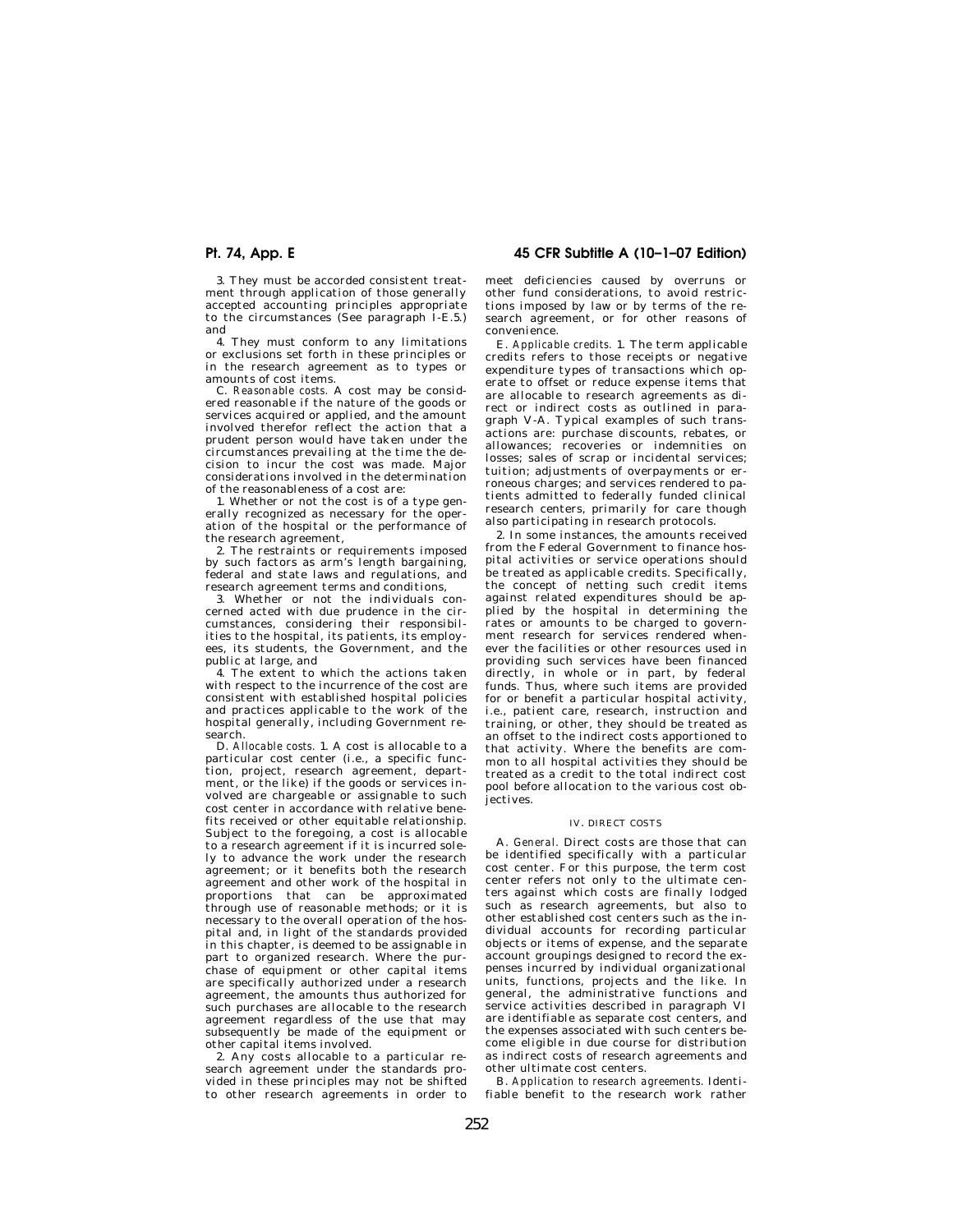## **Department of Health and Human Services The Constant Pt. 74, App. E**

than the nature of the goods and services involved is the determining factor in distinguishing direct from indirect costs of research agreements. Typical of transactions chargeable to a research agreement as direct costs are the compensation of employees for the time or effort devoted to the performance of work under the research agreement, including related staff benefit and pension plan costs to the extent that such items are consistently accorded to all employees and treated by the hospital as direct rather than indirect costs (see paragraph V. B4b); the costs of materials consumed or expended in the performance of such work; and other items of expense incurred for the research agreement, such as extraordinary utility consumption. The cost of materials supplied from stock or services rendered by specialized facilities or other institutional service operations may be included as direct costs of research agreements provided such items are consistently treated by the institution as direct rather than indirect costs and are charged under a recognized method of costing or pricing designed to recover only the actual direct and indirect costs of such material or service and conforming to generally accepted cost accounting practices consistently followed by the institution.

### V. INDIRECT COSTS

A. *General.* Indirect costs are those that have been incurred for common or joint objectives, and thus are not readily subject to treatment as direct costs of research agreements or other ultimate or revenue producing cost centers. In hospitals such costs normally are classified but not necessarily restricted to the following functional categories: Depreciation; Administrative and General (including fringe benefits if not charged directly); Operation of Plant; Maintenance of Plant; Laundry and Linen Service; Housekeeping; Dietary; Maintenance of Personnel; and Medical Records and Library.

B. *Criteria for distribution—*1. *Base period.* A base period for distribution of indirect costs is the period during which such costs are incurred and accumulated for distribution to work performed within that period. The base period normally should coincide with the fiscal year established by the hospital, but in any event the base period should be so selected as to avoid inequities in the distribution of costs.

2. *Need for cost groupings.* The overall objective of the allocation process is to distribute the indirect costs described in paragraph VI to organized research, patient care, instruction and training, and other hospital activities in reasonable proportions consistent with the nature and extent of the use of the hospital's resources by research personnel, medical staff, patients, students, and other personnel or organizations. In order to

achieve this objective with reasonable precision, it may be necessary to provide for selective distribution by establishing separate groupings of cost within one or more of the functional categories of indirect costs referred to in paragraph V-A. In general, the cost groupings established within a functional category should constitute, in each case, a pool of those items of expense that are considered to be of like character in terms of their relative contribution to (or degree of remoteness from) the particular cost centers to which distribution is appropriate. Each such pool or cost grouping should then be distributed individually to the related cost centers, using the distribution base or method most appropriate in the light of the guides set out in B3 below. While this paragraph places primary emphasis on a step-down method of indirect cost computation, paragraph VIII provides an alternate method which may be used under certain conditions.

3. *Selection of distribution method.* Actual conditions must be taken into account in selecting the method or base to be used in distributing to related cost centers the expenses assembled under each of the individual cost groups established as indicated under B2 above. Where a distribution can be made by assignment of a cost grouping directly to the area benefited, the distribution should be made in that manner. Care should be given, however, to eliminate similar or duplicative costs from any other distribution made to this area. Where the expenses under a cost grouping are more general in nature, the distribution to related cost centers should be made through use of a selected base which will produce results which are equitable to both the Government and the hospital. In general, any cost element or costrelated factor associated with the hospital's work is potentially adaptable for use as a distribution base provided:

a. It can readily be expressed in terms of dollars or other quantitative measure (total<br>direct expenditures, direct salaries, expenditures, manhours applied, square feet utilized, hours of usage, number of documents processed, population served, and the like); and

b. It is common to the related cost centers during the base period. The essential consideration in selection of the distribution base in each instance is that it be the one best suited for assigning the pool of costs to related cost centers in accord with the relative benefits derived; the traceable cause and effect relationship; or logic and reason, where neither benefit nor cause and effect relationship is determinable.

4. *General consideration on cost groupings.*  The extent to which separate cost groupings and selective distribution would be appropriate at a hospital is a matter of judgment to be determined on a case-by-case basis. Typical situations which may warrant the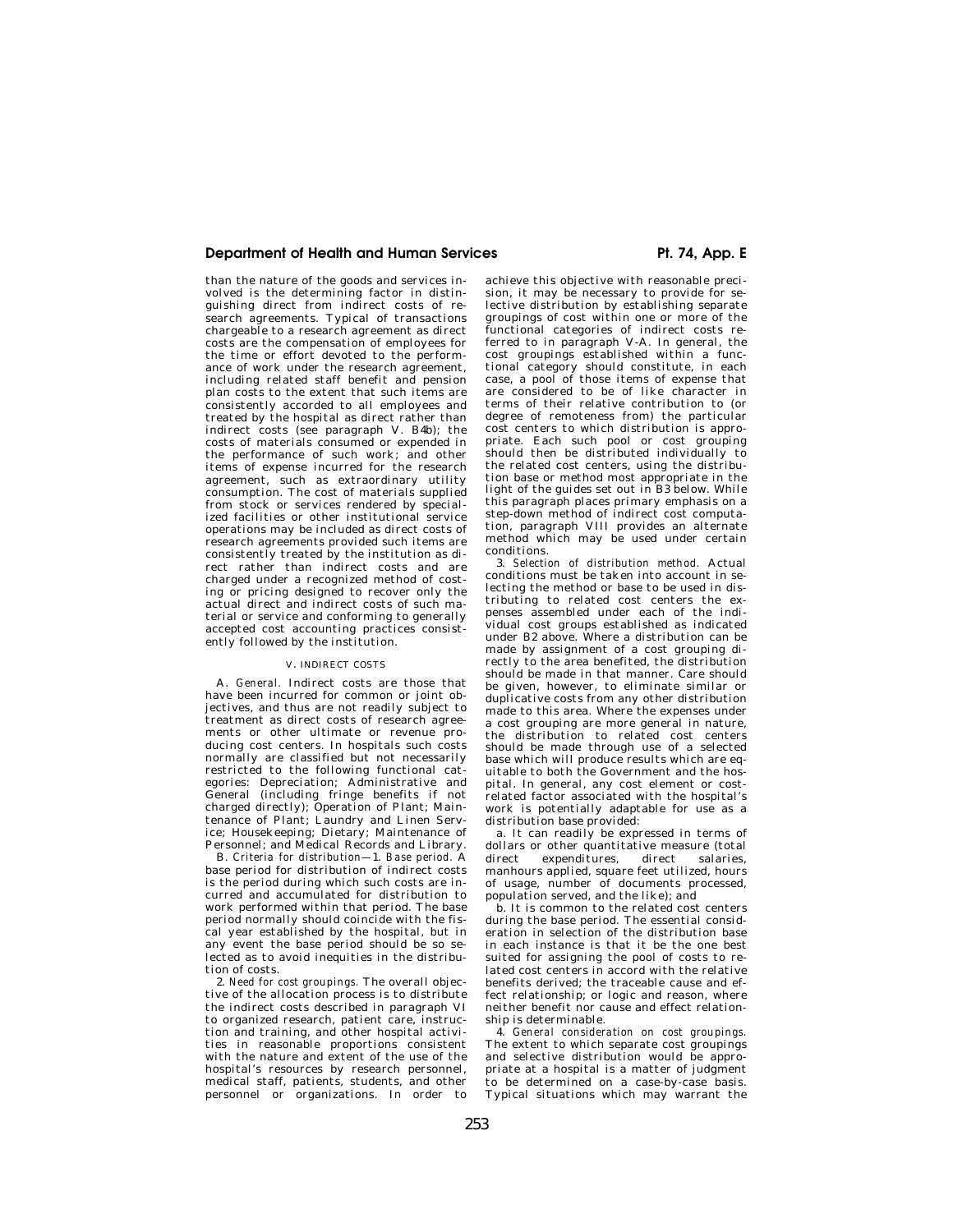establishment of two or more separate cost groups (based on account classification or analysis) within a functional category include but are not limited to the following:

a. Where certain items or categories of expense relate solely to one of the major divisions of the hospital (patient care, sponsored research, instruction and training, or other hospital activities) or to any two but not all, such expenses should be set aside as a separate cost grouping for direct assignment or selective distribution in accordance with the guides provided in B2 and B3 above.

b. Where any types of expense ordinary treated as indirect cost as outlined in paragraph V-A are charged to research agreements as direct costs, the similar type expenses applicable to other activities of the institution must through separate cost grouping be excluded from the indirect costs allocable to research agreements.

c. Where it is determined that certain expenses are for the support of a service unit or facility whose output is susceptible of measurement on a workload or other quantitative basis, such expenses should be set aside as a separate cost grouping for distribution on such basis to organized research and other hospital activities.

d. Where organized activities (including identifiable segments of organized research as well as the activities cited in paragraph II-E) provide their own purchasing, personnel administration, building maintenance, or housekeeping or similar service, the distribution of such elements of indirect cost to such activities should be accomplished through cost grouping which includes only that portion of central indirect costs (such as for overall management) which are properly allocable to such activities.

e. Where the hospital elects to treat as indirect charges the costs of pension plans and other staff benefits, such costs should be set aside as a separate cost grouping for selective distribution to related cost centers, including organized research.

f. Where the hospital is affiliated with a medical school or some other institution which performs organized research on the hospital's premises, every effort should be made to establish separate cost groupings in the Administrative and General or other applicable category which will reasonably reflect the use of services and facilities by such research. (See also paragraph VII-A.3)

5. *Materiality.* Where it is determined that the use of separate cost groupings and selective distribution are necessary to produce equitable results, the number of such separate cost groupings within a functional category should be held within practical limits, after taking into consideration the materiality of the amounts involved and the degree of precision attainable through less selective methods of distribution.

**Pt. 74, App. E 45 CFR Subtitle A (10–1–07 Edition)** 

C. *Administration of limitations on allowances for indirect costs.* 1. Research grants may be subject to laws and/or administrative regulations that limit the allowance for indirect costs under each such grant to a stated percentage of the direct costs allowed. Agencies that sponsor such grants will establish procedures which will assure that:

a. The terms and amount authorized in each case conform with the provisions of paragraphs III, V and IX of these principles as they apply to matters involving the consistent treatment and allowability of individual items of cost; and

b. The amount actually allowed for indirect costs under each such research grant does not exceed the maximum allowable under the limitation or the amount otherwise allowable under these principles, whichever is the smaller.

2. Where the actual allowance for indirect costs on any research grant must be re-stricted to the smaller of the two alternative amounts referred to in C1 above, such alternative amounts should be determined in accordance with the following guides:

a. The maximum allowable under the limitation should be established by applying the stated percentage to a direct cost base which shall include all items of expenditure authorized by the sponsoring agency for inclusion as part of the total cost for the direct benefit of the work under the grant; and

b. The amount otherwise allowable under these principles should be established by applying the current institutional indirect cost rate to those elements of direct cost which were included in the base on which the rate was computed.

3. When the maximum amount allowable under a statutory limitation or the terms of a research agreement is less than the amount otherwise allocable as indirect costs under these principles, the amount not recoverable as indirect costs under the research agreement involved may not be shifted to other research agreements.

#### VI. IDENTIFICATION AND ASSIGNMENT OF INDIRECT COSTS

A. *Depreciation or use charge.* 1. The expenses under this heading should include depreciation (as defined in paragraph IX-B.9a) on buildings, fixed equipment, and movable equipment, except to the extent purchased through federal funds. Where adequate records for the recording of depreciation are not available, a use charge may be substituted for depreciation (See paragraph IX-B.)

2. The expenses included in this category should be allocated to applicable cost centers in a manner consistent with the guides set forth in paragraph V-B, on a basis that gives primary emphasis to (a) space utilization with respect to depreciation on buildings and fixed equipment; and (b) specific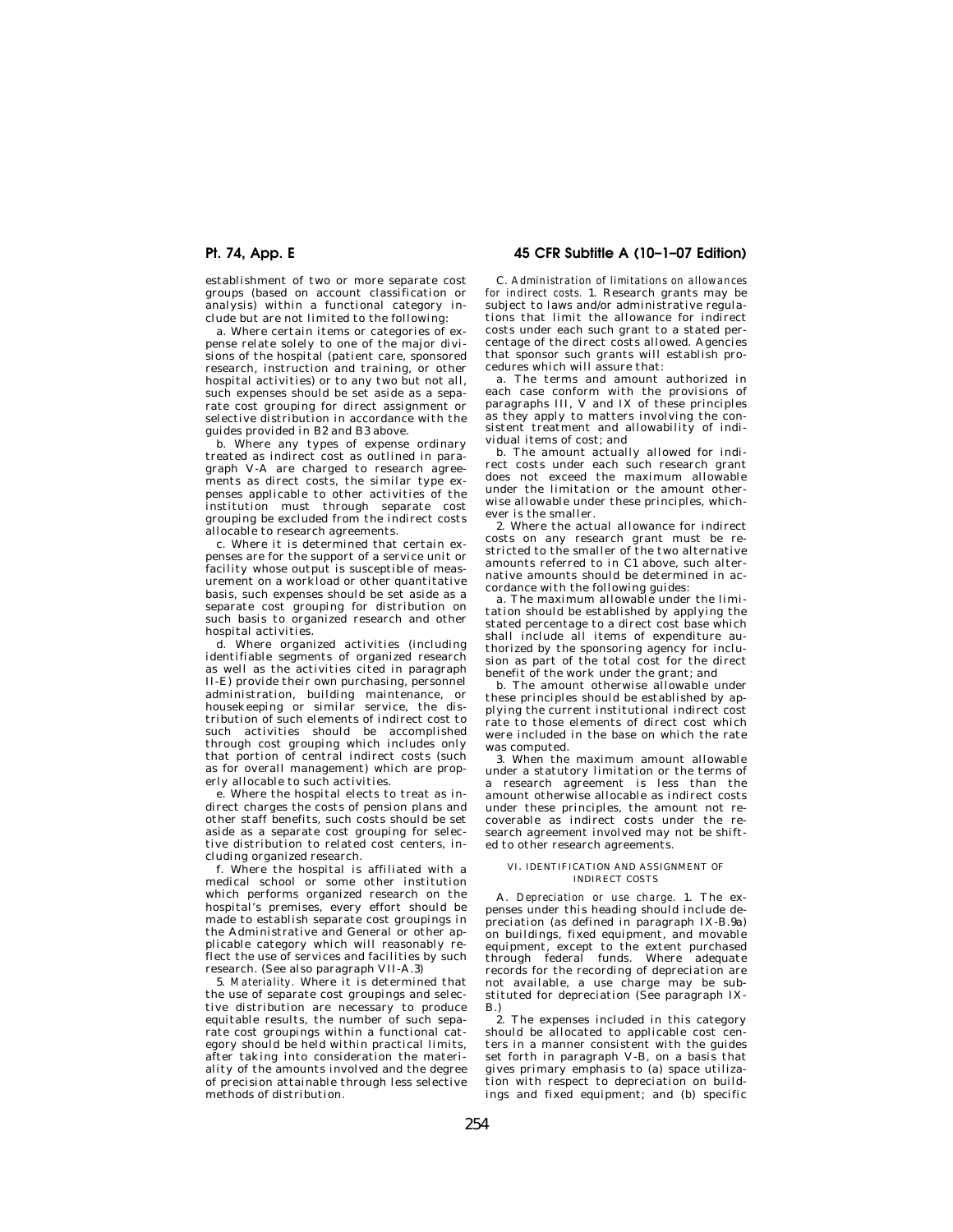## **Department of Health and Human Services The Constant Pt. 74, App. E**

identification of assets and their use with respect to movable equipment as it relates to patient care, organized research, instruction and training, and other hospital activities. Where such records are not sufficient for the purpose of the foregoing, reasonable estimates will suffice as a means for effecting distribution of the amounts involved.

B. *Administration and general expenses.* 1. The expenses under this heading are those that have been incurred for the administrative offices of the hospital including accounting, personnel, purchasing, information centers, telephone expense, and the like which do not relate solely to any major division of the institution, i.e., solely to patient care, organized research, instruction and training, or other hospital activities.

2. The expenses included in this category may be allocated on the basis of total expenditures exclusive of capital expenditures, or salaries and wages in situations where the results of the distribution made on this basis are deemed to be equitable both to the Government and the hospital; otherwise the distribution of Administration and General expenses should be made through use of selected bases, applied to separate cost groupings established within this category of expenses in accordance with the guides set out in paragraph V-B.

C. *Operation of plant.* 1. The expenses under this heading are those that have been incurred by a central service organization or at the departmental level for the administration, supervision, and provision of utilities (exclusive of telephone expense) and protective services to the physical plant. They include expenses incurred for such items as power plant operations, general utility costs, elevator operations, protection services, and general parking lots.

2. The expenses included in this category should be allocated to applicable cost centers in a manner consistent with the guides provided in paragraph V-B, on a basis that gives primary emphasis to space utilization. The allocations should be developed as follows:

a. Where actual space and related cost records are available or can readily be developed and maintained without significant change in the accounting practices, the amount distributed should be based on such records;

b. Where the space and related cost records maintained are not sufficient for purposes of the foregoing, a reasonable estimate of the proportion of total space assigned to the various costs centers normally will suffice as a means for effecting distribution of the amounts involved; or

c. Where it can be demonstrated that an area or volume or space basis of allocation is impractical or inequitable, other bases may be used provided consideration is given to

the use of facilities by research personnel and others, including patients.

D. *Maintenance of plant.* 1. The expenses under this heading should include:

a. All salaries and wages pertaining to ordinary repair and maintenance work performed by employees on the payroll of the hospital;

b. All supplies and parts used in the ordinary repairing and maintaining of buildings and general equipment; and

c. Amounts paid to outside concerns for the ordinary repairing and maintaining of buildings and general equipment.

2. The expenses included in this category should be allocated to applicable cost centers in a manner consistent with the guides provided in paragraph V-B. on a basis that gives primary emphasis to space utilization. The allocations and apportionments should be developed as follows:

a. Where actual space and related cost records are available and can readily be developed and maintained without significant change in the accounting practices, the amount distributed should be based on such records;

b. Where the space and related cost records maintained are not sufficient for purposes of the foregoing, a reasonable estimate of the proportion of total space assigned to the various cost centers normally will suffice as a means for effecting distribution of the amounts involved; or

c. Where it can be demonstrated that an area or volume of space basis of allocation is impractical or inequitable, other basis may be used provided consideration is given to the use of facilities by research personnel and others, including patients.

E. *Laundry and linen.* 1. The expenses under this heading should include:

a. Salaries and wages of laundry department employees, seamstresses, clean linen handlers, linen delivery men, etc.;

b. Supplies used in connection with the laundry operation and all linens purchased; and

c. Amounts paid to outside concerns for purchased laundry and/or linen service.

2. The expense included in this category should be allocated to related cost centers in a manner consistent with the guides provided in paragraph V-B. on a basis that gives primary emphasis to actual pounds of linen used. The allocations should be developed as follows:

a. Where actual poundage and related cost records are available or can readily be developed and maintained without significant change in the accounting practices, the amount distributed should be based on such records;

b. Where it can be demonstrated that a poundage basis of allocation is impractical or inequitable other bases may be used provided consideration is given to the use of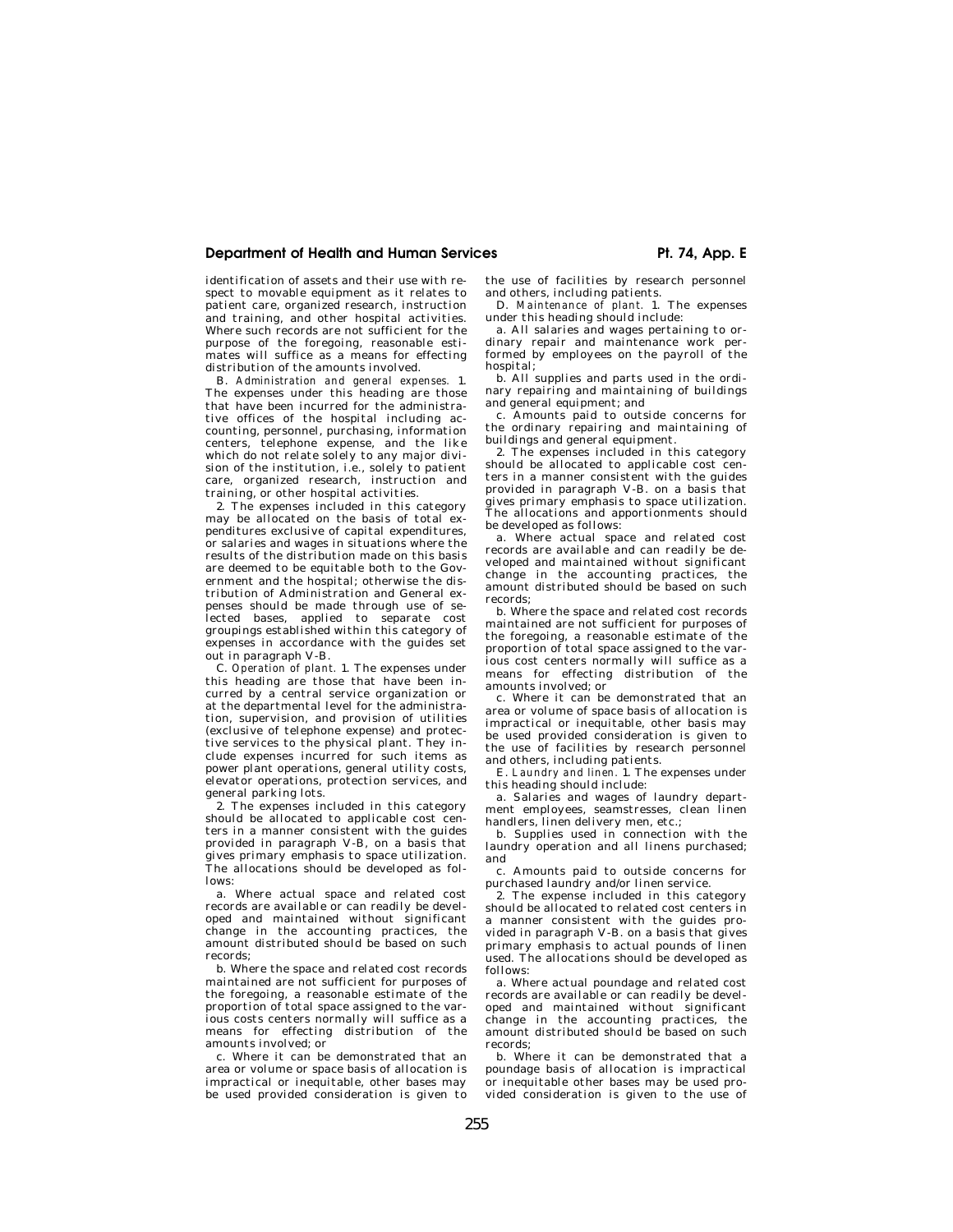**Pt. 74, App. E 45 CFR Subtitle A (10–1–07 Edition)** 

linen by research personnel and others, including patients.

F. *Housekeeping.* 1. The expenses under this heading should include:

a. All salaries and wages of the department head, foreman, maids, porters, janitors, wall washers, and other housekeeping employees; b. All supplies used in carrying out the

housekeeping functions; and c. Amounts paid to outside concerns for

purchased services such as window washing, .<br>insect extermination, etc.

2. The expenses included in this category should be allocated to related cost centers in a manner consistent with the guides provided in paragraph V-B. on a basis that gives primary emphasis to space actually serviced by the housekeeping department. The allocations and apportionments should be developed as follows:

a. Where actual space serviced and related cost records are available or can readily be developed and maintained without significant change in the accounting practices, the amount distributed should be based on such records;

b. Where the space serviced and related cost records maintained are not sufficient for purposes of the foregoing, a reasonable estimate of the proportion of total space assigned to the various cost centers normally will suffice as a means for effecting distribution of the amounts of housekeeping expenses involved; or

c. Where it can be demonstrated that the space serviced basis of allocation is impractical or inequitable, other bases may be used provided consideration is given to the use of housekeeping services by research personnel and others, including patients.

G. *Dietary.* 1. These expenses, as used herein, shall mean only the subsidy provided by the hospital to its employees including research personnel through its cafeteria operation. The hospital must be able to demonstrate through the use of proper cost accounting techniques that the cafeteria operates at a loss to the benefit of employees.

2. The reasonable operating loss of a subsidized cafeteria operation should be allocated to related cost centers in a manner consistent with the guides provided in paragraph V-B. on a basis that gives primary emphasis to number of employees.

H. *Maintenance (housing) of personnel.* 1. The expenses under this heading should include:

a. The salaries and wages of matrons, clerks, and other employees engaged in work in nurses' residences and other employees' quarters;

b. All supplies used in connection with the operation of such dormitories; and

c. Payments to outside agencies for the rental of houses, apartments, or rooms used by hospital personnel.

2. The expenses included in this category should be allocated to related cost centers in a manner consistent with the guides provided in paragraph V-B. on a basis that gives primary emphasis to employee utilization of housing facilities. The allocation should be developed as follows:

a. Appropriate credit should be given for all payments received from employees or otherwise to reduce the expense to be allocated;

b. A net cost per housed employee may then be computed; and

c. Allocation should be made on a departmental basis based on the number of housed employees in each respective department.

I. *Medical records and library.* 1. The expenses under this heading should include:

a. The salaries and wages of the records librarian, medical librarian, clerks, stenographers, etc.; and

b. All supplies such as medical record forms, chart covers, filing supplies, sta-tionery, medical library books, periodicals, etc.

2. The expenses included in this category should be allocated to related cost centers in a manner consistent with the guides provided in paragraph V-B. on a basis that gives primary emphasis to a special time survey of n<br>medical records personnel. If this appears to be impractical or inequitable, other bases may be used provided consideration is given to the use of these facilities by research personnel and others, including patients.

#### VII. DETERMINATION AND APPLICATION OF INDIRECT COST RATE OR RATES

A. *Indirect cost pools.* 1. Subject to (2) below, indirect costs allocated to organized research should be treated as a common pool, and the costs in such common pool should be distributed to individual research agreements benefiting therefrom on a single rate basis.

2. In some instances a single rate basis for use on all government research at a hospital may not be appropriate since it would not take into account those different environmental factors which may affect substantially the indirect costs applicable to a particular segment of government research at the institution. For this purpose, a particular segment of government research may be that performed under a single research agreement or it may consist of research under a group of research agreements performed in a common environment. The environmental factors are not limited to the physical location of the work. Other important factors are the level of the administrative support required, the nature of the facilities or other resources employed, the scientific disciplines or technical skills involved, the organizational arrangements used, or any combination thereof. Where a particular segment of government research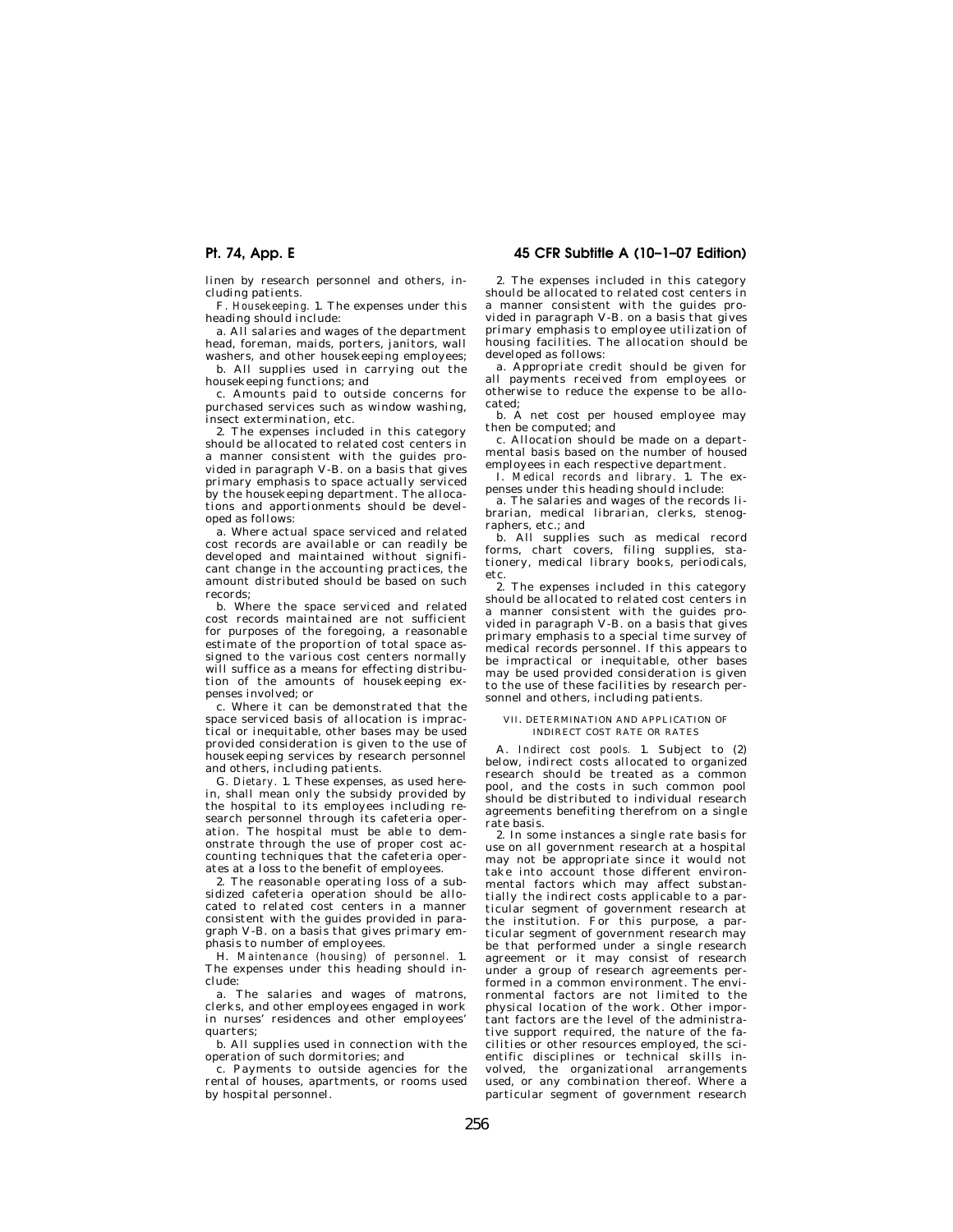## **Department of Health and Human Services The Constant Pt. 74, App. E**

is performed within an environment which appears to generate a significantly different level of indirect costs, provision should be made for a separate indirect cost pool applicable to such work. An example of this differential may be in the development of a separate indirect cost pool for a clinical research center grant. The separate indirect cost pool should be developed during the course of the regular distribution process, and the separate indirect cost rate resulting therefrom should be utilized provided it is determined that:

a. Such indirect cost rate differs significantly from that which would have obtained under (1) above; and

b. The volume of research work to which such rate would apply is material in relation to other government research at the institution.

3. It is a common practice for grants or contracts awarded to other institutions, typically University Schools of Medicine, to be performed on hospital premises. In these cases the hospital should develop a separate indirect cost pool applicable to the work under such grants or contracts. This pool should be developed by a selective distribution of only those indirect cost categories which benefit the work performed by the other institution, within the practical limits dictated by available data and the materiality of the amounts involved. Hospital costs determined to be allocable to grants or contracts awarded to another institution may not be recovered as a cost of grants or contracts awarded directly to the hospital.

B. *The distribution base.* Preferably, indirect costs allocated to organized research should be distributed to applicable research agreements on the basis of direct salaries and wages. However, where the use of salaries and wages results in an inequitable allocation of costs to the research agreements, total direct costs or a variation thereof, may be used in lieu of salaries and wages. Regardless of the base used, an indirect cost rate should be determined for each of the separate indirect cost pools developed pursuant to paragraph VII-A. The rate in each case should be stated as the percentage which the amount of the particular indirect cost pool is of the total direct salaries and wages (or other base selected) for all research agreements identified with such a pool.

C. *Negotiated lump sum for overhead.* A negotiated fixed amount in lieu of indirect costs may be appropriate for self-contained or offcampus research activities where the benefits derived from a hospital's indirect services cannot be readily determined. Such amount negotiated in lieu of indirect costs will be treated as an offset to the appropriate indirect cost pool after allocation to patient care, organized research, instruction and training, and other hospital activities. The base on which such remaining expenses

are allocated should be appropriately adjusted.

D. *Predetermined overhead rates.* The utilization of predetermined fixed overhead rates may offer potential advantages in the administration of research agreements by facilitating the preparation of research budgets and permitting more expeditious close out of the agreements when the work is completed. Therefore, to the extent allowed by law, consideration may be given to the negotiation of predetermined fixed rates in those situations where the cost experience and other pertinent factors available are deemed sufficient to enable the Government and the hospital to reach a reasonable conclusion as to the probable level of the indirect cost rate for the ensuing accounting period.

#### VIII. SIMPLIFIED METHOD FOR SMALL INSTITUTIONS

A. *General.* 1. Where the total direct cost of all government-sponsored research and development work at a hospital in a year is minimal, the use of the abbreviated procedure described in paragraph VIII-B below may be acceptable in the determination of allowable indirect costs. This method may also be used to initially determine a provisional indirect cost rate for hospitals that have not previously established a rate. Under this abbreviated procedure, data taken directly from the institution's most recent annual financial report and immediately available supporting information will be utilized as a basis for determining the indirect cost rate applicable to research agreements at the institution.

2. The rigid formula approach provided under the abbreviated procedure has limitations which may preclude its use at some hospitals either because the minimum data required for this purpose are not readily available or because the application of the abbreviated procedure to the available data produces results which appear inequitable to the Government or the hospital. In any such case, indirect costs should be determined through use of the regular procedure rather than the abbreviated procedure.

3. In certain instances where the total direct cost of all government-sponsored research and development work at the hospital is more than minimal, the abbreviated procedure may be used if prior permission is obtained. This alternative will be granted only in those cases where it can be demonstrated that the step-down technique cannot be followed.

B. *Abbreviated procedure.* 1. Total expenditures as taken from the most recent annual financial report will be adjusted by eliminating from further consideration expenditures for capital items as defined in paragraph IX-B.4 and unallowable costs as defined under various headings in paragraph IX and paragraph III-E.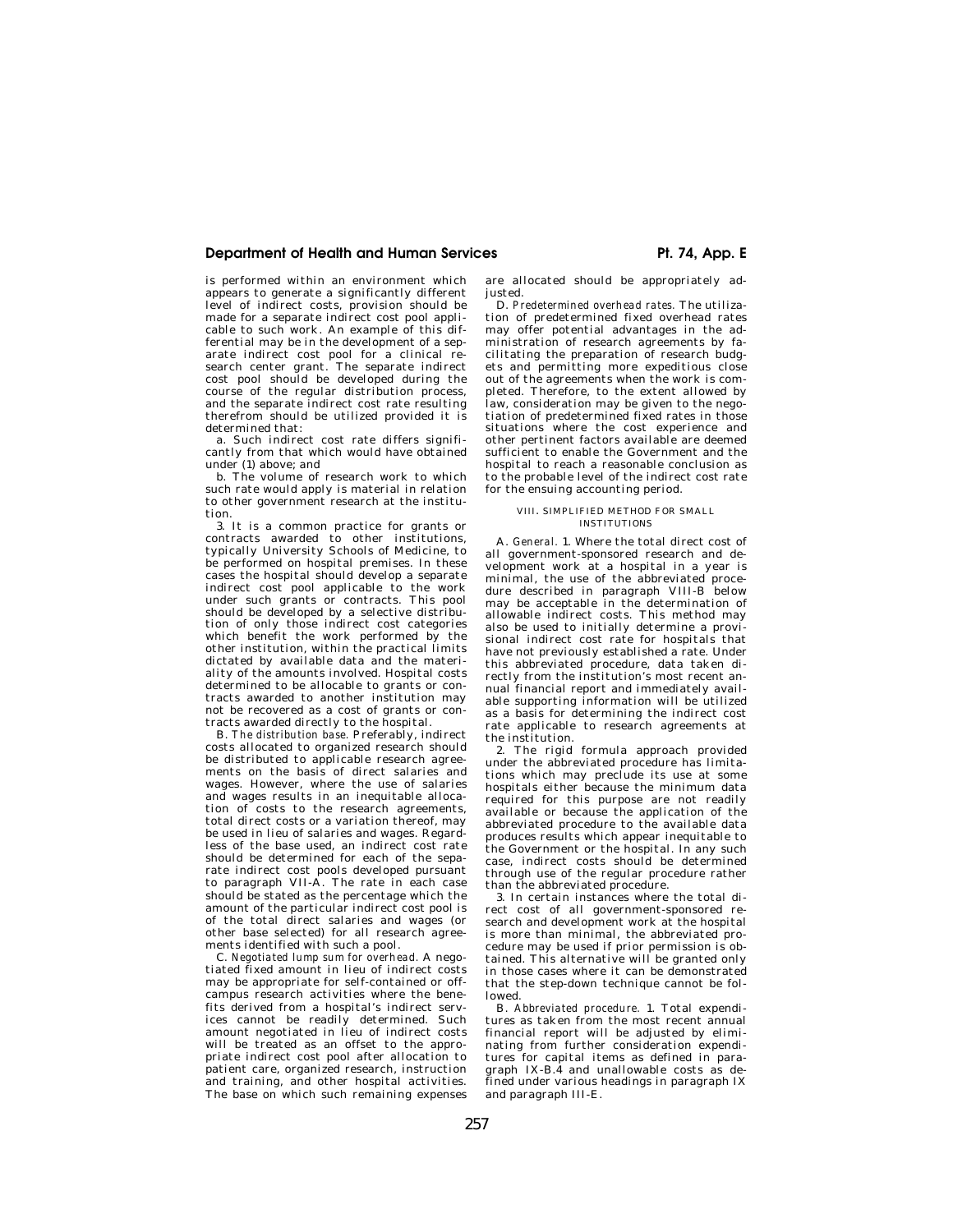2. Total expenditures as adjusted under the foregoing will then be distributed among (a) expenditures applicable to administrative and general overhead functions, (b) expenditures applicable to all other overhead functions, and (c) expenditures for all other purposes. The first group shall include amounts associated with the functional categories. Administration and General, and Dietary, as defined in paragraph VI. The second group shall include Depreciation, Operation of Plant, Maintenance of Plant, and Housekeeping. The third group—expenditures for all other purposes—shall include the amounts applicable to all other activities, namely, patient care, organized research, instruction and training, and other hospital activities as defined under paragraph II-E. For the purposes of this section, the functional categories of Laundry and Linen, Maintenance of Personnel, and Medical Records and Library as defined in paragraph VI shall be considered as expenditures for all other purposes.

3. The expenditures distributed to the first two groups in paragraph VIII-B.2 should then be adjusted by those receipts or negative expenditure types of transactions which tend to reduce expense items allocable to research agreements as indirect costs. Examples of such receipts or negative expenditures are itemized in paragraph III-E.1.

4. In applying the procedures in paragraphs VIII-B.1 and B.2, the cost of unallowable activities such as Gift Shop, Investment Property Management, Fund Raising, and Public Relations, when they benefit from the hospital's indirect cost services, should be treated as expenditures for all other purposes. Such activities are presumed to benefit from the hospital's indirect cost services when they include salaries of personnel working in the hospital. When they do not include such salaries, they should be eliminated from the indirect cost rate computation.

5. The indirect cost rate will then be computed in two stages. The first stage requires the computation of an Administrative and General rate component. This is done by applying a ratio of research direct costs over total direct costs to the Administrative and General pool developed under paragraphs VIII-B.2 and B.3 above. The resultant amount—that which is allocable to research—is divided by the direct research cost base. The second stage requires the computation of an All Other Indirect Cost rate component. This is done by applying a ratio of research direct space over total direct space to All Other Indirect Cost pool developed under paragraphs VIII-B.2 and B.3 above. The resultant amount—that which is allocable to research—is divided by the direct research cost base.

The total of the two rate components will be the institution's indirect cost rate. For the purposes of this section, the research di-

**Pt. 74, App. E 45 CFR Subtitle A (10–1–07 Edition)** 

rect cost or space and total direct cost or space will be that cost or space identified with the functional categories classified under Expenditures for all other purposes under paragraph VIII-B.2.

#### IX. GENERAL STANDARDS FOR SELECTED ITEMS OF COST

A. *General.* This section provides standards to be applied in establishing the allowability of certain items involved in determining cost. These standards should apply irrespective of whether a particular item of cost is properly treated as direct cost or indirect cost. Failure to mention a particular item of cost in the standards is not intended to imply that it is either allowable or unallowable; rather, determination as to allowability in each case should be based on the treatment or standards provided for similar or related items of cost. In case of discrepancy between the provisions of a specific research agreement and the applicable standards provided, the provisions of the research agreement should govern. However, in some cases advance understandings should be reached on particular cost items in order that the full costs of research be supported. The extent of allowability of the selected items of cost covered in this section has been stated to apply broadly to many accounting systems in varying environmental situations. Thus, as to any given research agreement, the reasonableness and allocability of certain items of costs may be difficult to determine, particularly in connection with hospitals which have medical school or other affiliations. In order to avoid possible subsequent disallowance or dispute based on unreasonableness or nonallocability, it is important that prospective recipients of federal funds particularly those whose work is predominantly or substantially with the Government, seek agreement with the Government in advance of the incurrence of special or unusual costs in categories where reasonableness or allocability are difficult to determine. Such agreement may also be initiated by the Government. Any such agreement should be incorporated in the research agreement itself. However, the absence of such an advance agreement on any element of cost will not in itself serve to make that element either allowable or unallowable. Examples of costs on which advance agreements may be particularly important are:

1. Facilities costs, such as;

a. Depreciation

b. Rental

c. Use charges for fully depreciated assets

d. Idle facilities and idle capacity

e. Plant reconversion

f. Extraordinary or deferred maintenance and repair g. Acquisition of automatic data proc-

essing equipment.

2. Preaward costs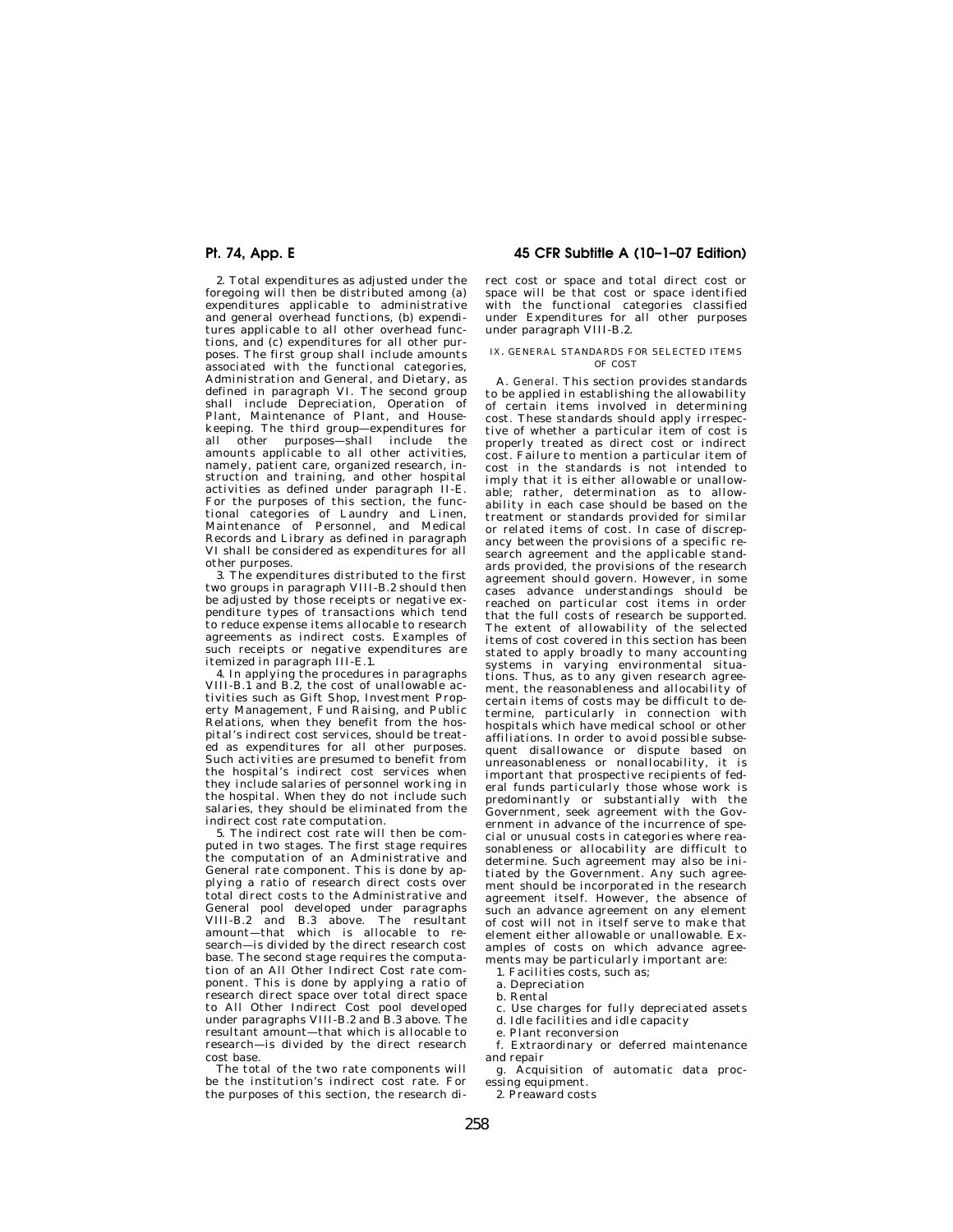## **Department of Health and Human Services The Constant Pt. 74, App. E**

3. Non-hospital professional activities

4. Self-insurance

5. Support services charged directly (computer services, printing and duplicating services, etc.)

6. Employee compensation, travel, and other personnel costs, including;

a. Compensation for personal service, including wages and salaries, bonuses and incentives, premium payments, pay for time not worked, and supplementary compensation and benefits, such as pension and retirement, group insurance, severance pay plans, and other forms of compensation

b. Morale, health, welfare, and food service and dormitory costs

c. Training and education costs

d. Relocation costs, including special or mass personnel movement

B. *Selected items—*1. *Advertising costs.* The term advertising costs means the costs of advertising media and corollary administrative costs. Advertising media include magazines, newspapers, radio and television programs, direct mail, exhibits, and the like. The only advertising costs allowable are those which are solely for;

a. The recruitment of persons required for the performance by the institution of obligations arising under the research agreement, when considered in conjunction with all other recruitment costs as set forth in paragraph IX-B.34.

b. The procurement of scarce items for the performance of the research agreement; or

c. The disposal of scrap or surplus materials acquired in the performance of the research agreement.

Costs of this nature, if incurred for more than one research agreement or for both research agreement work and other work of the institution, are allowable to the extent that the principles in paragraphs IV and V are observed.<br> $\frac{1}{2}$   $\frac{1}{2}$   $\frac{1}{2}$ 

2. *Bad debts.* Losses arising from uncollectible accounts and other claims and related collection and legal costs are unallowable except that a bad debt may be included as a direct cost of the research agreement to the extent that it is caused by a research patient and approved by the awarding agency. This inclusion is only intended to cover the situation of the patient admitted for research purposes who subsequently or in conjunction with the research receives clinical care for which a charge is made to the patient. If, after exhausting all means of collecting these charges, a bad debt results, it may be considered an appropriate charge to the research agreement.

3. *Bonding costs.* a. Bonding costs arise when the Government requires assurance against financial loss to itself or others by reason of the act or default of the hospital. They arise also in instances where the hospital requires similar assurance.

Included are such types as bid, performance, payment, advance payment, infringement, and fidelity bonds.

b. Costs of bonding required pursuant to the terms of the research agreement are allowable.

c. Costs of bonding required by the hospital in the general conduct of its business are allowable to the extent that such bonding is in accordance with sound business practice and the rates and premiums are reasonable under the circumstances.

4. *Capital expenditures.* The costs of equipment, buildings, and repairs which materially increase the value or useful life of buildings or equipment should be capitalized and are unallowable except as provided for in the research agreement.

5. *Civil defense costs.* Civil defense costs are those incurred in planning for, and the protection of life and property against the possible effects of enemy attack. Reasonable costs of civil defense measures (including costs in excess of normal plant protection costs, first-aid training and supplies, firefighting training, posting of additional exit notices and directions, and other approved civil defense measures) undertaken on the institution's premises pursuant to suggestions or requirements of civil defense authorities are allowable when distributed to all activities of the institution. Capital expenditures for civil defense purposes will not be allowed, but a use allowance or depreciation may be permitted in accordance with provisions set forth elsewhere. Costs of local civil defense projects not on the institution's premises are unallowable.

6. *Communication costs.* Costs incurred for telephone services, local and long distance telephone calls, telegrams, radiograms, postage, and the like are allowable.

7. *Compensation for personal services—* a. *General.* Compensation for personal services covers all remuneration paid currently or accrued to employees of the hospital for services rendered during the period of performance under government research agreements. Such remuneration includes salaries, wages, staff benefits (see paragraph IX-B.10), and pension plan costs (see paragraph IX-B.25). The costs of such remuneration are allowable to the extent that the total compensation to individual employees is reasonable for the services rendered and conforms to the established policy of the institution consistently applied, and provided that the charges for work performed directly on government research agreements and for other work allocable as indirect costs to sponsored research are determined and supported as hereinafter provided. For non-profit, non-proprietary institutions, where federally supported programs constitute less than a preponderance of the activity at the institution the primary test of reasonableness will be to require that the institution's compensation policies be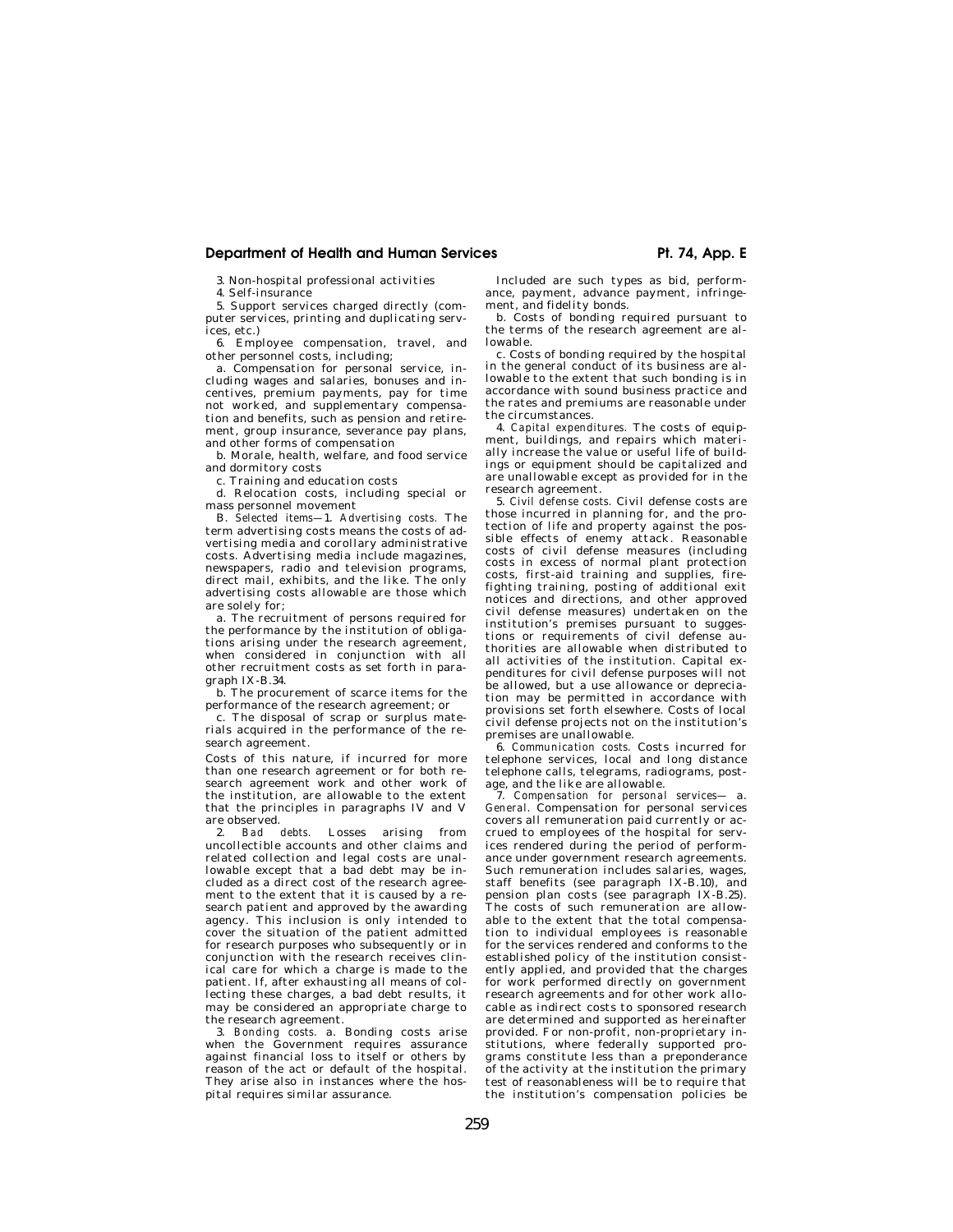applied consistently both to federally-sponsored and non-sponsored activities alike. However, where special circumstances so dictate a contractual clause may be utilized which calls for application of the test of comparability in determining the reasonableness of compensation.

b. *Payroll distribution.* Amounts charged to organized research for personal services, regardless of whether treated as direct costs or allocated as indirect costs, will be based on hospital payrolls which have been approved and documented in accordance with generally accepted hospital practices. In order to develop necessary direct and indirect allocations of cost, supplementary data on time or effort as provided in paragraph (c) below, normally need be required only for individuals whose compensation is properly chargeable to two or more research agreements or to two or more of the following broad functional categories: (1) Patient care; (2) organized research; (3) instruction and training; (4) indirect activities as defined in paragraph V-A; or (5) other hospital activities as defined in paragraph II-E.

c. *Reporting time or effort.* Charges for salaries and wages of individuals other than members of the professional staff will be supported by daily time and attendance and payroll distribution records. For members of the professional staff, current and reasonable estimates of the percentage distribution of their total effort may be used as support in the absence of actual time records. The term professional staff for purposes of this section includes physicians, research associates, and other personnel performing work at respon-sible levels of activities. These personnel normally fulfill duties, the competent performance of which usually requires persons possessing degrees from accredited institutions of higher learning and/or state licensure. In order to qualify as current and reasonable, estimates must be made no later than one month (though not necessarily a calendar month) after the month in which the services were performed.

d. *Preparation of estimates of effort.* Where required under paragraph (c) above, estimates of effort spent by a member of the professional staff on each research agreement should be prepared by the individual who performed the services or by a responsible individual such as a department head or supervisor having first-hand knowledge of the services performed on each research agreement. Estimates must show the allocation of effort between organized research and all other hospital activities in terms of the percentage of total effort devoted to each of the broad functional categories referred to in (b) above. The estimate of effort spent on a research agreement may include a reasonable amount of time spent in activities contributing and intimately related to work under the agreement, such as preparing and deliv-

## **Pt. 74, App. E 45 CFR Subtitle A (10–1–07 Edition)**

ering special lectures about specific aspects of the ongoing research, writing research reports and articles, participating in appropriate research seminars, consulting with colleagues with respect to related research, and attending appropriate scientific meet-ings and conferences. The term ''all other hospital activities'' would include departmental research, administration, committee work, and public services undertaken on behalf of the hospital.

e. *Application of budget estimates.* Estimates determined before the performance of services, such as budget estimates on a monthly, quarterly, or yearly basis do not qualify as estimates of effort spent.

f. *Non-hospital professional activities.* A hospital must not alter or waive hospital-wide policies and practices dealing with the permissible extent of professional services over and above those traditionally performed without extra hospital compensation, unless such arrangements are specifically authorized by the sponsoring agency. Where hospital-wide policies do not adequately define the permissible extent of consultantships or other non-hospital activities undertaken for extra pay, the Government may require that the effort of professional staff working under research agreements be allocated as between (1) hospital activities, and (2) non-hospital professional activities. If the sponsoring agency should consider the extent of nonhospital professional effort excessive, appropriate arrangements governing compensa-tion will be negotiated on a case by case basis.

g. *Salary rates for part-time appointments.*  Charges for work performed on government research by staff members having only parttime appointments will be determined at a rate not in excess of that for which he is regularly paid for his part-time staff assignment.

8. *Contingency provisions.* Contributions to a contingency reserve or any similar provisions made for events the occurrence of which cannot be foretold with certainty as to time, intensity, or with an assurance of their happening, are unallowable.

9. *Depreciation and use allowances.* a. Hospitals may be compensated for the use of buildings, capital improvements and usable equipment on hand through depreciation or use allowances. Depreciation is a charge to current operations which distributes the cost of a tangible capital asset, less estimated residual value, over the estimated useful life of the asset in a systematic and logical manner. It does not involve a process of valuation. Useful life has reference to the prospective period of economic usefulness in the particular hospital's operations as distinguished from physical life. Use allowances are the means of allowing compensation when depreciation or other equivalent costs are not considered.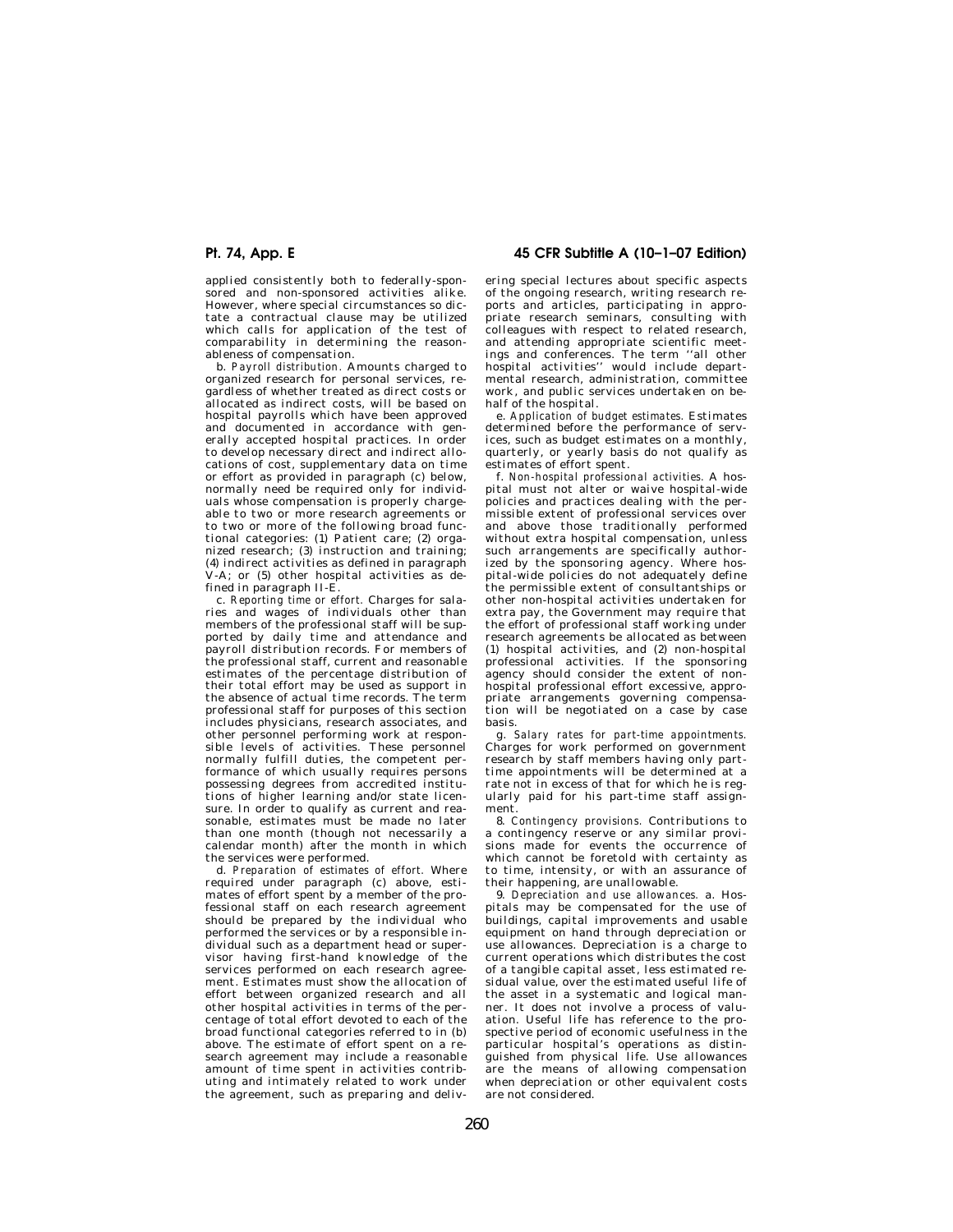## **Department of Health and Human Services The Constant Pt. 74, App. E**

b. Due consideration will be given to government-furnished research facilities utilized by the institution when computing use allowances and/or depreciation if the government-furnished research facilities are material in amount. Computation of the use allowance and/or depreciation will exclude both the cost or any portion of the cost of grounds, buildings and equipment borne by or donated by the Federal Government, irrespective of where title was originally vested or where it presently resides, and secondly, the cost of grounds. Capital expenditures for land improvements (paved areas, fences, streets, sidewalks, utility conduits, and similar improvements not already included in the cost of buildings) are allowable provided the systematic amortization of such capital expenditures has been provided in the institution's books of accounts, based on reasonable determinations of the probable useful lives of the individual items involved, and the share allocated to organized research is developed from the amount thus amortized for the base period involved. c. Normal depreciation on a hospital's

plant, equipment, and other capital facilities, except as excluded by (d) below, is an allowable element of research cost provided that the amount thereof is computed:

1. Upon the property cost basis used by the hospital for Federal Income Tax purposes (See section 167 of the Internal Revenue Code of 1954); or

2. In the case of non-profit or tax exempt organizations, upon a property cost basis which could have been used by the hospital for Federal Income Tax purposes, had such hospital been subject to the payment of income tax; and in either case

3. By the consistent application to the assets concerned of any generally accepted accounting method, and subject to the limitations of the Internal Revenue Code of 1954 as amended, including—

i. The straight line method;

ii. The declining balance method, using a rate not exceeding twice the rate which would have been used had the annual allowance been computed under the method described in (i) above;

iii. The sum of the years-digits method; and

iv. Any other consistent method productive of an annual allowance which, when added to all allowances for the period commencing with the use of the property and including the current year, does not during the first two-thirds of the useful life of the property exceed the total of such allowances which would have been used had such allowances been computed under the method described in (ii) above.

d. Where the depreciation method is followed, adequate property records must be maintained. The period of useful service (service life) established in each case for usable capital assets must be determined on a realistic basis which takes into consideration such factors as type of construction, nature of the equipment used, technological developments in the particular research area, and the renewal and replacement policies followed for the individual items or classes of assets involved. Where the depreciation method is introduced for application to assets acquired in prior years, the annual charges therefrom must not exceed the amounts that would have resulted had the depreciation method been in effect from the date of acquisition of such assets.

e. Depreciation on idle or excess facilities shall not be allowed except on such facilities as are reasonably necessary for standby purposes.

f. Where an institution elects to go on a depreciation basis for a particular class of assets, no depreciation, rental or use charge may be allowed on any such assets that would be viewed as fully depreciated; provided, however, that reasonable use charges may be negotiated for any such assets if warranted after taking into consideration the cost of the facility or item involved, the estimated useful life remaining at time of negotiation, the actual replacement policy followed in the light of service lives used for calculating depreciation, the effect of any increased maintenance charges or decreased efficiency due to age, and any other factors pertinent to the utilization of the facility or item for the purpose contemplated.

g. Hospitals which choose a depreciation allowance for assets purchased prior to 1966 based on a percentage of operating costs in lieu of normal depreciation for purposes of reimbursement under Pub. L. 89–97 (Medicare) shall utilize that method for determining depreciation applicable to organized research.

The operating costs to be used are the lower of the hospital's 1965 operating costs or the hospital's current year's allowable costs. The percent to be applied is 5 percent starting with the year 1966–67, with such percentage being uniformity reduced by one-half percent each succeeding year. The allowance based on operating costs is in addition to regular depreciation on assets acquired after 1965. However, the combined amount of such allowance on pre-1966 assets and the allowance for actual depreciation on assets acquired after 1965 may not exceed 6 percent of the hospital's allowable cost for the current year. After total depreciation has been computed, allocation methods are used to determine the share attributable to organized research.

For purposes of this section, *Operating Costs* means the total costs incurred by the hospital in operating the institution, and includes patient care, research, and other activities. *Allowable Costs* means operating costs less unallowable costs as defined in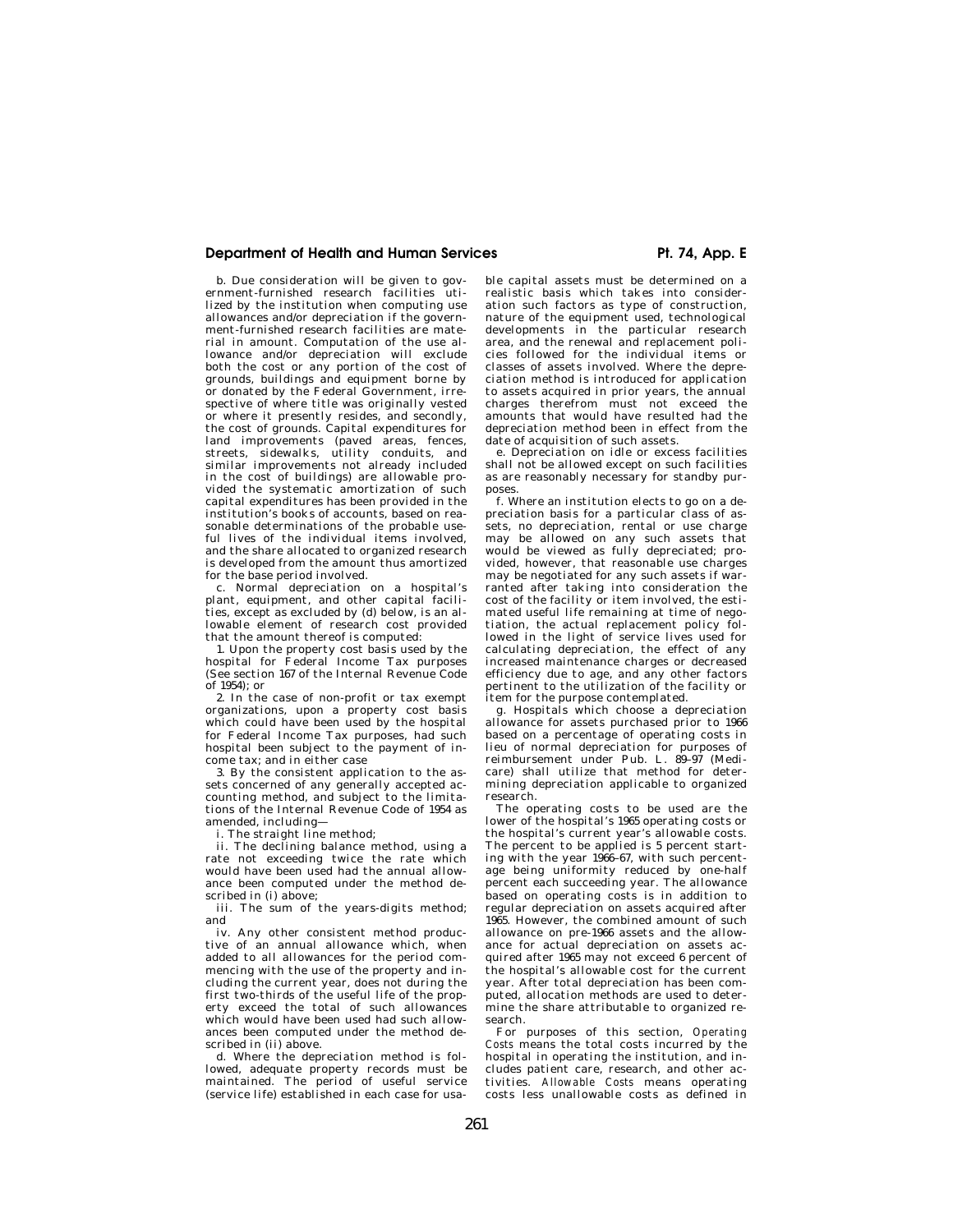these principles; by the application of allocation methods to the total amount of such allowable costs, the share attributable to Federally-sponsored research is determined.

A hospital which elects to use this procedure under Pub. L. 89–97 and subsequently changes to an actual depreciation basis on pre-1966 assets in accordance with the option afforded under the Medicare program shall simultaneously change to an actual depreciation basis for organized research.

Where the hospital desires to change to actual depreciation but either has no historical cost records or has incomplete records, the determination of historical cost could be made through appropriate means involving expert consultation with the determination being subject to review and approval by the Department of Health and Human Services.

h. Where the use allowance method is followed, the use allowance for buildings and improvements will be computed at an annual rate not exceeding two percent of acquisition cost. The use allowance for equipment will be computed at an annual rate not exceeding six and two-thirds percent of acquisition cost of usable equipment in those cases where the institution maintains current records with respect to such equipment on hand. Where the institution's records reflect only the cost (actual or estimated) of the original complement of equipment, the use allowance will be computed at an annual rate not exceeding ten percent of such cost. Original complement for this purpose means the complement of equipment initially placed in buildings to perform the functions currently being performed in such buildings; however, where a permanent change in the function of a building takes place, a redetermination of the original complement of equipment may be made at that time to establish a new original complement. In those cases where no equipment records are maintained, the institution will justify a reasonable estimate of the acquisition cost of usable equipment which may be used to compute the use allowance at an annual rate not exceeding six and two-thirds percent of such estimate.

i. Depreciation and/or use charges should usually be allocated to research and other activities as an indirect cost.

10. *Employee morale, health, and welfare costs and credits.* The costs of house publications, health or first-aid benefits, recreational activities, employees' counseling services, and other expenses incurred in accordance with the hospital's established practice or custom for the improvement of working conditions, employer-employee relations, employee morale, and employee performance, are allowable. Such costs will be equitably apportioned to all activities of the hospital. Income generated from any of these activities will be credited to the cost thereof unless such income has been irrevocably set over to employee welfare organizations.

## **Pt. 74, App. E 45 CFR Subtitle A (10–1–07 Edition)**

11. *Entertainment costs.* Except as pertains to 10 above, costs incurred for amusement, social activities, entertainment, and any items relating thereto, such as meals, lodging, rentals, transportation, and gratuities are unallowable.

12. *Equipment and other facilities.* The cost of equipment or other facilities are allowable on a direct charge basis where such purchases are approved by the sponsoring agency concerned or provided for by the terms of the research agreement.

13. *Fines and penalties.* Costs resulting from violations of, or failure of the institution to comply with federal, state and local laws and regulations are unallowable except when incurred as a result of compliance with specific provisions of the research agreement, or instructions in writing from the awarding agency.

14. *Insurance and indemnification.* a. Costs of insurance required or approved and maintained pursuant to the research agreement are allowable.

b. Costs of other insurance maintained by the hospital in connection with the general conduct of its activities are allowable subject to the following limitations: (1) Types and extent and cost of coverage must be in accordance with sound institutional practice; (2) costs of insurance or of any contributions to any reserve covering the risk of loss of or damage to government owned property are unallowable except to the extent that the Government has specifically required or approved such costs; and (3) costs of insurance on the lives of officers or trustees are unallowable except where such insurance is part of an employee plan which is not unduly restricted.

c. Contributions to a reserve for an approved self-insurance program are allowable to the extent that the types of coverage, extent of coverage, and the rates and premiums would have been allowed had insurance been purchased to cover the risks. Such contributions are subject to prior approval of the Government.

d. Actual losses which could have been covered by permissible insurance (through an approved self-insurance program or otherwise) are unallowable unless expressly provided for in the research agreement, except that costs incurred because of losses not covered under nominal deductible insurance coverage provided in keeping with sound management practice as well as minor losses not covered by insurance such as spoilage, breakage and disappearance of small hand tools which occur in the ordinary course of operations are allowable.

15. *Interest, fund raising and investment management costs.* a. Costs incurred for interest on borrowed capital or temporary use of endowment funds, however represented, are unallowable.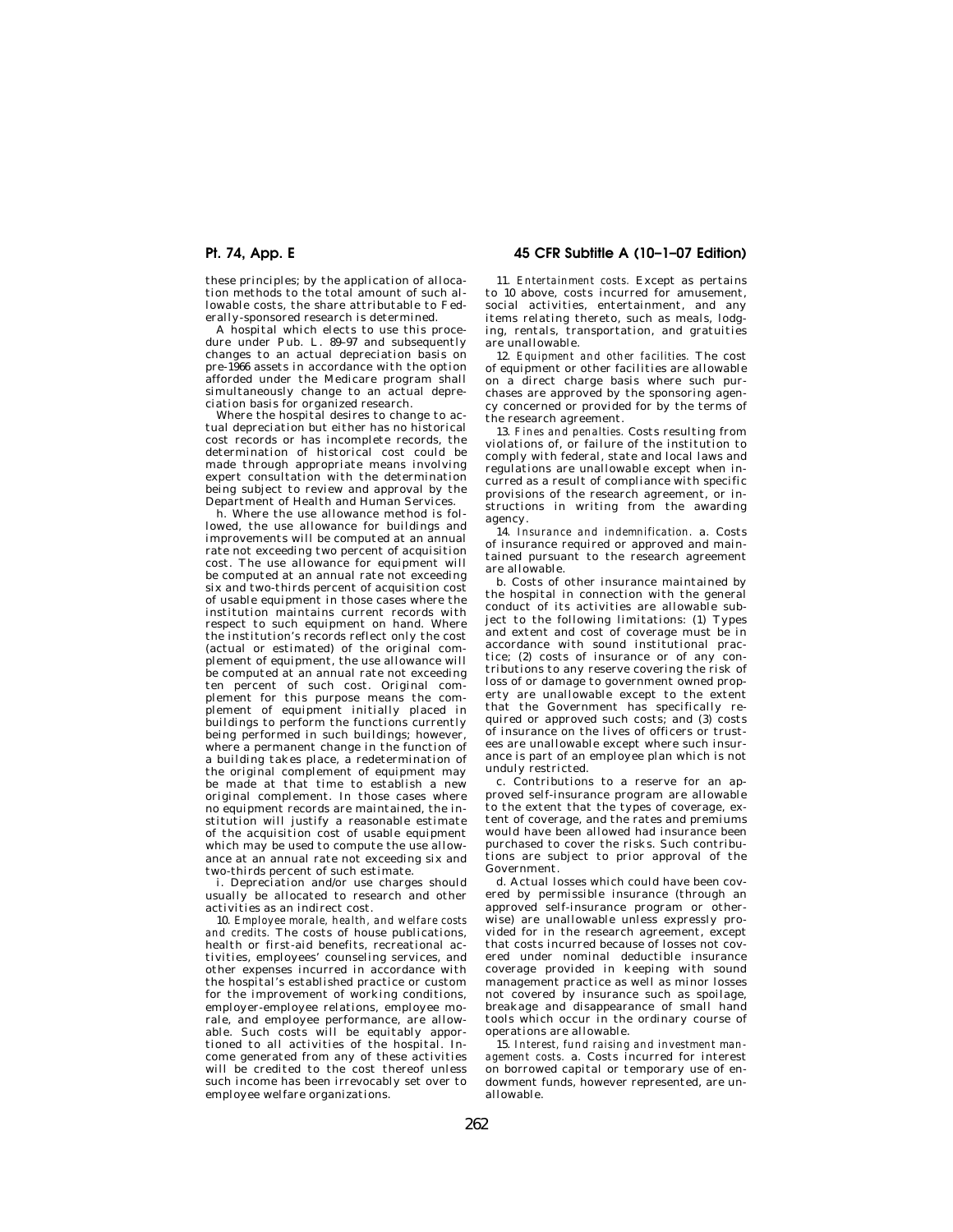## **Department of Health and Human Services The Constant Pt. 74, App. E**

b. Costs of organized fund raising, including financial campaigns, endowment drives, solicitation of gifts and bequests, and similar expenses incurred solely to raise capital or obtain contributions are not allowable.

c. Costs of investment counsel and staff and similar expenses incurred solely to enhance income from investments are not allowable.

d. Costs related to the physical custody and control of monies and securities are allowable.

16. *Labor relations costs.* Costs incurred in maintaining satisfactory relations between the hospital and its employees, including costs of labor management committees, employees' publications, and other related activities are allowable.

17. *Losses on research agreements or contracts.* Any excess of costs over income under any agreement or contract of any nature is unallowable. This includes, but is not limited to, the hospital's contributed portion by reason of cost-sharing agreements, under-recoveries through negotiation of flat amounts for overhead, or legal or administrative limitations.

18. *Maintenance and repair costs.* a. Costs necessary for the upkeep of property (including government property unless otherwise provided for), which neither add to the permanent value of the property nor appreciably prolong its intended life, but keep it in an efficient operating condition, are to be treated as follows:

1. Normal maintenance and repair costs are allowable;

2. Extraordinary maintenance and repair costs are allowable, provided they are allocated to the periods to which applicable for purposes of determining research costs.

b. Expenditures for plant and equipment, including rehabilitation thereof, which according to generally accepted accounting principles as applied under the hospital's established policy, should be capitalized and subjected to depreciation, are allowable only on a depreciation basis.

19. *Material costs.* Costs incurred for purchased materials, supplies and fabricated parts directly or indirectly related to the research agreement, are allowable. Purchases made specifically for the research agreement should be charged thereto at their actual prices after deducting all cash discounts, trade discounts, rebates, and allowances received by the institution. Withdrawals from general stores or stockrooms should be charged at their cost under any recognized method of pricing stores withdrawals conforming to sound accounting practices consistently followed by the hospital. Incoming transportation charges are a proper part of material cost. Direct material cost should include only the materials and supplies actually used for the performance of the research agreement, and due credit should be given

for any excess materials retained or returned to vendors. Due credit should be given for all proceeds or value received for any scrap resulting from work under the research agreement. Where government donated or furnished material is used in performing the research agreement, such material will be used without charge.

20. *Memberships, subscriptions and professional activity costs.* a. Costs of the hospital's membership in civic, business, technical and professional organizations are allowable.

b. Costs of the hospital's subscriptions to civic, business, professional and technical periodicals are allowable.

c. Costs of meetings and conferences, when the primary purpose is the dissemination of technical information, are allowable. This includes costs of meals, transportation, rental of facilities, and other items incidental to such meetings or conferences.

21. *Organization costs.* Expenditures such as incorporation fees, attorneys' fees, accountants' fees, brokers' fees, fees to promoters and organizers in connection with (a) organization or reorganization of a hospital, or (b) raising capital, are unallowable.

22. *Other business expenses.* Included in this item are such recurring expenses as registry and transfer charges resulting from changes in ownership of securities issued by the hospital, cost of shareholders meetings preparation and publication of reports to shareholders, preparation and submission of required reports and forms to taxing and other regulatory bodies, and incidental costs of directors and committee meetings. The above and similar costs are allowable when allocated on an equitable basis.

23. *Patient care.* The cost of routine and ancillary or special services to research patients is an allowable direct cost of research agreements.

a. Routine services shall include the costs of the regular room, dietary and nursing services, minor medical and surgical supplies and the use of equipment and facilities for which a separate charge is not customarily made.

b. Ancillary or special services are the services for which charges are customarily made in addition to routine services, such as operating rooms, anesthesia, laboratory, BMR-EKG, etc.

c. Patient care, whether expressed as a rate or an amount, shall be computed in a manner consistent with the procedures used to determine reimbursable costs under Pub. L. 89–97 (Medicare Program) as defined under the ''Principles Of Reimbursement For Provider Costs'' published by the Social Security Administration of the Department of Health and Human Services. The allowability of specific categories of cost shall be in accordance with those principles rather than the principles for research contained herein. In the absence of participation in the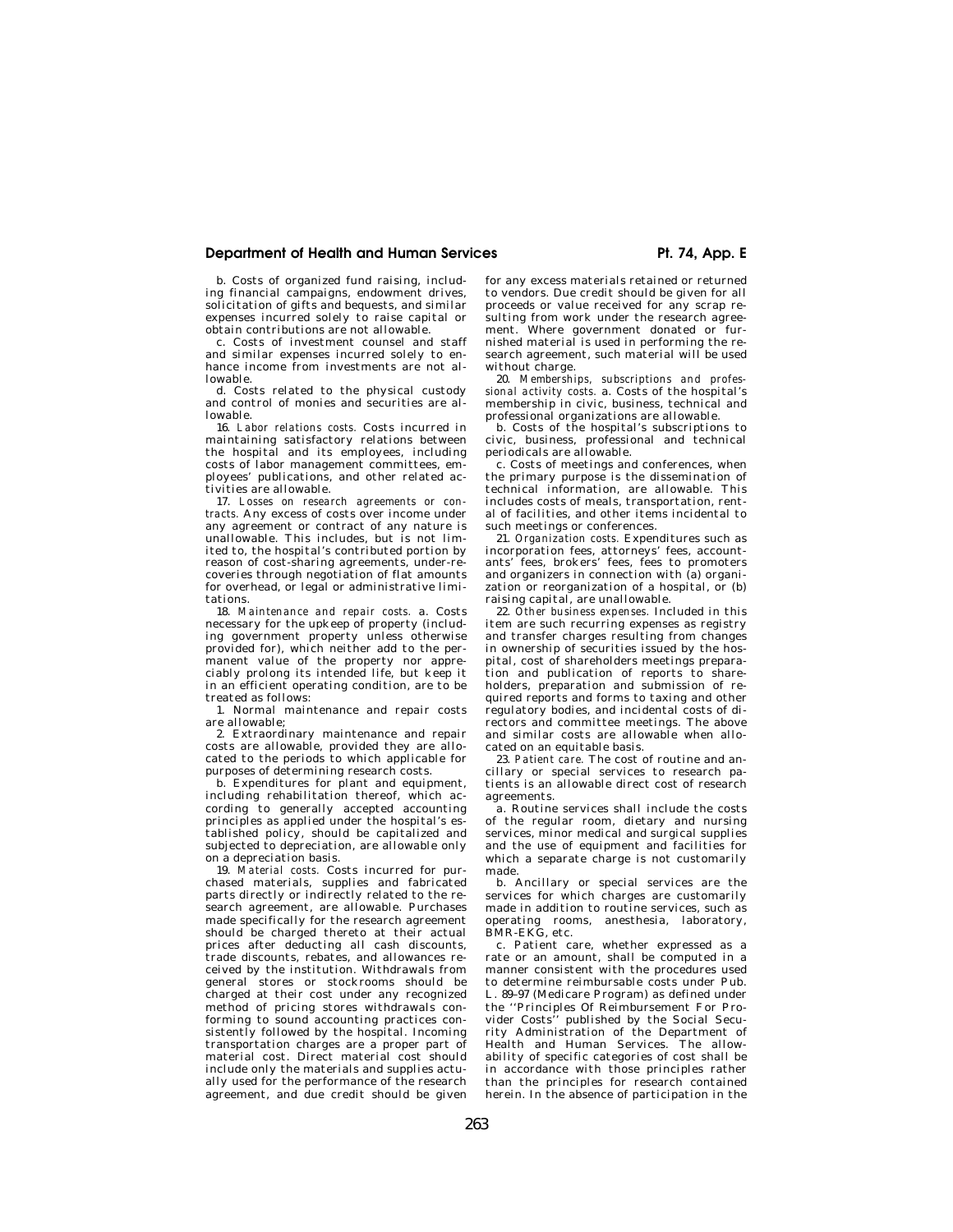**Pt. 74, App. E 45 CFR Subtitle A (10–1–07 Edition)** 

Medicare program by a hospital, all references to the Medicare program in these principles shall be construed as meaning the Medicaid program.

i. Once costs have been recognized as allowable, the indirect costs or general service center's cost shall be allocated (steppeddown) to special service centers, and all patient and nonpatient costs centers based upon actual services received or benefiting these centers.

ii. After allocation, routine and ancillary costs shall be apportioned to scatter-bed research patients on the same basis as is used to apportion costs to Medicare patients, i.e. using either the departmental method or the combination method, as those methods are defined by the Social Security Administration; except that final settlement shall be on a grant-by-grant basis. However, to the extent that the Social Security Administration has recognized any other method of cost apportionment, that method generally shall also be recognized as applicable to the determination of research patient care costs.

iii. A cost center must be established on Medicare reimbursement forms for each discrete-bed unit grant award received by a hospital. Routine costs should be stepped-down to this line item(s) in the normal course of stepping-down costs under Medicare/Medicaid requirements. However, in steppingdown routine costs, consideration must be given to preventing a step-down of those costs to discrete-bed unit line items that have already been paid for directly by the grant, such as bedside nursing costs. Ancillary costs allocable to research discrete-bed units shall be determined and proposed in accordance with Section 23.c.ii.

d. Where federally sponsored research programs provide specifically for the direct reimbursement of nursing, dietary, and other services, appropriate adjustment must be made to patient care costs to preclude duplication and/or misallocation of costs.

24. *Patent costs.* Costs of preparing disclosures, reports and other documents required by the research agreement and of searching the art to the extent necessary to make such invention disclosures are allowable. In accordance with the clauses of the research agreement relating to patents, costs of preparing documents and any other patent costs, in connection with the filing of a patent application where title is conveyed to the Government, are allowable. (See also paragraph IX-B.36.)

25. *Pension plan costs.* Costs of the hospital's pension plan which are incurred in accordance with the established policies of the institution are allowable, provided such policies meet the test of reasonableness and the methods of cost allocation are not discriminatory, and provided appropriate adjustments are made for credits or gains arising out of normal and abnormal employee turnover or any other contingencies that can result in forfeitures by employees which inure to the benefit of the hospital.

26. *Plan security costs.* Necessary expenses incurred to comply with government security requirements including wages, uniforms and equipment of personnel engaged in plant protection are allowable.

27. *Preresearch agreement costs.* Costs incurred prior to the effective date of the research agreement, whether or not they would have been allowable thereunder if incurred after such date, are unallowable unless specifically set forth and identified in the research agreement.

28. *Professional services costs.* a. Costs of professional services rendered by the members of a particular profession who are not employees of the hospital are allowable subject to (b) and (c) below when reasonable in relation to the services rendered and when not contingent upon recovery of the costs from the Government. Retainer fees to be allowable must be reasonably supported by evidence of services rendered.

b. Factors to be considered in determining the allowability of costs in a particular case include (1) the past pattern of such costs, particularly in the years prior to the award of government research agreements on the institution's total activity; (2) the nature and scope of managerial services expected of the institution's own organizations; and (3) whether the proportion of government work to the hospital's total activity is such as to influence the institution in favor of incurring the cost, particularly where the services rendered are not of a continuing nature and have little relationship to work under government research agreements.

c. Costs of legal, accounting and consulting services, and related costs incurred in connection with organization and reorganization or the prosecution of claims against the Government are unallowable. Costs of legal, accounting and consulting services, and related costs incurred in connection with patent infringement litigation are unallowable unless otherwise provided for in the research agreement.

29. *Profits and losses on disposition of plant equipment, or other assets.* Profits or losses of any nature arising from the sale or exchange of plant, equipment, or other capital assets, including sales or exchange of either shortor long-term investments, shall be excluded in computing research agreement costs.

30. *Proposal costs.* Proposal costs are the costs of preparing bids or proposals on potential government and non-government research agreements or projects, including the development of technical data and cost data necessary to support the institution's bids or proposals. Proposal costs of the current accounting period of both successful and unsuccessful bids and proposals normally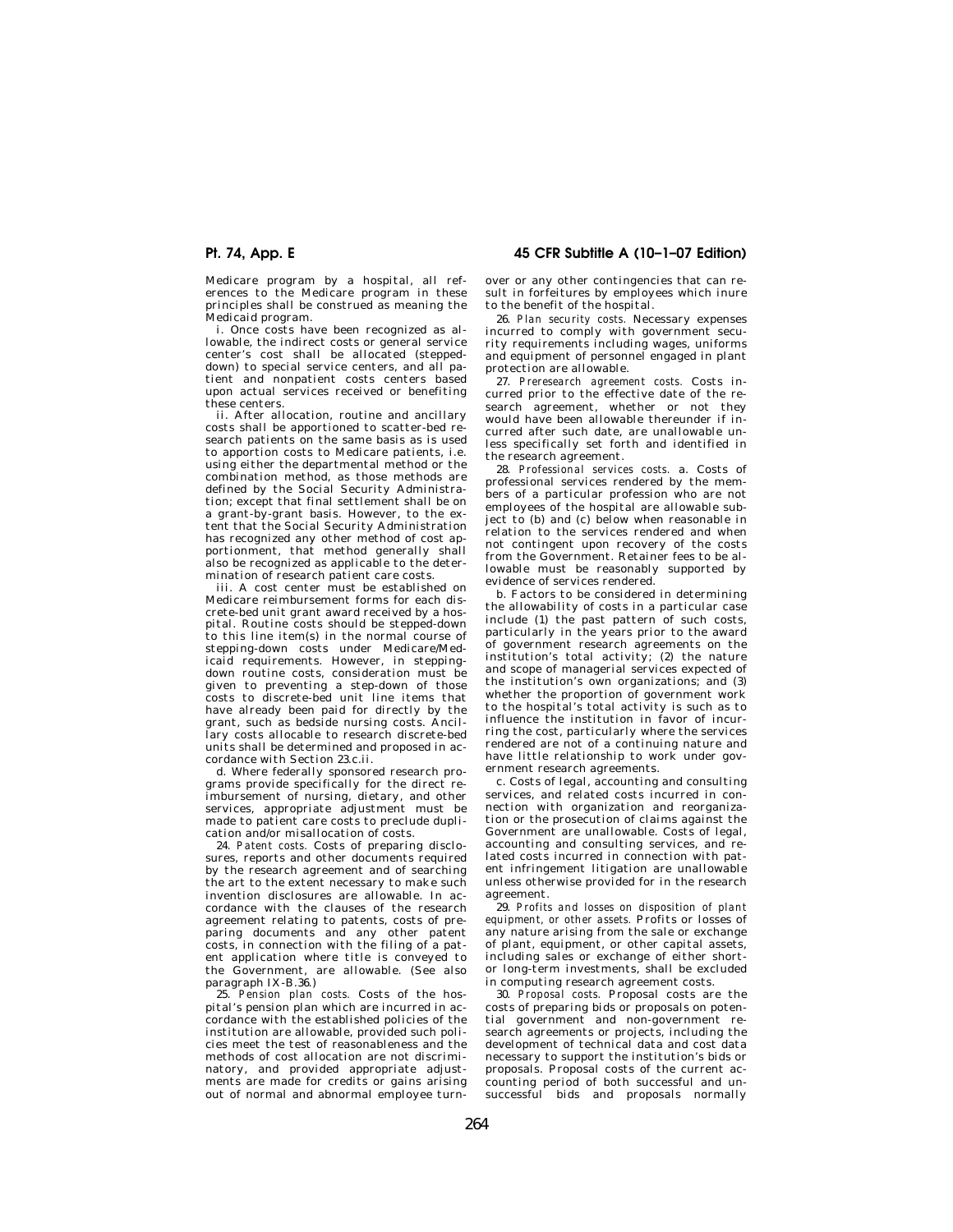## **Department of Health and Human Services The Constant Pt. 74, App. E**

should be treated as indirect costs and allocated currently to all activities of the institution, and no proposal costs of past accounting periods will be allocable in the current period to the government research agreement. However, the institution's established practices may be to treat proposal costs by some other recognized method. Regardless of the methods used, the results obtained may be accepted only if found to be reasonable and equitable.

31. *Public information services costs.* Costs of news releases pertaining to specific research or scientific accomplishment are unallowable unless specifically authorized by the sponsoring agency.

32. *Rearrangement and alteration costs.* Costs incurred for ordinary or normal rearrange-ment and alteration of facilities are allowable. Special rearrangement and alteration costs incurred specifically for a project are allowable only as a direct charge when such work has been approved in advance by the sponsoring agency concerned.

33. *Reconversion costs.* Costs incurred in the restoration or rehabilitation of the institution's facilities to approximately the same condition existing immediately prior to commencement of government research agree-ment work, fair wear and tear excepted, are allowable.

34. *Recruiting costs.* a. Subject to (b), (c), and (d) below, and provided that the size of the staff recruited and maintained is in keeping with workload requirements, costs 'help wanted'' advertising, operating costs of an employment office necessary to secure and maintain an adequate staff, costs of operating an aptitude and educational testing program, travel costs of employees while engaged in recruiting personnel, travel costs of applicants for interviews for prospective employment, and relocation costs incurred incident to recruitment of new employees are allowable to the extent that such costs are incurred pursuant to a well managed recruitment program. Where an institution uses employment agencies, costs not in excess of standard commercial rates for such services are allowable.

b. In publications, costs of help wanted advertising that includes color, includes advertising material for other than recruitment purposes, or is excessive in size (taking into consideration recruitment purposes for which intended and normal institutional practices in this respect) are unallowable.

c. Costs of help wanted advertising, special emoluments; fringe benefits, and salary allowances incurred to attract professional personnel from other institutions that do not meet the test of reasonableness or do not conform with the established practices of the institution are unallowable.

d. Where relocation costs incurred incident to recruitment of a new employee have been allowed either as an allocable direct or indirect cost, and the newly hired employee resigns for reasons within his control within twelve months after hire, the institution will be required to refund or credit such relocations costs as were charged to the Government.

35. *Rental costs (including sale and lease-back of facilities).* a. Rental costs of land, building, and equipment and other personal property are allowable if the rates are reasonable in light of such factors as rental costs of comparable facilities and market conditions in the area, the type, life expectancy, condition, and value of the facilities leased, options available, and other provisions of the rental agreement. Application of these factors, in situations where rentals are extensively used, may involve among other considerations comparison of rental costs with the amount which the hospital would have received had it owned the facilities.

b. Charges in the nature of rent between organizations having a legal or other affiliation or arrangement such as hospitals, medical schools, foundations, etc., are allowable to the extent such charges do not exceed the normal costs of ownership such as depreciation, taxes, insurance, and maintenance, provided that no part of such costs shall duplicate any other allowed costs.

c. Unless otherwise specifically provided in the agreement, rental costs specified in sale and lease-back agreements incurred by hospitals through selling plant facilities to investment organizations such as insurance companies or to private investors, and concurrently leasing back the same facilities are allowable only to the extent that such rentals do not exceed the amount which the hospital would have received had it retained legal title to the facilities.

36. *Royalties and other costs for use of patents.* Royalties on a patent or amortization of the cost of acquiring a patent or invention or rights thereto necessary for the proper performance of the research agreement and applicable to tasks or processes thereunder are allowable unless the Government has a license or the right to free use of the patent, the patent has been adjudicated to be invalid, or has been administratively determined to be invalid, the patent is considered to be unenforceable, or the patent has expired.

37. *Severance pay.* a. Severance pay is compensation in addition to regular salaries and wages which is paid by a hospital to employees whose services are being terminated. Costs of severance pay are allowable only to the extent that such payments are required by law, by employer-employee agreement, by established policy that constitutes in effect an implied agreement on the institution's part, or by circumstances of the particular employment.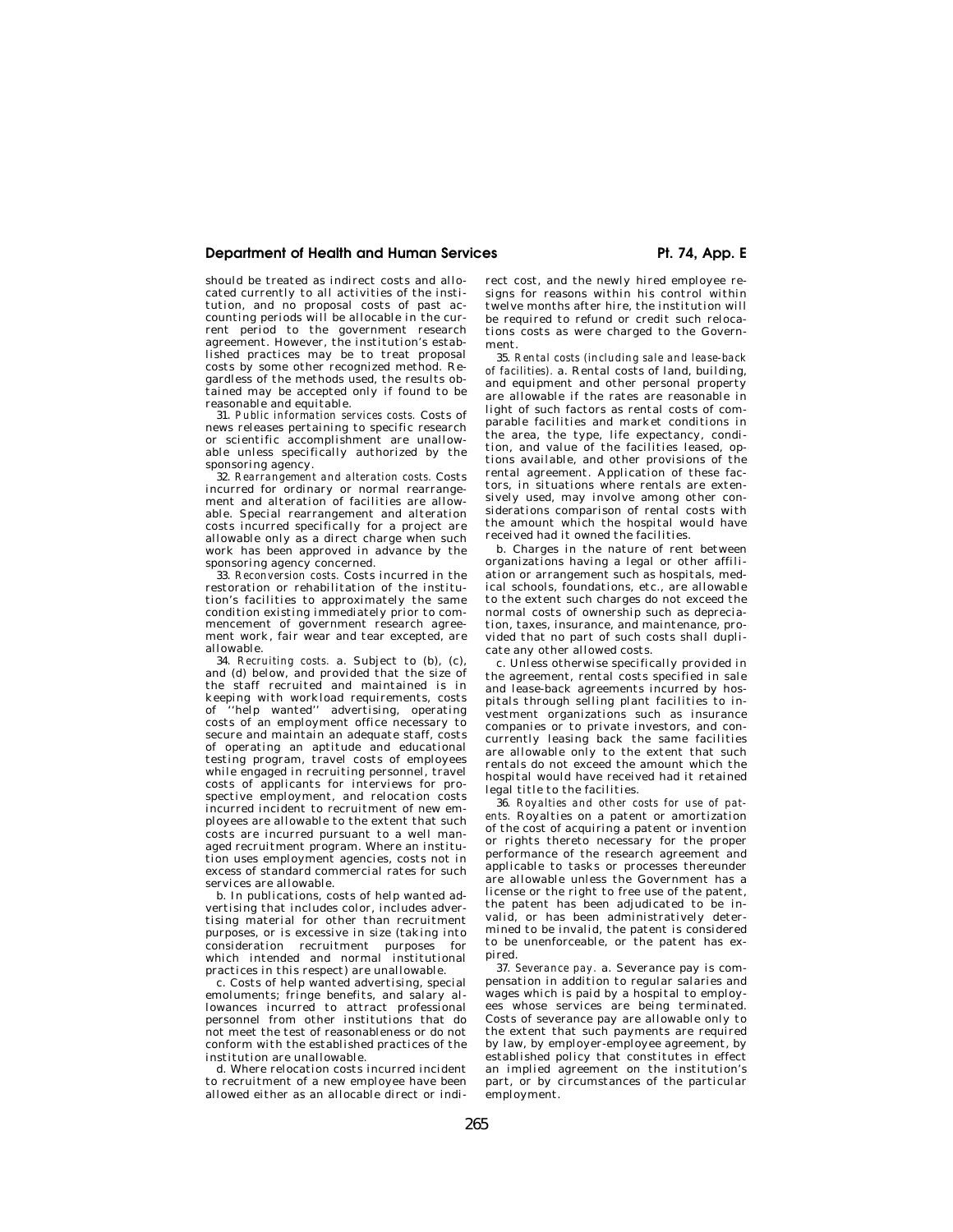b. Severance payments that are due to normal, recurring turnover, and which otherwise meet the conditions of (a) above may be allowed provided the actual costs of such severance payments are regarded as expenses applicable to the current fiscal year and are equitably distributed among the institution's activities during that period.

c. Severance payments that are due to abnormal or mass terminations are of such conjectural nature that allowability must be determined on a case-by-case basis. However, the Government recognizes its obligation to participate to the extent of its fair share in any specific payment.

38. *Specialized service facilities operated by a hospital.* a. The costs of institutional services involving the use of highly complex and specialized facilities such as electronic computers and reactors are allowable provided the charges therefor meet the conditions of (b) or (c) below, and otherwise take into account any items of income or federal financing that qualify as applicable credits under paragraph III-E.

b. The costs of such hospital services normally will be charged directly to applicable research agreements based on actual usage or occupancy of the facilities at rates that (1) are designed to recover only actual costs of providing such services, and (2) are applied on a nondiscriminatory basis as between organized research and other work of the hospital including commercial or accommodation sales and usage by the hospital for internal purposes. This would include use of such facilities as radiology, laboratories, maintenance men used for a special purpose, medical art, photography, etc.

c. In the absence of an acceptable arrangement for direct costing as provided in (b) above, the costs incurred for such institutional services may be assigned to research agreements as indirect costs, provided the methods used achieve substantially the same results. Such arrangements should be worked out in coordination with all government users of the facilities in order to assure equitable distribution of the indirect costs.

39. *Special administrative costs.* Costs incurred for general public relations activities, catalogs, alumni activities, and similar services are unallowable.

40. *Staff and/or employee benefits.* a. Staff and/or employee benefits in the form of regular compensation paid to employees during periods of authorized absences from the job such as for annual leave, sick leave, military leave and the like are allowable provided such costs are absorbed by all hospital activities including organized research in proportion to the relative amount of time or effort actually devoted to each.

b. Staff benefits in the form of employer contributions or expenses for Social Security taxes, employee insurance, Workmen's Compensation insurance, the Pension Plan (see

**Pt. 74, App. E 45 CFR Subtitle A (10–1–07 Edition)** 

paragraph IX-B.25), hospital costs or remission of hospital charges to the extent of costs for individual employees or their families, and the like are allowable provided such benefits are granted in accordance with established hospital policies, and provided such contributions and other expenses whether treated as indirect costs or an increment of direct labor costs are distributed to particular research agreements and other activities in a manner consistent with the pattern of benefits accruing to the individuals or groups of employees whose salaries and wages are chargeable to such research agreements and other activities.

41. *Taxes.* a. In general, taxes which the hospital is required to pay and which are paid or accrued in accordance with generally accepted accounting principles, and payments made to local governments in lieu of taxes which are commensurate with the local government services received are allowable except for (1) taxes from which exemptions are available to the hospital directly or which are available to the hospital based on an exemption afforded the Government and in the latter case when the sponsoring agency makes available the necessary exemption certificates, (2) special assessments on land which represent capital improvements, and (3) Federal Income Taxes.

b. Any refund of taxes, interest, or penalties, and any payment to the hospital of interest thereon attributable to taxes, interest or penalties, which were allowed as research agreement costs will be credited or paid to the Government in the manner directed by the Government provided any interest actually paid or credited to a hospital incident to a refund of tax, interest, and penalty will be paid or credited to the Government only to the extent that such interest accrued over the period during which the hospital had been reimbursed by the Government for the taxes, interest, and penalties.

42. *Transportation costs.* Costs incurred for inbound freight, express, cartage, postage and other transportation services relating either to goods purchased, in process, or delivered are allowable. When such costs can readily be identified with the items involved, they may be charged directly as transportation costs or added to the cost of such items. Where identification with the material received cannot readily be made, inbound transportation costs may be charged to the appropriate indirect cost accounts if the institution follows a consistent equitable procedure in this respect. Outbound freight, if reimbursable under the terms of the research agreement, should be treated as a direct cost.

43. *Travel costs.* a. Travel costs are the expenses for transportation, lodging, subsistence, and related items incurred by employees who are in travel status on official business of the hospital. Such costs may be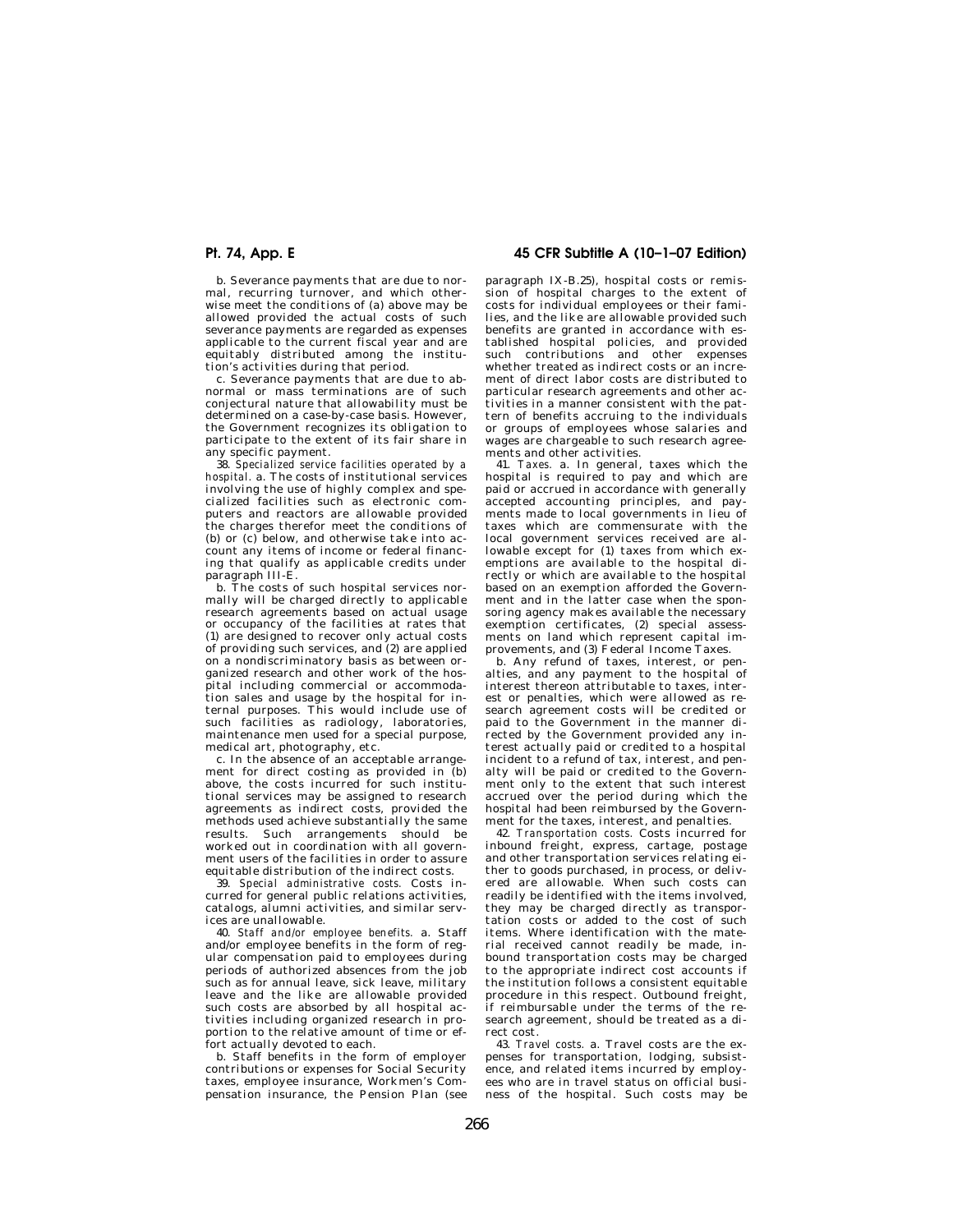## **Department of Health and Human Services The Constant Pt. 74, App. E**

charged on an actual basis, on a per diem or mileage basis in lieu of actual costs incurred, or on a combination of the two provided the method used is applied to an entire trip and not to selected days of the trip, and results in charges consistent with those normally allowed by the institution in its regular operations.

b. Travel costs are allowable subject to (c) and (d) below when they are directly attributable to specific work under a research agreement or when they are incurred in the normal course of administration of the hospital or a department or research program .<br>thereof

c. The difference in cost between first class air accommodations and less than first class air accommodations is unallowable except when less than first class air accommodations are not reasonably available to meet necessary mission requirements such as where less than first class accommodations would (1) require circuitous routing, (2) require travel during unreasonable hours, (3) greatly increase the duration of the flight, (4) result in additional costs which would offset the transportation savings, or (5) offer accommodations which are not reasonably adequate for the medical needs of the traveler.

d. Costs of personnel movements of a special or mass nature are allowable only when authorized or approved in writing by the sponsoring agency or its authorized representative.

44. *Termination costs applicable to contracts.*  a. Contract terminations generally give rise to the incurrence of costs or to the need for special treatment of costs which would not have arisen had the contract not been terminated. Items peculiar to termination are set forth below. They are to be used in conjunction with all other provisions of these principles in the case of contract termination.

b. The cost of common items of material reasonably usable on the hospital's other work will not be allowable unless the hospital submits evidence that it could not re-.<br>tain such items at cost without sustaining a loss. In deciding whether such items are reasonably usable on other work of the institution, consideration should be given to the hospital's plans for current scheduled work or activities including other research agreements. Contemporaneous purchases of common items by the hospital will be regarded as evidence that such items are reasonably usable on the hospital's other work. Any acceptance of common items as allowable to the terminated portion of the contract should be limited to the extent that the quantities of such items on hand, in transit, and on order are in excess of the reasonable quantitative requirement of other work.

c. If in a particular case, despite all reasonable efforts by the hospital, certain costs cannot be discontinued immediately after

the effective date of termination, such costs are generally allowable within the limitations set forth in these principles, except that any such costs continuing after termination due to the negligent or willful failure of the hospital to discontinue such costs will be considered unacceptable.

d. Loss of useful value of special tooling and special machinery and equipment is generally allowable, provided (1) such special tooling, machinery or equipment is not reasonably capable of use in the other work of the hospital; (2) the interest of the Government is protected by transfer of title or by other means deemed appropriate by the contracting officer; and  $(3)$  the loss of useful value as to any one terminated contract is limited to that portion of the acquisition cost which bears the same ratio to the total acquisition cost as the terminated portion of the contract bears to the entire terminated contract and other government contracts for which the special tooling, special machinery or equipment was acquired.

e. Rental costs under unexpired leases are generally allowable where clearly shown to have been reasonably necessary for the performance of the terminated contract, less the residual value of such leases, if (1) the amount of such rental claimed does not exceed the reasonable use value of the property leased for the period of the contract and such further period as may be reasonable; and  $(2)$ the hospital makes all reasonable efforts to terminate, assign, settle, or otherwise reduce the cost of such lease. There also may be included the cost of alterations of such leased property, provided such alterations were necessary for the performance of the contract and of reasonable restoration required by the provisions of the lease.

f. Settlement expenses including the following are generally allowable: (1) Accounting, legal, clerical, and similar costs reasonably necessary for the preparation and presentation to contracting officers of settlement claims and supporting data with respect to the terminated portion of the contract and the termination and settlement of subcontracts; and (2) reasonable costs for the storage, transportation, protection, and disposition of property provided by the Government or acquired or produced by the institution for the contract.

g. Subcontractor claims including the allocable portion of claims which are common to the contract and to other work of the contractor are generally allowable.

45. *Voluntary services.* The value of voluntary services provided by sisters or other members of religious orders is allowable provided that amounts do not exceed that paid other employees for similar work. Such amounts must be identifiable in the records of the hospital as a legal obligation of the hospital. This may be reflected by an agreement between the religious order and the